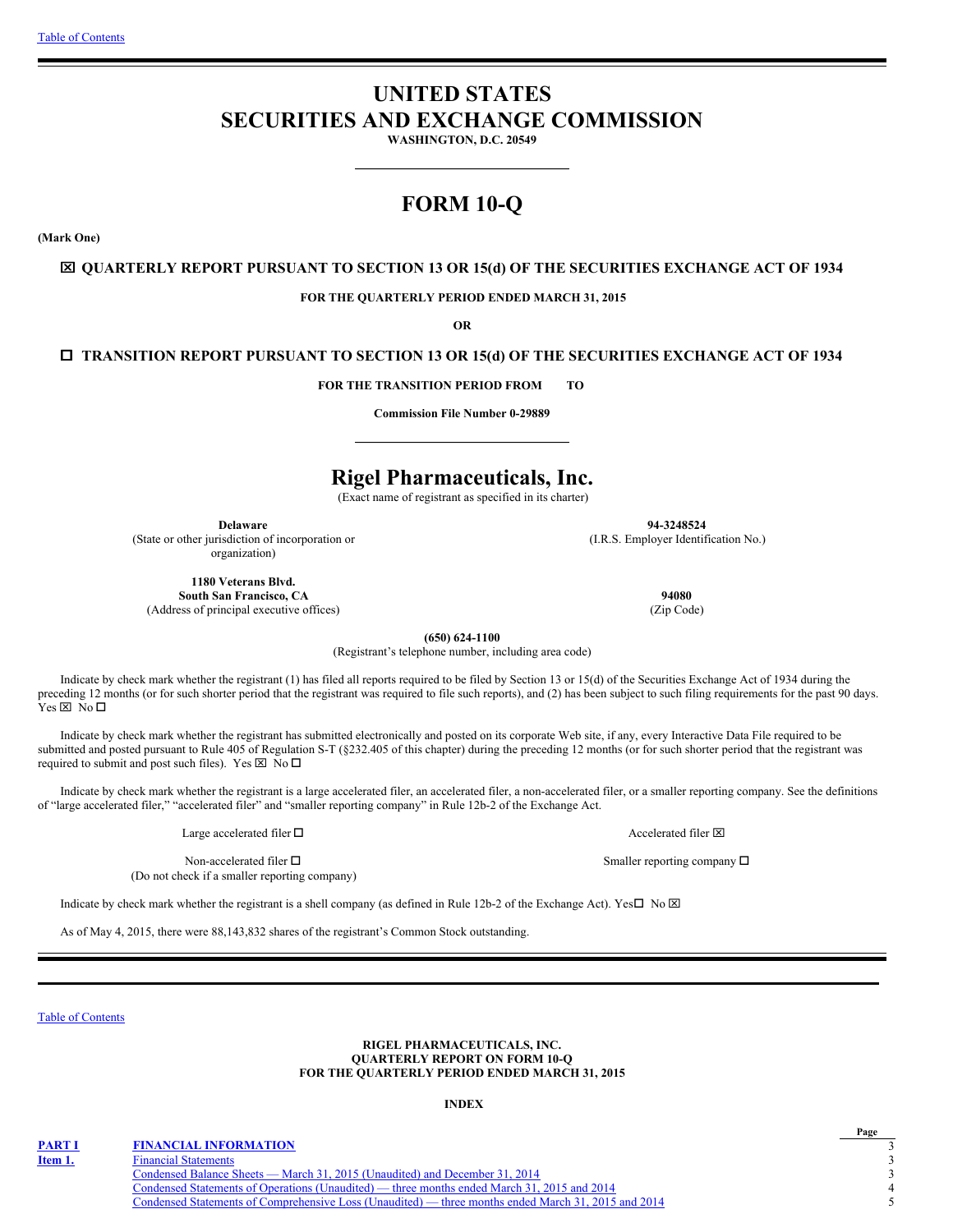**[Signatures](#page-23-0)** 38

<span id="page-1-2"></span>2

## Table of [Contents](#page-0-0)

## **PART I. FINANCIAL INFORMATION**

## <span id="page-1-1"></span>**Item 1. Financial Statements**

## <span id="page-1-0"></span>**RIGEL PHARMACEUTICALS, INC. CONDENSED BALANCE SHEETS (In thousands)**

|                                                    |    | March 31,<br>2015<br>(unaudited) |              | December 31,<br>2014(1) |  |
|----------------------------------------------------|----|----------------------------------|--------------|-------------------------|--|
| <b>Assets</b>                                      |    |                                  |              |                         |  |
| Current assets:                                    |    |                                  |              |                         |  |
| Cash and cash equivalents                          | \$ | 42,718                           | $\mathbb{S}$ | 15,203                  |  |
| Short-term investments                             |    | 118,437                          |              | 127,956                 |  |
| Accounts receivable                                |    | 106                              |              | 5,750                   |  |
| Prepaid and other current assets                   |    | 1,261                            |              | 1,628                   |  |
| Total current assets                               |    | 162,522                          |              | 150,537                 |  |
| Property and equipment, net                        |    | 2,106                            |              | 2,509                   |  |
| Other assets                                       |    | 1,061                            |              | 1,089                   |  |
|                                                    | S  | 165,689                          | \$           | 154,135                 |  |
|                                                    |    |                                  |              |                         |  |
| Liabilities and stockholders' equity               |    |                                  |              |                         |  |
| Current liabilities:                               |    |                                  |              |                         |  |
| Accounts payable                                   | \$ | 1,136                            | \$           | 1,613                   |  |
| Accrued compensation                               |    | 3,714                            |              | 2,832                   |  |
| Accrued research and development                   |    | 4,448                            |              | 3,993                   |  |
| Other accrued liabilities                          |    | 992                              |              | 534                     |  |
| Deferred revenue, current portion                  |    | 19,335                           |              |                         |  |
| Deferred liability - sublease, current portion     |    | 2,852                            |              | 2,803                   |  |
| Deferred rent, current portion                     |    | 1,872                            |              | 2,250                   |  |
| Total current liabilities                          |    | 34,349                           |              | 14,025                  |  |
|                                                    |    |                                  |              |                         |  |
| Long-term portion of deferred revenue              |    | 8,593                            |              |                         |  |
| Long-term portion of deferred liability - sublease |    | 5,734                            |              | 6,466                   |  |
| Long-term portion of deferred rent                 |    | 4,819                            |              | 5,347                   |  |
| Other long-term liabilities                        |    | 46                               |              | 51                      |  |
|                                                    |    |                                  |              |                         |  |
| Commitments                                        |    |                                  |              |                         |  |

Stockholders' equity:

| Preferred stock                               | $\overline{\phantom{a}}$ | $\overline{\phantom{a}}$ |
|-----------------------------------------------|--------------------------|--------------------------|
| Common stock                                  | 88                       | 88                       |
| Additional paid-in capital                    | 1,070,418                | 1,068,347                |
| Accumulated other comprehensive income (loss) |                          |                          |
| Accumulated deficit                           | (958, 375)               | (940, 182)               |
| Total stockholders' equity                    | 112.148                  | 128,246                  |
|                                               | 165,689                  | 154.135                  |
|                                               |                          |                          |

(1) The balance sheet at December 31, 2014 has been derived from the audited financial statements included in Rigel's Annual Report on Form 10-K for the year ended December 31, 2014.

<span id="page-1-3"></span>See Accompanying Notes.

## **RIGEL PHARMACEUTICALS, INC. CONDENSED STATEMENTS OF OPERATIONS (In thousands, except per share amounts) (unaudited)**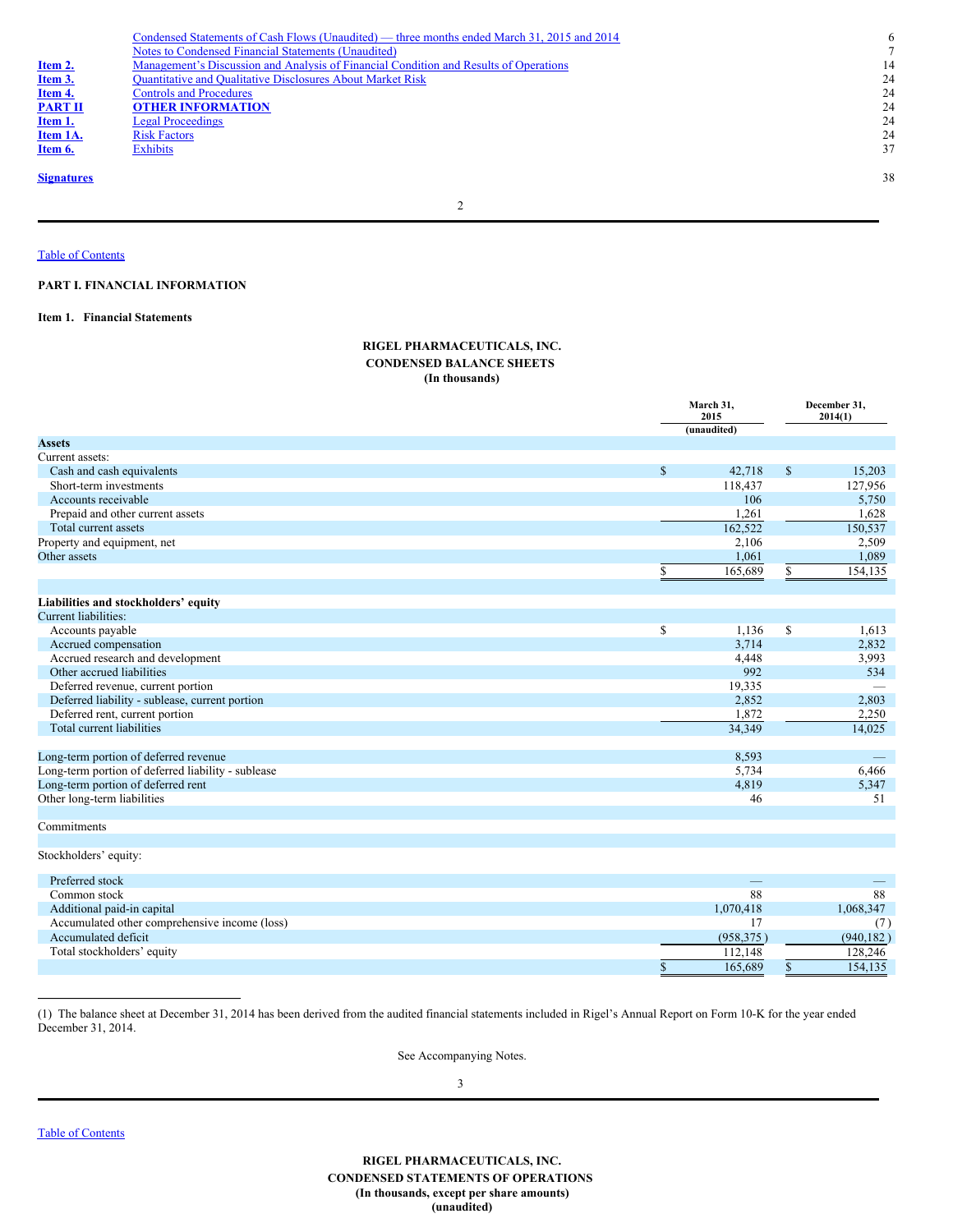|                                                                                 | Three Months Ended March 31, |           |  |           |  |
|---------------------------------------------------------------------------------|------------------------------|-----------|--|-----------|--|
|                                                                                 | 2015                         |           |  | 2014      |  |
| Contract revenues from collaborations                                           |                              | 2,178     |  |           |  |
| Costs and expenses:                                                             |                              |           |  |           |  |
| Research and development                                                        |                              | 15,702    |  | 16,869    |  |
| General and administrative                                                      |                              | 4,717     |  | 5,516     |  |
| Total costs and expenses                                                        |                              | 20,419    |  | 22,385    |  |
| Loss from operations                                                            |                              | (18,241)  |  | (22, 385) |  |
| Interest income                                                                 |                              | 48        |  | 82        |  |
| Net loss                                                                        |                              | (18, 193) |  | (22, 303) |  |
| Net loss per share, basic and diluted                                           |                              | (0.21)    |  | (0.25)    |  |
| Weighted average shares used in computing net loss per share, basic and diluted |                              | 88,043    |  | 87,526    |  |

See Accompanying Notes.

<span id="page-2-0"></span>4

## Table of [Contents](#page-0-0)

## **RIGEL PHARMACEUTICALS, INC.**

## **CONDENSED STATEMENTS OF COMPREHENSIVE LOSS**

**(In thousands)**



|                                                  | Three Months Ended March 31. |           |  |                   |  |
|--------------------------------------------------|------------------------------|-----------|--|-------------------|--|
|                                                  |                              | 2015      |  | 2014              |  |
| Net loss                                         |                              | (18, 193) |  | (22, 303)         |  |
| Other comprehensive income (loss):               |                              |           |  |                   |  |
| Unrealized gain (loss) on short-term investments |                              | 24        |  | $\left( 9\right)$ |  |
|                                                  |                              |           |  |                   |  |
| Comprehensive loss                               |                              | (18.169)  |  | (22,312)          |  |
|                                                  |                              |           |  |                   |  |

See Accompanying Notes.

<span id="page-2-1"></span>5

Table of [Contents](#page-0-0)

## **RIGEL PHARMACEUTICALS, INC. CONDENSED STATEMENTS OF CASH FLOWS (In thousands) (unaudited)**

|                                                                                           | Three Months Ended March 31. |           |    |           |
|-------------------------------------------------------------------------------------------|------------------------------|-----------|----|-----------|
|                                                                                           |                              | 2015      |    | 2014      |
| <b>Operating activities</b>                                                               |                              |           |    |           |
| Net loss                                                                                  | S                            | (18, 193) | -S | (22, 303) |
| Adjustments to reconcile net loss to net cash provided by (used in) operating activities: |                              |           |    |           |
| Depreciation and amortization                                                             |                              | 435       |    | 655       |
| Stock-based compensation expense                                                          |                              | 2,054     |    | 2,364     |
| Changes in assets and liabilities:                                                        |                              |           |    |           |
| Accounts receivable                                                                       |                              | 5,644     |    | 5,750     |
| Prepaid expenses and other current assets                                                 |                              | 367       |    | (94)      |
| Other assets                                                                              |                              | 28        |    | 44        |
| Accounts payable                                                                          |                              | (477)     |    | (2,746)   |
| Accrued compensation                                                                      |                              | 882       |    | (374)     |
| Accrued research and development                                                          |                              | 455       |    | 724       |
|                                                                                           |                              | 458       |    | (175)     |
| Other accrued liabilities                                                                 |                              |           |    |           |
| Deferred revenue                                                                          |                              | 27,928    |    |           |
| Deferred rent and other long term liabilities                                             |                              | (1, 594)  |    | (273)     |
|                                                                                           |                              |           |    |           |
| Net cash provided by (used in) operating activities                                       |                              | 17,987    |    | (16, 428) |
| <b>Investing activities</b>                                                               |                              |           |    |           |
| Purchases of short-term investments                                                       |                              | (49, 977) |    | (79, 637) |
| Maturities of short-term investments                                                      |                              | 59,520    |    | 90,275    |
| Capital expenditures                                                                      |                              | (32)      |    | (178)     |
|                                                                                           |                              |           |    |           |
| Net cash provided by investing activities                                                 |                              | 9,511     |    | 10,460    |
| <b>Financing activities</b>                                                               |                              |           |    |           |
| Net proceeds from issuances of common stock                                               |                              | 17        |    | 24        |
| Net cash provided by financing activities                                                 |                              | 17        |    | 24        |
| Net increase (decrease) in cash and cash equivalents                                      |                              | 27.515    |    | (5,944)   |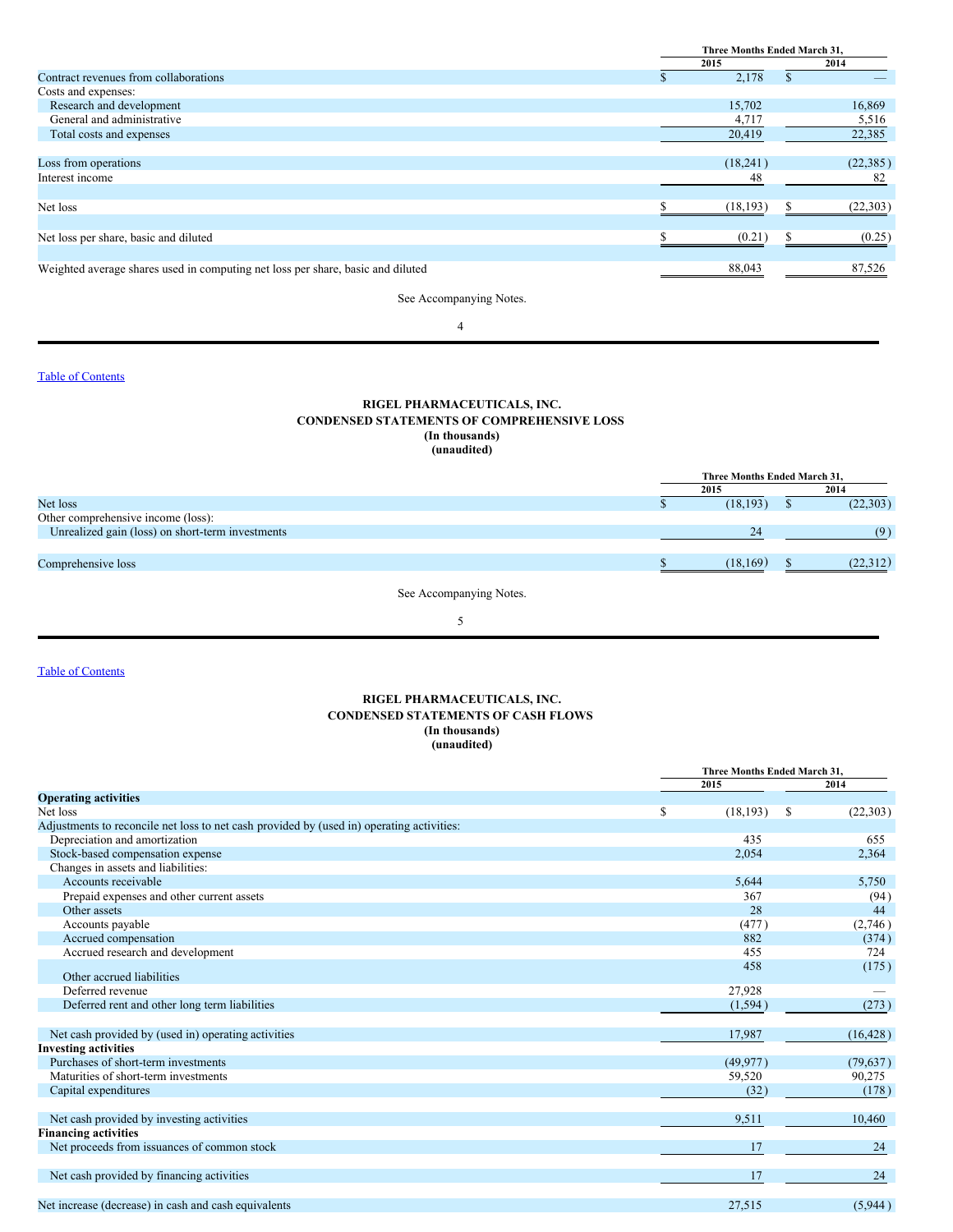| Cash and cash equivalents at beginning of period | 15.203 | 20,854 |
|--------------------------------------------------|--------|--------|
| Cash and cash equivalents at end of period       | 42.718 | 14.910 |
| See Accompanying Notes.                          |        |        |

<span id="page-3-0"></span>6

#### Table of [Contents](#page-0-0)

## **Rigel Pharmaceuticals, Inc. Notes to Condensed Financial Statements (unaudited)**

In this report, "Rigel," "we," "us" and "our" refer to Rigel Pharmaceuticals, Inc.

## **1. Nature of Operations**

We were incorporated in the state of Delaware on June 14, 1996. We are engaged in the discovery and development of novel, small molecule drugs for the treatment of inflammatory and autoimmune diseases, cancers, and muscle disorders.

#### **2. Basis of Presentation**

Our accompanying unaudited condensed financial statements have been prepared in accordance with U.S. generally accepted accounting principles (U.S. GAAP), for interim financial information and pursuant to the instructions to Form 10-Q and Article 10 of Regulation S-X of the Securities Act of 1933, as amended (Securities Act). Accordingly, they do not include all of the information and notes required by U.S. GAAP for complete financial statements. These unaudited condensed financial statements include only normal and recurring adjustments that we believe are necessary to fairly state our financial position and the results of our operations and cash flows. Interimperiod results are not necessarily indicative of results of operations or cash flows for a full-year or any subsequent interim period. The balance sheet at December 31, 2014 has been derived from audited financial statements at that date, but does not include all disclosures required by U.S. GAAP for complete financial statements. Because all of the disclosures required by U.S. GAAP for complete financial statements are not included herein, these interim unaudited condensed financial statements and the notes accompanying them should be read in conjunction with our audited financial statements and the notes thereto included in our Annual Report on Form 10-K for the year ended December 31, 2014.

The preparation of financial statements in conformity with U.S. GAAP requires management to make estimates and assumptions that affect the amounts reported in the financial statements and accompanying notes. We base our estimates on historical experience and on various other assumptions that we believe to be reasonable under the circumstances. Actual results could differ from these estimates.

## **3. Recent Accounting Pronouncements**

In August 2014, the Financial Accounting Standards Board (FASB) Accounting Standards Codification (ASC) issued Accounting Standards Update (ASU) No. 2014-15-Disclosure of Uncertainties about an Entity's Ability to Continue as a Going Concern under ASC Subtopic 205-40, Presentation of Financial Statements-*Going Concern*. ASU No. 2017-15 provides guidance about management's responsibility to evaluate whether there is substantial doubt about an entity's ability to continue as a going concern and to provide related footnote disclosures. Management's evaluation should be based on relevant conditions and events that are known and reasonably knowable at the date that the financial statements are issued (or at the date that the financial statements are available to be issued when applicable). Substantial doubt about an entity's ability to continue as a going concern exists when relevant conditions and events, considered in the aggregate, indicate that it is probable that the entity will be unable to meet its obligations as they become due within one year after the date that the financial statements are issued (or available to be issued). ASU No. 2017-15 is effective for the annual period ending after December 15, 2016 and early adoption is permitted. We will continue to evaluate the guidance under ASU No. 2014-15 and present the required disclosures within our financial statements at the time of adoption.

In May 2014, the FASB issued ASU No. 2014-09—*Revenue from Contracts with Customers*, which supersedes the revenue recognition requirements under ASC Topic 605, *Revenue Recognition*, and most industry-specific guidance under the ASC. The core principle of the ASU No. 2014-09 is that an entity should recognize revenue when it transfers promised goods or services to customers in an amount that reflects the consideration to which the entity expects to be entitled in exchange for those goods or services. ASU 2014-09 defines a five step process to achieve this core principle and, in doing so, it is possible more judgment and estimates may be required within the revenue recognition process than required under existing U.S. GAAP including identifying performance obligations in the contract, estimating the amount of variable consideration to include in the transaction price and allocating the transaction price to each separate performance obligation. ASU No. 2014-09 also requires additional disclosures to enable users of financial statements to understand the nature, amount, timing and uncertainty of revenue and cash flows arising from customer contracts. ASU No. 2014-09 will be effective fiscal years beginning after December 15, 2016 and early adoption is not permitted. ASU No. 2014-09 allows for either full retrospective or modified retrospective adoption and we have not yet determined which approach we will apply. On April 1, 2015, the FASB voted to propose a delay in the effective date of ASU No. 2014-09. The proposed new effective date will be annual reporting periods beginning after December 15, 2017, and the interim periods within that year and will allow early adoption for all entities as of the original effective date for public business entities, which was annual

## 7

#### Table of [Contents](#page-0-0)

reporting periods beginning after December 15, 2016. We are currently evaluating the potential impact of the adoption of ASU No. 2014-09 on our financial statements and cannot estimate the impact of adoption at this time.

## **4. Stock Award Plans**

We have three stock option plans, our 2011 Equity Incentive Plan (2011 Plan), 2000 Equity Incentive Plan (2000 Plan) and 2000 Non-Employee Directors' Stock Option Plan (Directors' Plan), that provide for granting to our officers, directors and all other employees and consultants options to purchase shares of our common stock. We also have our Employee Stock Purchase Plan (Purchase Plan), pursuant to which eligible employees can purchase shares of our common stock at a price per share equal to the lesser of 85% of the fair market value on the first day of the offering period or 85% of the fair market value on the purchase date. The fair value of each option award is estimated on the date of grant using the Black-Scholes option pricing model which considered our stock price, as well as assumptions regarding a number of complex and subjective variables. These variables include, but are not limited to, volatility, expected term, risk-free interest rate and dividends. We estimate volatility over the expected term of the option using historical share price performance. For expected term, we take into consideration our historical data of options exercised, cancelled and expired. The risk-free rate is based on the U.S. Treasury constant maturity rate. We have not paid and do not expect to pay dividends in the foreseeable future. In order to calculate stockbased compensation expense, we also estimate the forfeiture rate using our historical experience with options that cancel before they vest. We review our forfeiture rates each quarter and make any necessary changes to our estimates. We use the straight-line attribution method over the requisite employee service period for the entire award in recognizing stock-based compensation expense.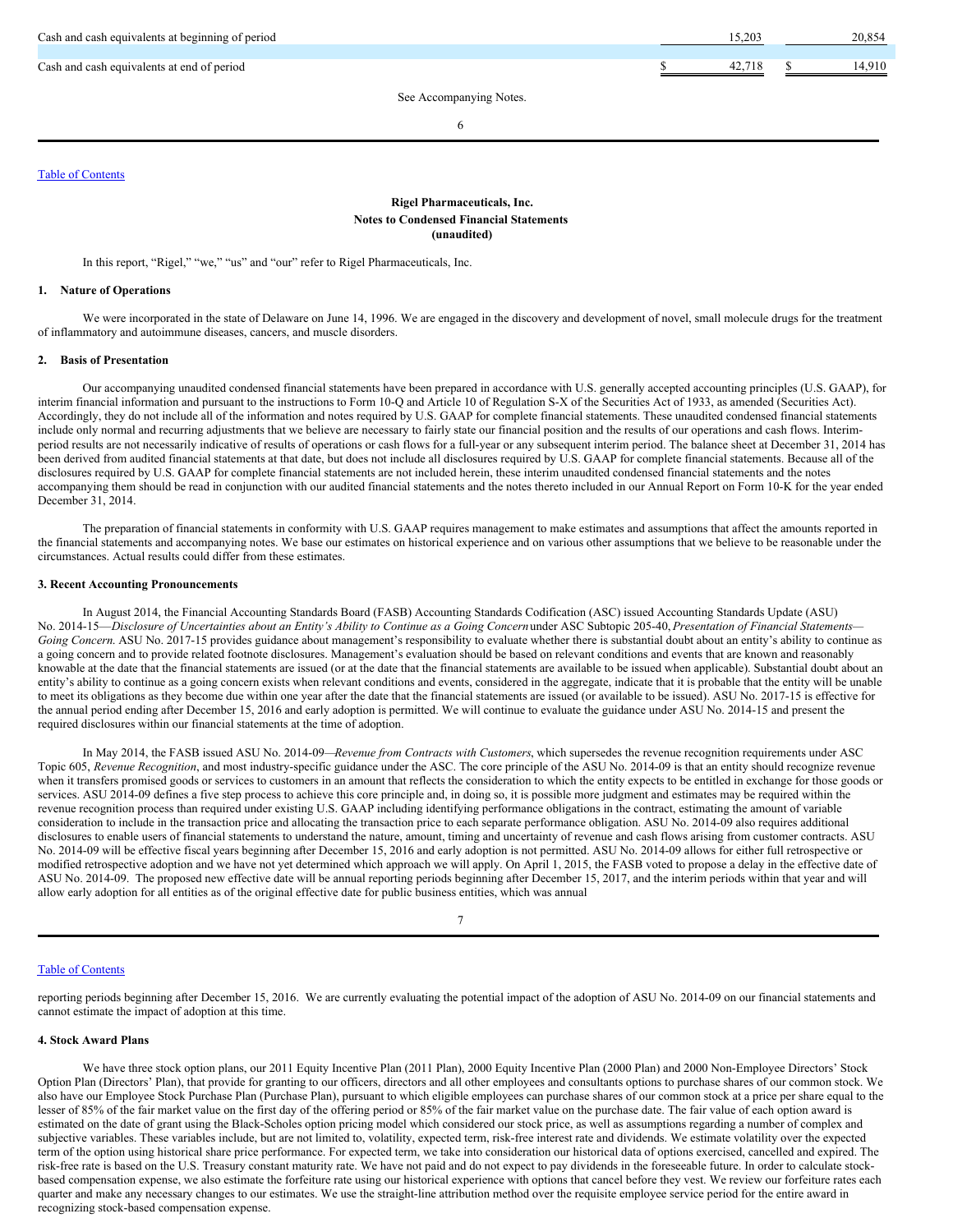We granted certain performance-based stock options to purchase shares of our common stock which will vest upon the achievement of certain corporate performance-based milestones. We determined the fair values of these performance-based stock options using Black-Scholes option pricing model at the date of grant. For the portion of the performance-based stock options of which the performance condition is considered probable of achievement, we recognized stock-based compensation expense on the related estimated fair value of such options on straight-line basis from the date of grant up to the date when we expect the performance condition will be probably achieved. For the performance conditions that are not considered probable of achievement at the grant date or upon quarterly re-evaluation, prior to the event actually occurring, we will recognize the related stock-based compensation expense when the event occurs or when we can determine that the performance condition is probable of achievement. In those cases, we will recognize the change in estimate at the time we determine the condition is probable of achievement (by recognizing stock-based compensation expense as cumulative catch-up as if we had estimated at the grant date that the performance condition will be achieved) and recognize the remaining compensation cost up to the date when we expect the performance condition will be probably achieved, if any.

#### **5. Net Loss Per Share**

Basic net loss per share is computed by dividing net loss by the weighted-average number of shares of common stock outstanding during the period. Diluted net loss per share is computed by dividing net loss by the weighted-average number of shares of common stock outstanding during the period and the number of additional shares of common stock that would have been outstanding if potentially dilutive securities had been issued. Potentially dilutive securities include warrant and stock options and shares issuable under our Purchase Plan. The dilutive effect of these potentially dilutive securities is reflected in diluted earnings per share by application of the treasury stock method. Under the treasury stock method, an increase in the fair market value of our common stock can result in a greater dilutive effect from potentially dilutive securities.

During the periods presented, we had securities which could potentially dilute basic loss per share, but were excluded from the computation of diluted net loss per share, as their effect would have been antidilutive. These securities consist of the following (in thousands):

|                                  | March 31, |        |
|----------------------------------|-----------|--------|
|                                  | 2015      | 2014   |
| Outstanding stock options        | 20,077    | 18,281 |
| Warrant to purchase common stock | 200       | 200    |
| Purchase Plan                    | 79        | 68     |
|                                  |           |        |
|                                  | 20,356    | 18,549 |
|                                  |           |        |
|                                  |           |        |

#### Table of [Contents](#page-0-0)

## **6. Stock-based Compensation**

Total stock-based compensation expense related to all of our share-based payments that we recognized in the quarters ended March 31, 2015 and 2014 was as follows (in thousands):

|                                        | <b>Three Months Ended</b><br>March 31. |       |   |       |
|----------------------------------------|----------------------------------------|-------|---|-------|
|                                        |                                        | 2015  |   | 2014  |
| Research and development               |                                        | 1.160 | P | 1.314 |
| General and administrative             |                                        | 894   |   | 1.050 |
| Total stock-based compensation expense |                                        | 2.054 |   | 2.364 |

The fair value of each option award is estimated on the date of grant using the Black-Scholes option pricing model. We have segregated option awards into the following three homogenous groups for the purposes of determining fair values of options: officers and directors, all other employees, and consultants.

We determined weighted-average valuation assumptions separately for each of these groups as follows:

- · Volatility—We estimated volatility using our historical share price performance over the expected life of the option. We also considered other factors, such as implied volatility, our current clinical trials and other company activities that may affect the volatility of our stock in the future. We determined that at this time historical volatility is more indicative of our expected future stock performance than implied volatility.
- Expected term—For options granted to consultants, we use the contractual term of the option, which is generally ten years, for the initial valuation of the option and the remaining contractual term of the option for the succeeding periods. We analyzed various historical data to determine the applicable expected term for each of the other option groups. This data included: (1) for exercised options, the term of the options from option grant date to exercise date; (2) for cancelled options, the term of the options from option grant date to cancellation date, excluding non-vested option forfeitures; and (3) for options that remained outstanding at the balance sheet date, the term of the options from option grant date to the end of the reporting period and the estimated remaining term of the options. The consideration and calculation of the above data gave us reasonable estimates of the expected term for each employee group. We also considered the vesting schedules of the options granted and factors surrounding exercise behavior of the option groups, our current market price and company activity that may affect our market price. In addition, we considered the optionee type (i.e., officers and directors or all other employees) and other factors that may affect the expected term of the option.
- Risk-free interest rate—The risk-free interest rate is based on U.S. Treasury constant maturity rates with similar terms to the expected term of the options for each option group.
- Dividend yield—The expected dividend yield is 0% as we have not paid and do not expect to pay dividends in the future.

Pursuant to FASB ASC 718, we are required to estimate the amount of expected forfeitures when calculating compensation costs. We estimated the forfeiture rate using our historical experience with non-vested options. We adjust our stock-based compensation expense as actual forfeitures occur, review our estimated forfeiture rates each quarter and make changes to our estimate as appropriate.

The following table summarizes the weighted-average assumptions relating to options granted pursuant to our equity incentive plans for the three months ended March 31, 2015 and 2014:

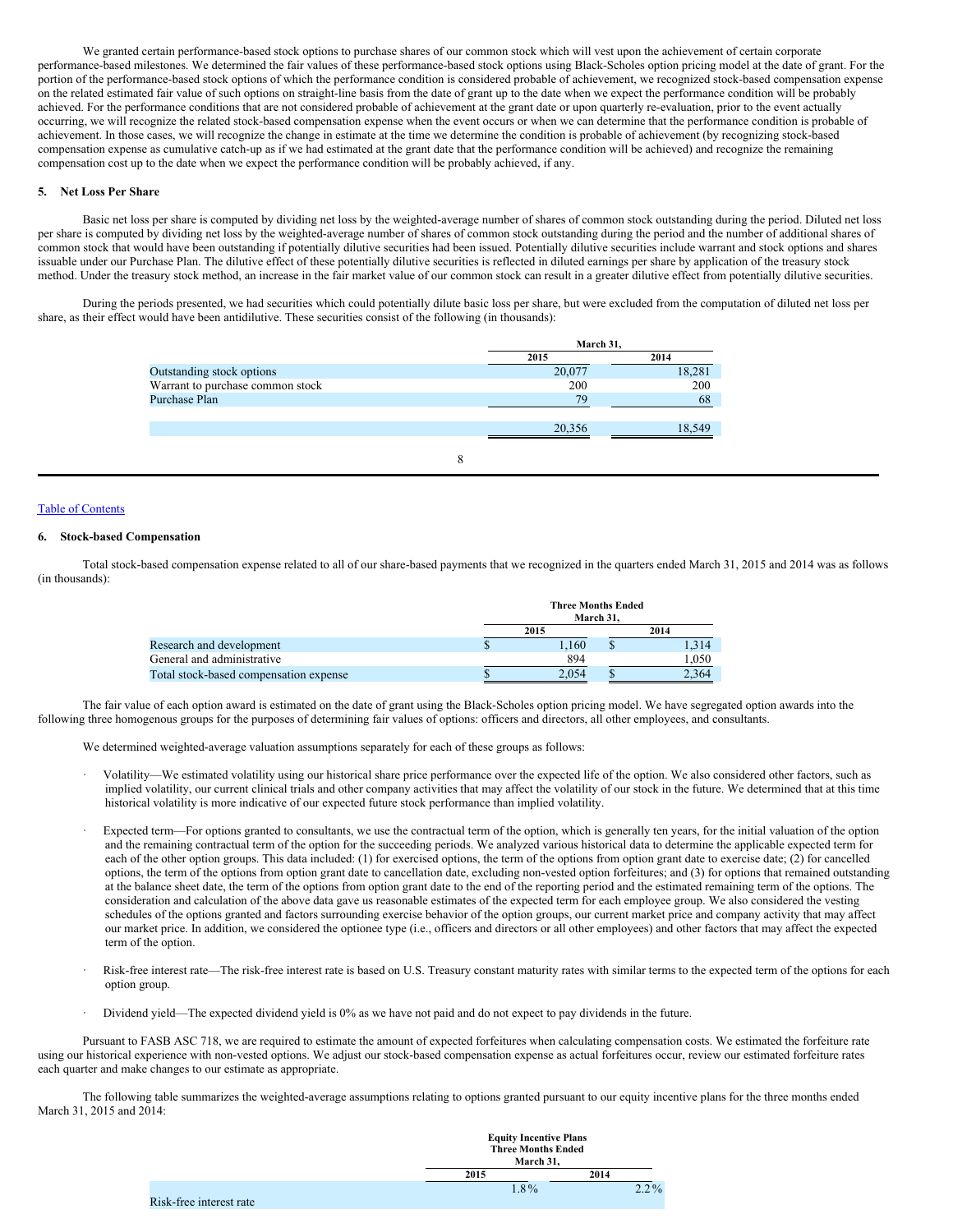| Expected term (in years) | 6.5     | 6.5     |
|--------------------------|---------|---------|
| Dividend yield           | $0.0\%$ | $0.0\%$ |
| Expected volatility      | 64.9%   | 75.2%   |
|                          |         |         |

## Table of [Contents](#page-0-0)

The exercise price of stock options is at the market price of our common stock on the date immediately preceding the date of grant. Options become exercisable at varying dates and generally expire 10 years from the date of grant. We granted options to purchase 3,505,125 shares of common stock during the three months ended March 31, 2015, with a grant-date weighted-average fair value of \$1.31 per share. Of the 3,505,125 common stock options granted, 1,175,000 shares were related to performance-based stock option awards which will vest upon the achievement of a corporate performance-based milestone. We granted options to purchase 3,188,150 shares of common stock during the three months ended March 31, 2014, with a grant-date weighted-average fair value of \$2.36 per share. Of the 3,188,150 common stock options granted, 950,000 shares were related to performance-based stock option awards, of which only 700,000 shares remain outstanding, which will vest upon the achievement of certain corporate performance-based milestones. During the three months ended March 31, 2015 and 2014, we recognized approximately \$600,000 and \$227,000, respectively, of stock-based compensation expense related to these performance-based stock options. As of March 31, 2015, there was approximately \$8.3 million of total unrecognized stock-based compensation cost, net of estimated forfeitures, related to unvested options granted under our equity incentive plans. At March 31, 2015, there were 4,482,439 shares of common stock available for future grant under our equity incentive plans and 7,662 options to purchase shares were exercised during the three months ended March 31, 2015.

9

#### *Employee Stock Purchase Plan*

The fair value of awards granted under our Purchase Plan is estimated on the date of grant using the Black-Scholes option pricing model, which uses weightedaverage assumptions. Our Purchase Plan provides for a twenty-four month offering period comprised of four six-month purchase periods with a look-back option. A lookback option is a provision in our Purchase Plan under which eligible employees can purchase shares of our common stock at a price per share equal to the lesser of 85% of the fair market value on the first day of the offering period or 85% of the fair market value on the purchase date. Our Purchase Plan also includes a feature that provides for a new offering period to begin when the fair market value of our common stock on any purchase date during an offering period falls below the fair market value of our common stock on the first day of such offering period. This feature is called a "reset." Participants are automatically enrolled in the new offering period. We had a "reset" on January 2, 2015 because the fair market value of our stock on December 31, 2014 was lower than the fair market value of our stock on July 1, 2014, the first day of the offering period. We applied modification accounting in accordance with ASC Topic No. 718, *Stock Compensation*, to determine the incremental fair value associated with this Purchase Plan "reset" and will recognize the related stock-based compensation expense according to FASB ASC Subtopic No. 718-50, *Employee Share Purchase Plan*. The total incremental fair value for this Purchase Plan "reset" was approximately \$792,000, and is being recognized from January 2, 2015 to December 31, 2016.

As of March 31, 2015, there were approximately 3,578,153 shares reserved for future issuance under the Purchase Plan. The following table summarizes the weighted-average assumptions related to our Purchase Plan for the three months ended March 31, 2015 and 2014. Expected volatilities for our Purchase Plan are based on the historical volatility of our stock. Expected term represents the weighted-average of the purchase periods within the offering period. The risk-free interest rate for periods within the expected term is based on U.S. Treasury constant maturity rates.

|                          | <b>Employee Stock Purchase Plan</b><br><b>Three Months Ended</b><br>March 31. |         |
|--------------------------|-------------------------------------------------------------------------------|---------|
|                          | 2015                                                                          | 2014    |
| Risk-free interest rate  | $0.6\%$                                                                       | $0.3\%$ |
| Expected term (in years) | 1.5                                                                           | 1.7     |
| Dividend yield           | $0.0\%$                                                                       | $0.0\%$ |
| Expected volatility      | $61.2\%$                                                                      | 66.0%   |

## **7. Research and Development Accruals**

We have various contracts with third parties related to our research and development activities. Costs that are incurred but not billed to us as of the end of the period are accrued. We make estimates of the amounts incurred in each period based on the information available to us and our knowledge of the nature of the contractual activities generating such costs. Clinical trial contract expenses are accrued based on units of activity. Expenses related to other research and development contracts, such as research contracts, toxicology study contracts and manufacturing contracts are estimated to be incurred generally on a straight-line basis over the duration of the contracts. Raw materials and study materials purchased for us by third parties are expensed at the time of purchase.

#### 10

#### Table of [Contents](#page-0-0)

#### **8. Sponsored Research and License Agreements**

We conduct research and development programs independently and in connection with our corporate collaborators. We currently do not have significant active collaborations. We have several active collaborations that we have currently considered not significant. These collaborations include our collaboration agreement with Bristol-Myers Squibb Company (BMS) for the discovery, development and commercialization of cancer immunotherapies based on our extensive portfolio of small molecule TGF beta receptor kinase inhibitors, AstraZeneca AB (AZ) for the development and commercialization of our program, R256, an inhaled janus kinase (JAK) inhibitor, BerGenBio AS (BerGenBio) for the development and commercialization of an oncology program, and Daiichi Sankyo (Daiichi) to pursue research related to a specific target from a novel class of drug targets called ligases. Under these collaborations, which we enter into in the ordinary course of business, we received or may be entitled to receive upfront cash payments, progress dependent contingent payments on events achieved by such partners and royalties on any net sales of products sold by such partners under the agreements. Total future contingent payments to us under all of these current collaborations could exceed \$453.5 million if all potential product candidates achieved all of the payment triggering events under all of our current collaborations (based on a single product candidate under each agreement). Of this amount, up to \$140.4 million relates to the achievement of development events, up to \$275.6 million relates to the achievement of regulatory events and up to \$37.5 million relates to the achievement of certain commercial or launch events. This estimated future contingent amount does not include any estimated royalties that could be due to us if the partners successfully commercialize the licensed products.

In February 2015, we entered into a collaboration agreement with BMS for the discovery, development and commercialization of cancer immunotherapies based on our extensive portfolio of small molecule TGF beta receptor kinase inhibitors. Under the collaboration agreement, BMS will have exclusive rights and will be solely responsible for the clinical development and commercialization of the product. Pursuant to the collaboration agreement with BMS, we received a noncreditable and nonrefundable upfront payment of \$30.0 million in March 2015. We are also entitled to receive development and regulatory contingent fees that could exceed \$309 million for a successful compound approved in certain indications. In addition, we are also eligible to receive tiered royalties on the net sales of any products from the collaboration. BMS shall also reimburse us for agreed upon costs based on a contractual cost per full-time equivalent employee in connection with the performance of research activities during the research term. Under the collaboration agreement, we were obligated to provide the following deliverables: (i) granting of license rights to our program, (ii) participation in the Joint Research Committee, and (iii) performance of research activities. We concluded that these deliverables are a single unit of accounting as the license does not have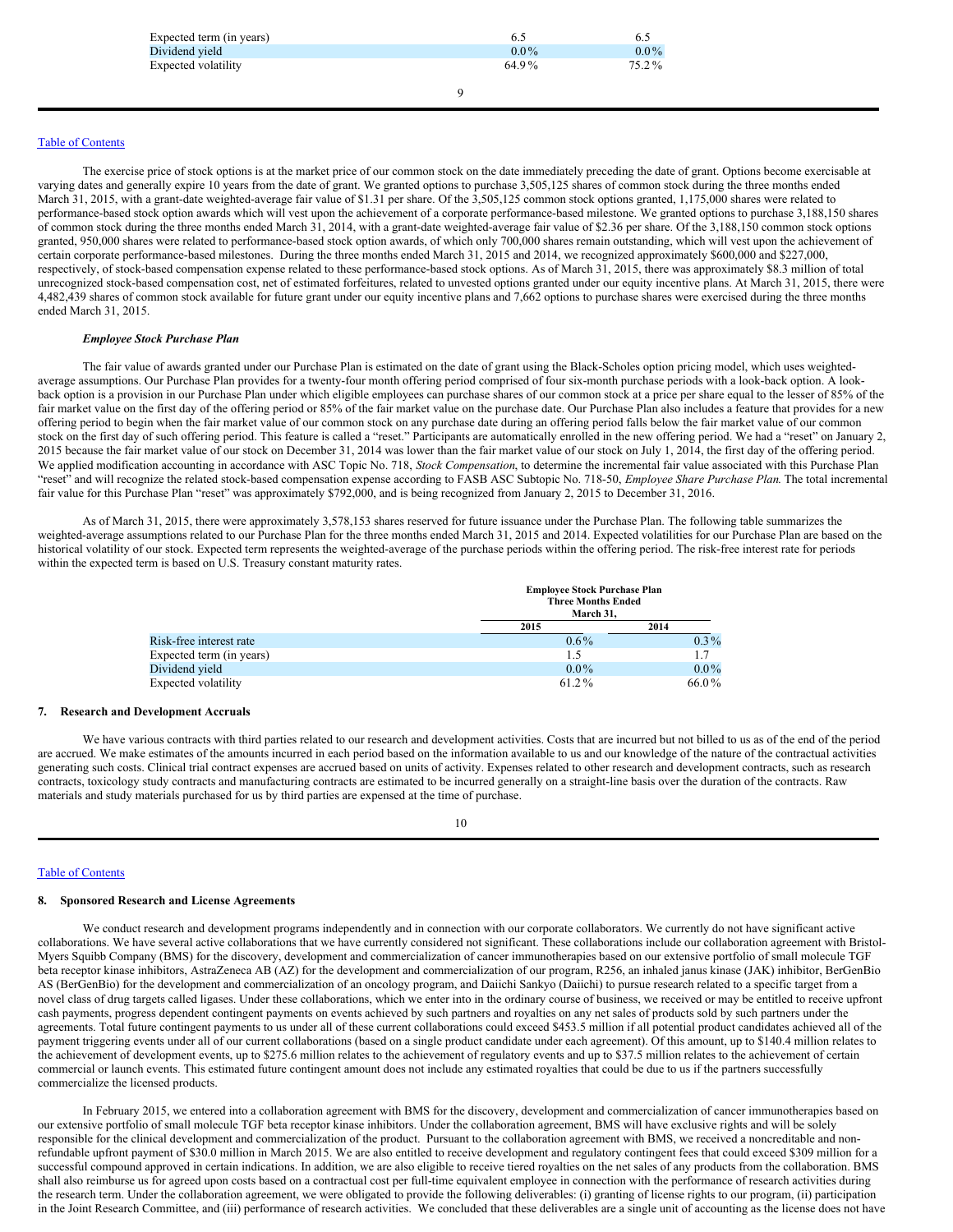stand-alone value apart from the other deliverables. Accordingly, the \$30.0 million upfront payment is being recognized ratably as revenue from the effective date of the agreement through September 2016, the end of the estimated research term. We initially recognized the \$30.0 million upfront payment from BMS as deferred revenue and amortize the amount on a ratable basis from the effective date of the agreement up to September 2016, the expected completion date of the estimated research term. We believe that straight-line recognition of this revenue is appropriate as the research is expected to be performed ratably over the research period.

During the three months ended March 31, 2015, we recognized revenue of \$2.1 million relating to the upfront payment and \$106,000 relating to the research activities we performed. As of March 31, 2015, deferred revenue related to the \$30.0 million upfront payment was \$27.9 million.

## **9. Cash, Cash Equivalents and Short-Term Investments**

Cash, cash equivalents and short-term investments consist of the following (in thousands);

|                                            |          | March 31,<br>2015 |               | December 31,<br>2014 |
|--------------------------------------------|----------|-------------------|---------------|----------------------|
| Checking account                           |          | 1,143             | æ             | 175                  |
| Money market funds                         |          | 26,978            |               | 10,027               |
| U.S. treasury bills                        |          |                   |               | 2,010                |
| Government-sponsored enterprise securities |          | 42,129            |               | 45,786               |
| Corporate bonds and commercial paper       |          | 90,905            |               | 85,161               |
|                                            |          | 161,155           |               | 143,159              |
| Reported as:                               |          |                   |               |                      |
| Cash and cash equivalents                  | $\sigma$ | 42,718            | <sup>\$</sup> | 15,203               |
| Short-term investments                     |          | 118,437           |               | 127,956              |
|                                            |          | 161,155           |               | 143,159              |
|                                            |          |                   |               |                      |

11

## Table of [Contents](#page-0-0)

Cash equivalents and short-term investments include the following securities with gross unrealized gains and losses (in thousands):

| March 31, 2015                                                                     | Amortized<br>Cost | Gross<br><b>Unrealized</b><br>Gains | Gross<br><b>Unrealized</b><br><b>Losses</b> | <b>Fair Value</b>          |
|------------------------------------------------------------------------------------|-------------------|-------------------------------------|---------------------------------------------|----------------------------|
| Government-sponsored enterprise securities                                         | 42,127            | $\sigma$                            | (4)                                         | 42,129                     |
| Corporate bonds and commercial paper                                               | 90,890            | 28                                  | (13)                                        | 90,905                     |
| Total                                                                              | 133,017           | 34                                  | (17)                                        | 133,034                    |
|                                                                                    |                   | Gross                               | Gross                                       |                            |
|                                                                                    | Amortized         | <b>Unrealized</b>                   | Unrealized                                  |                            |
| December 31, 2014                                                                  | Cost<br>2,010     | Gains                               | Losses<br>_                                 | <b>Fair Value</b><br>2,010 |
| U.S. treasury bills                                                                | 45,793            | 4                                   | (11)                                        | 45,786                     |
| Government-sponsored enterprise securities<br>Corporate bonds and commercial paper | 85,161            | 21                                  | (21)                                        | 85,161                     |

As of March 31, 2015, the contractual maturities of our cash equivalents and short-term investments were (in thousands):

|                                            |  | <b>Years to Maturity</b>  |         |  |                          |
|--------------------------------------------|--|---------------------------|---------|--|--------------------------|
|                                            |  | <b>Within One</b><br>Year |         |  | <b>After One Year</b>    |
|                                            |  |                           |         |  | Through                  |
|                                            |  |                           |         |  | <b>Two Years</b>         |
| Government-sponsored enterprise securities |  |                           | 39,129  |  | 3,000                    |
| Corporate bonds and commercial paper       |  |                           | 90.905  |  | $\overline{\phantom{a}}$ |
|                                            |  |                           | 130,034 |  | 3.000                    |

As of March 31, 2015, our cash equivalents and short-term investments had a weighted-average time to maturity of approximately 157 days. We view our short-term investments portfolio as available for use in current operations. Accordingly, we have classified certain investments as short-term investments on our balance sheet even though the stated maturity date of these securities may be more than one year from the current balance sheet date. We have the ability to hold all investments as of March 31, 2015 through their respective maturity dates. At March 31, 2015, we had no investments that had been in a continuous unrealized loss position for more than twelve months. As of March 31, 2015, a total of 27 individual securities had been in an unrealized loss position for twelve months or less and the losses were determined to be temporary. The gross unrealized losses above were caused by interest rate increases. No significant facts or circumstances have arisen to indicate that there has been any deterioration in the creditworthiness of the issuers of the securities held by us. Based on our review of these securities, including the assessment of the duration and severity of the unrealized losses and our ability and intent to hold the investments until maturity, there were no other-than-temporary impairments for these securities at March 31, 2015.

The following table shows the fair value and gross unrealized losses of our investments in individual securities that are in an unrealized loss position, aggregated by investment category (in thousands):

| <b>March 31, 2015</b>                      | <b>Fair Value</b> | <b>Unrealized</b><br>Losses |
|--------------------------------------------|-------------------|-----------------------------|
| Government-sponsored enterprise securities | 22,078            | 14                          |
| Corporate bonds and commercial paper       | 29.145            | 13                          |
| Total                                      | 51.223            |                             |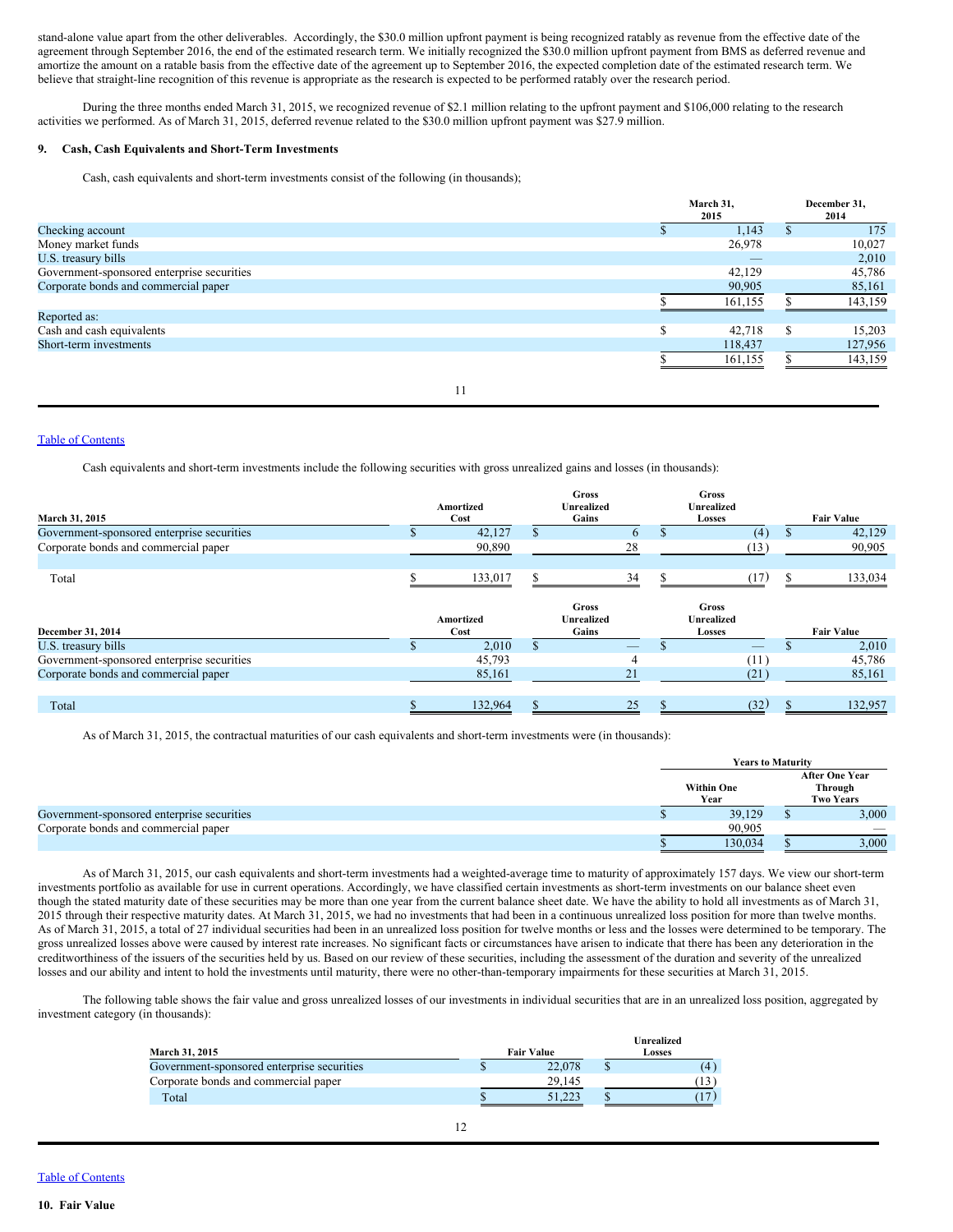Under FASB ASC 820,*Fair Value Measurements and Disclosures*, fair value is defined as the price at which an asset could be exchanged or a liability transferred in a transaction between knowledgeable, willing parties in the principal or most advantageous market for the asset or liability. Where available, fair value is based on observable market prices or parameters or derived from such prices or parameters. Where observable prices or parameters are not available, valuation models are applied.

Assets and liabilities recorded at fair value in our financial statements are categorized based upon the level of judgment associated with the inputs used to measure their fair value. Hierarchical levels directly related to the amount of subjectivity associated with the inputs to fair valuation of these assets and liabilities, are as follows:

Level 1—Inputs are unadjusted, quoted prices in active markets for identical assets at the reporting date. Active markets are those in which transactions for the asset or liability occur in sufficient frequency and volume to provide pricing information on an ongoing basis.

The fair valued assets we hold that are generally included under this Level 1 are money market securities where fair value is based on publicly quoted prices.

Level 2—Are inputs, other than quoted prices included in Level 1, that are either directly or indirectly observable for the asset or liability through correlation with market data at the reporting date and for the duration of the instrument's anticipated life.

The fair valued assets we hold that are generally assessed under Level 2 included government-sponsored enterprise securities, U.S. treasury bills and corporate bonds and commercial paper. We utilize third party pricing services in developing fair value measurements where fair value is based on valuation methodologies such as models using observable market inputs, including benchmark yields, reported trades, broker/dealer quotes, bids, offers and other reference data. We use quotes from external pricing service providers and other on-line quotation systems to verify the fair value of investments provided by our third party pricing service providers. We review independent auditor's reports from our third party pricing service providers particularly regarding the controls over pricing and valuation of financial instruments and ensure that our internal controls address certain control deficiencies, if any, and complementary user entity controls are in place.

Level 3—Unobservable inputs that are supported by little or no market activity and that are significant to the fair value of the assets or liabilities and which reflect management's best estimate of what market participants would use in pricing the asset or liability at the reporting date. Consideration is given to the risk inherent in the valuation technique and the risk inherent in the inputs to the model.

We do not have fair valued assets classified under Level 3.

## *Fair Value on a Recurring Basis*

Financial assets measured at fair value on a recurring basis are categorized in the tables below based upon the lowest level of significant input to the valuations (in thousands):

|                                            | Assets at Fair Value as of March 31, 2015 |                |  |                                              |         |                   |  |         |
|--------------------------------------------|-------------------------------------------|----------------|--|----------------------------------------------|---------|-------------------|--|---------|
|                                            |                                           | <b>Level 1</b> |  | Level 2                                      | Level 3 |                   |  | Total   |
| Money market funds                         |                                           | 26,978         |  |                                              |         | $-$               |  | 26,978  |
| Government-sponsored enterprise securities |                                           |                |  | 42,129                                       |         |                   |  | 42,129  |
| Corporate bonds and commercial paper       |                                           |                |  | 90,905                                       |         | _                 |  | 90,905  |
| Total                                      |                                           | 26,978         |  | 133,034                                      |         | _                 |  | 160,012 |
|                                            |                                           |                |  |                                              |         |                   |  |         |
|                                            |                                           |                |  | Assets at Fair Value as of December 31, 2014 |         |                   |  |         |
|                                            |                                           | Level 1        |  | Level 2                                      | Level 3 |                   |  | Total   |
| Money market funds                         |                                           | 10,027         |  |                                              |         | $\qquad \qquad -$ |  | 10,027  |
| U.S. treasury bills                        |                                           |                |  | 2,010                                        |         |                   |  | 2,010   |
| Government-sponsored enterprise securities |                                           |                |  | 45,786                                       |         |                   |  | 45,786  |
| Corporate bonds and commercial paper       |                                           |                |  | 85,161                                       |         | $\sim$            |  | 85,161  |
| Total                                      |                                           | 10,027         |  | 132,957                                      |         |                   |  | 142,984 |
|                                            |                                           |                |  |                                              |         |                   |  |         |
|                                            |                                           | 13             |  |                                              |         |                   |  |         |
|                                            |                                           |                |  |                                              |         |                   |  |         |

## Table of [Contents](#page-0-0)

## **11. Sublease Agreement**

In December 2014, we entered into a sublease agreement with an unrelated third party to occupy a portion of our research and office space pursuant to which we expect to receive over \$7.8 million in sublease income (excluding our subtenant's share of facilities operating expenses) over the remaining term of the sublease. In connection with this sublease, we recognized a loss on sublease of \$9.3 million during the fourth quarter of 2014. We record rent expense on a straight-line basis for our lease, net of sublease income, wherein such arrangements contain scheduled rent increases over the term of the lease and sublease, respectively. For our sublease arrangement which we classified as an operating lease, our loss on the sublease is comprised of the present value of our future payments to our landlord less the present value of our future rent payments expected from our subtenant over the term of the sublease. The liability arising from this sublease agreement was determined using a credit-adjusted risk-free rate to discount the estimated future net cash flows. The changes in the liability related to the sublease agreement for the three months ended March 31, 2015 were as follows (in thousands):

| Balance at January 1, 2015         | 9.269 |
|------------------------------------|-------|
| Accretion of deferred liability    | 158   |
| Amortization of deferred liability | (841) |
| Balance at March 31, 2015          | 8.586 |

#### **12. Severance Agreement with Former Chief Executive Officer**

In December 2014, we entered into a severance agreement with our former Chief Executive Officer (CEO) pursuant to his resignation as CEO and member of the Board of Directors effective November 20, 2014, and his retirement effective December 31, 2014. The severance agreement provided for, among other benefits, cash severance payments of \$1.1 million payable in installments over a duration of 18 months beginning on January 1, 2015, which is included as part of the Accrued Compensation account in the Balance Sheets. The change in the severance liability to our former CEO for the three months ended March 31, 2015 was as follows (in thousands):

<span id="page-7-0"></span>

| Balance at January 1, 2015 | 1.091 |
|----------------------------|-------|
| Payments during the period | (157) |
| Balance at March 31, 2015  | 934   |

## **Item 2. Management's Discussion and Analysis of Financial Condition and Results of Operations**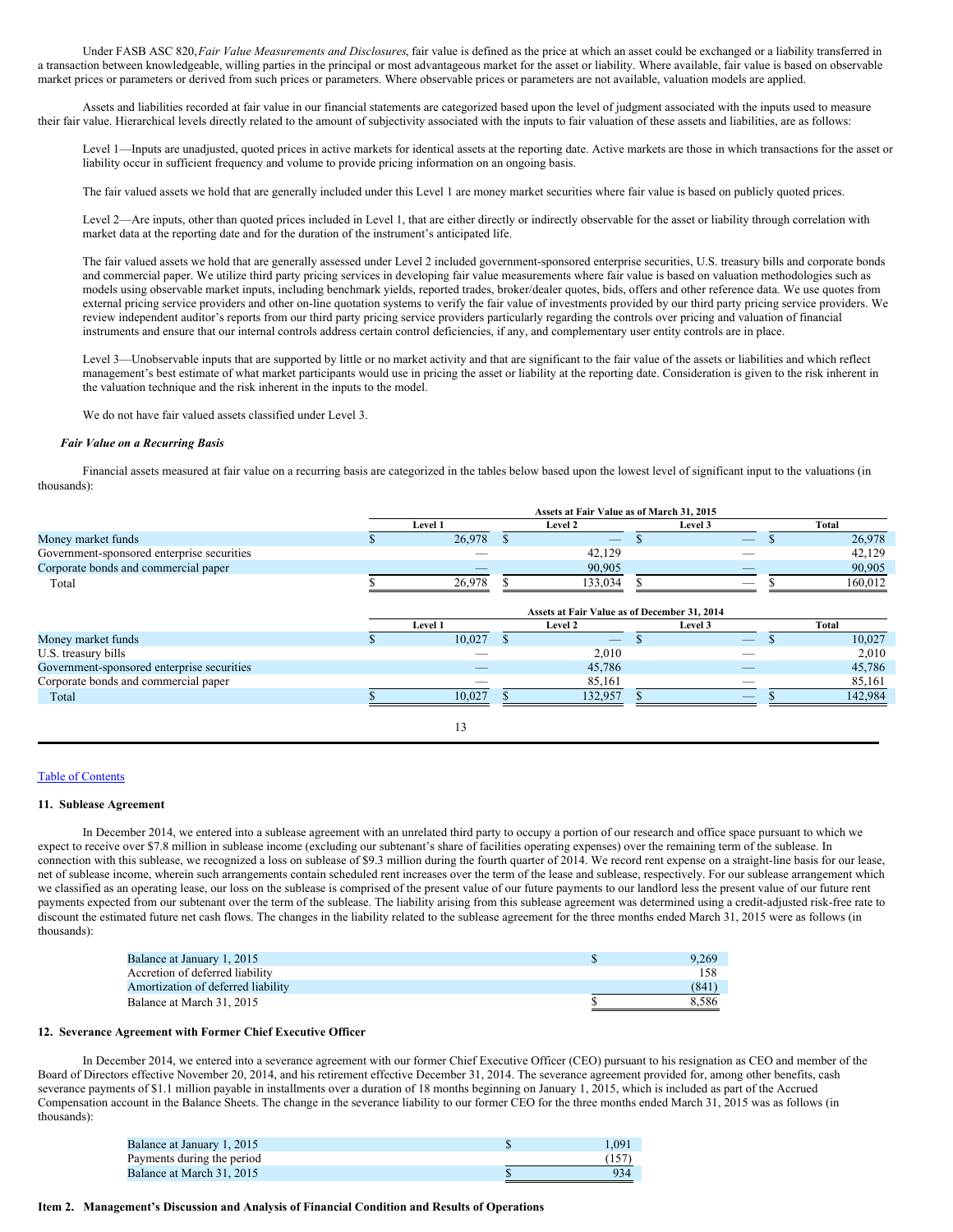This discussion and analysis should be read in conjunction with our financial statements and the accompanying notes included in this report and the audited financial statements and accompanying notes included in our Annual Report on Form 10-K for the year ended December 31, 2014. Operating results for the three months ended March 31, 2015 are not necessarily indicative of results that may occur in future interim periods or for the full fiscal year.

This Quarterly Report on Form 10-Q contains statements indicating expectations about future performance and other forward-looking statements within the meaning of Section 27A of the Securities Act, and Section 21E of the Exchange Act, that involve risks and uncertainties. We usually use words such as "may," "will," "should," "could," "expect," "plan," "anticipate," "believe," "estimate," "predict," "intend," or the negative of these terms or similar expressions to identify these forward-looking statements. These statements appear throughout this Quarterly Report on Form 10-Q and are statements regarding our current expectation, belief or intent, primarily with respect to our operations and related industry developments. Examples of these statements include, but are not limited to, statements regarding the following: our business and scientific strategies; the progress of our and our collaborators' product development programs, including clinical testing, and the timing of results thereof; the potential impact of our cost reduction plans and reduction in workforce, our corporate collaborations and revenues that may be received from our collaborations and the timing of those potential payments; our expectations with respect to regulatory submissions and approvals; our drug discovery technologies; our research and development expenses; protection of our intellectual property; sufficiency of our cash and capital resources and the need for additional capital; and our operations and legal risks. You should not place undue reliance on these forward-looking statements. Our actual results could differ materially from those anticipated in these forward-looking statements for many reasons, including as a result of the risks and uncertainties discussed under the heading "Risk Factors" in Item 1A of Part II of this Quarterly Report on Form 10-Q. Any forward-looking statement speaks only as of the date on which it is made, and we undertake no obligation to update any forward-looking statement to reflect events or circumstances after the date on which the statement is made or to reflect the occurrence of unanticipated events. New factors emerge from time to time, and it is not possible for us to predict which factors will arise. In addition, we cannot assess the impact of each factor on our business or the extent to which any factor, or combination of factors, *may cause actual results to dif er materially from those contained in any forward-looking statements.*

14

#### Table of [Contents](#page-0-0)

#### **Overview**

We are a clinical-stage drug development company that discovers and develops novel, small-molecule drugs for the treatment of inflammatory and autoimmune diseases, cancers, and muscle disorders. Our pioneering research focuses on signaling pathways that are critical to disease mechanisms. We currently have the following product candidates in development: fostamatinib, an oral spleen tyrosine kinase (SYK) inhibitor, which is in Phase 3 clinical trials for immune thrombocytopenic purpura (ITP) and recently initiated a Phase 2 clinical trial for IgA nephropathy (IgAN); R348, an opthalmic JAK/SYK inhibitor, in a Phase 2 clinical trial for dry eye in ocular graftversus-host disease (GvHD); two oncology product candidates in Phase 1 development with partners BerGenBio and Daiichi; and two preclinical programs with partners AZ, for R256 in asthma, and BMS, for TGF beta inhibitors in immuno-oncology.

Since inception, we have financed our operations primarily through the sale of equity securities, contract payments under our collaboration agreements and equipment financing arrangements. Our research and development activities, including preclinical studies and clinical trials, consume substantial amounts of capital. In March 2015, we received a noncreditable and non-refundable upfront payment of \$30.0 million pursuant to our collaboration agreement with BMS. As of March 31, 2015, we had approximately \$161.2 million in cash, cash equivalents and short-term investments. In December 2014, we entered into a sublease agreement with an unrelated third party to occupy a portion of our research and office space pursuant to which we expect to receive over \$12.0 million of sublease income and reimbursement from the subtenant's share of facilities operating expenses over the remaining term of the sublease. We believe that our existing capital resources will be sufficient to support our current and projected funding requirements into the second quarter of 2017. Unless and until we are able to generate a sufficient amount of product, royalty or milestone revenue, we expect to finance future cash needs through public and/or private offerings of equity securities, debt financings and/or collaboration and licensing arrangements, and to a much lesser extent through interest income earned on the investment of our excess cash balances and short term investments. With the exception of contingent and royalty payments that we may receive under our existing collaborations, we do not currently have any committed future funding.

#### **Product Development Programs**

Our product development portfolio features multiple novel, small molecule drug candidates whose specialized mechanisms of action are intended to provide therapeutic benefit for a range of inflammatory and autoimmune diseases, cancers, and muscle disorders.

## **Clinical Stage Programs**

#### *Fostamatinib—Immune Thrombocytopenic Purpura*

*Disease background.* Chronic ITP affects an estimated 60,000 to 125,000 people in the U.S. In patients with ITP, the immune system attacks and destroys the body's own blood platelets, which play an active role in blood clotting and healing. ITP patients can suffer extraordinary bruising, bleeding and fatigue as a result of low platelet counts. Current therapies for ITP include steroids, blood platelet production boosters that imitate thrombopoietin (TPOs) and splenectomy.

*Orally-available SYK inhibitor program.* Taken in tablet form, fostamatinib blocks the activation of SYK inside immune cells. ITP causes the body to produce antibodies that attach to healthy platelets in the blood stream. Immune cells recognize these antibodies and affix to them, which activates the SYK enzyme inside the immune cell, and triggers the destruction of the antibody and the attached platelet. When SYK is inhibited by fostamatinib, it interrupts this immune cell function and allows the platelets to escape destruction. The results of our Phase 2 clinical trial, in which fostamatinib was orally administered to sixteen adults with chronic ITP, published in *Blood (2009, volume 113, number 14)*, showed that fostamatinib significantly increased the platelet counts of certain ITP patients, including those who had failed other currently available agents.

In October 2013, we met with the U.S. Food and Drug Administration (FDA) for an end-of-Phase 2 meeting for fostamatinib in ITP. Based on that meeting, we designed a Phase 3 clinical program, called fostamatinib in thrombocytopenia (FIT), in which a total of 150 ITP patients will be randomized into two identical multi-center, double-blind, placebo-controlled clinical trials. One trial will consist of sites predominantly in the Unites States while the other trial will consist mainly of international sites. The patients will have been diagnosed with persistent or chronic ITP, and have blood platelet counts consistently below 30,000 per microliter of blood. Two-thirds of the subjects will receive fostamatinib orally at 100 mg bid (twice daily) and the other third will receive placebo on the same schedule. Subjects are expected to remain on treatment for 24 weeks. At week four of treatment, subjects who meet certain platelet count and tolerability thresholds will have their dosage of fostamatinib (or corresponding placebo) increased to 150 mg bid. The primary efficacy endpoint of this program is a stable platelet response by week 24 with platelet counts at or above 50,000 per microliter of blood for at least four of the final six qualifying blood draws. Our Phase 3 clinical program for ITP is currently actively enrolling patients in the U.S. and Europe. We expect to report top line results of the two Phase 3 clinical trials in the middle of 2016 and file the U.S. New Drug Application (NDA) for fostamatinib in ITP by the end of 2016.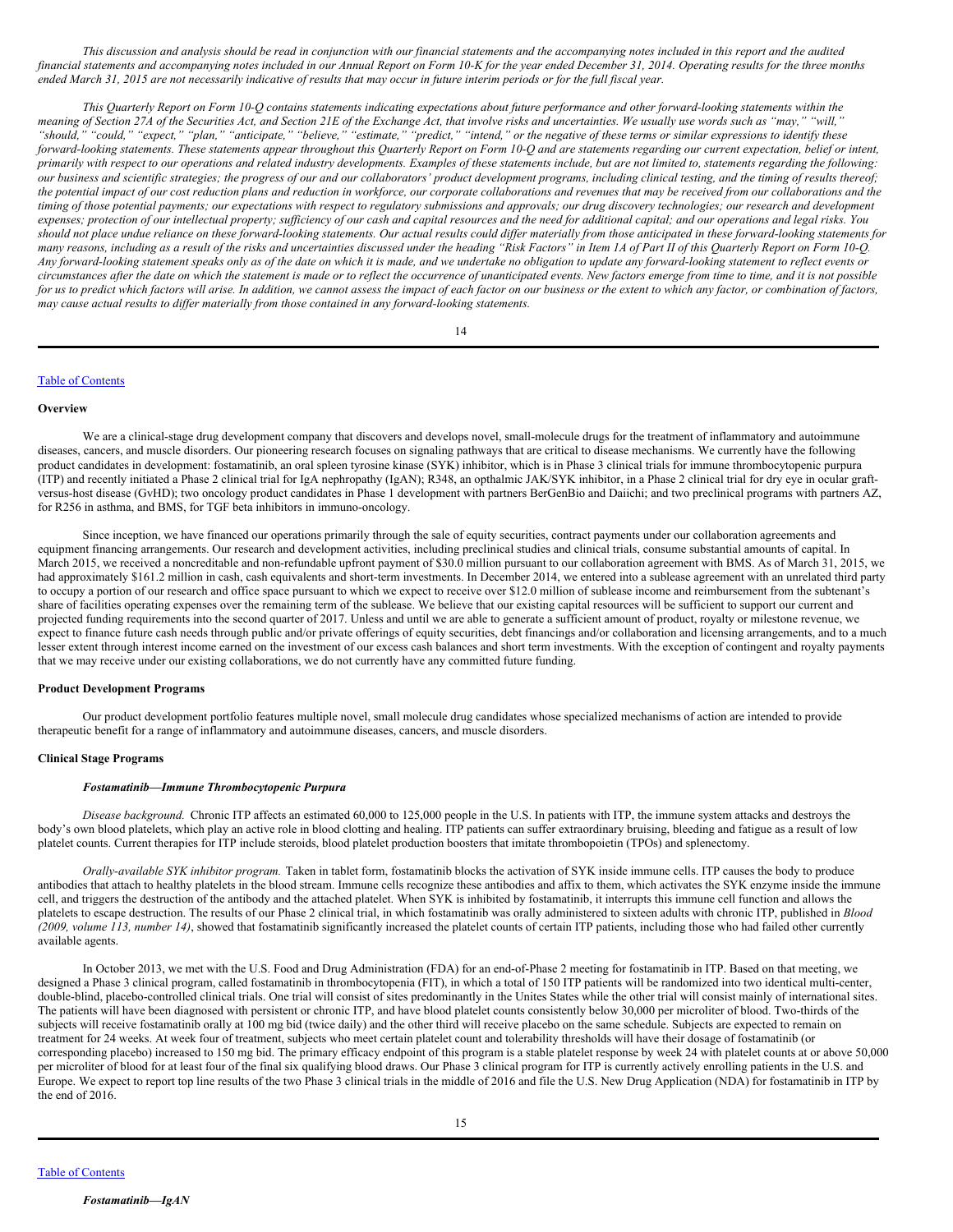*Disease background.* IgAN is an autoimmune disease that severely affects the functioning of the kidneys. An estimated 12,000 Americans are diagnosed with this type of glomerulonephritis each year, with 25% of its victims eventually requiring dialysis and/or kidney transplantation over time. IgAN is characterized by the deposition of IgA immune complexes in the glomeruli of the kidneys leading to an inflammatory response and subsequent tissue damage that ultimately disrupts the normal filtering function of the kidneys. By inhibiting SYK in kidney cells, fostamatinib may block the signaling of IgA immune complex receptors and arrest or slow destruction of the glomeruli.

*Orally-available SYK inhibitor program.* We recently initiated a Phase 2 clinical trial in patients with IgAN, a chronic autoimmune disease of the kidneys. We expect the clinical trial, called SIGN (SYK Inhibition for Glomerulonephritis), to enroll 75 patients with the disease and report results in the second half of 2016.

## *R348—Dry Eye in Patients with Ocular Graft-Versus-Host Disease (GvHD)*

*Disease background.* According to an article published by the American Academy of Ophthalmology, a significant number (22% to 80%) of patients with acute or chronic GvHD develop a secondary incidence of dry eye (keratoconjunctivitis sicca). In general, these patients are severely ill and have a great medical need for a topical therapy that may better manage their symptoms.

*Topical Ophthalmic JAK/SYK inhibitor program.* R348, an ophthalmic JAK/SYK inhibitor, is being evaluated in a Phase 2 clinical trial of patients with ocular GvHD to determine if it reduces inflammation and limits the damage to the eye tissue caused by the disease. We expect results of this clinical trial in the second quarter of 2016.

#### **Research/Preclinical Programs**

We are conducting proprietary research in the broad disease areas of inflammation/immunology and muscle wasting/muscle endurance. Within each disease area, our researchers are investigating mechanisms of action as well as screening compounds against potential novel targets and optimizing those leads that appear to have the greatest potential.

We have active small molecule discovery programs in muscle wasting. Excessive loss of muscle in the context of illness can contribute significantly to both morbidity and mortality rates. Many conditions that have been associated with muscle atrophy, or the loss of muscle mass, including cancer, chronic heart failure, chronic kidney disease, mechanical ventilation and aging (sarcopenia), have significant patient populations that may benefit from therapeutics that counter such muscle loss.

In the area of muscle atrophy and muscle endurance, we are focusing on several signaling pathways that are important for muscle homeostasis. Patients with chronic illnesses such as chronic heart failure, chronic obstructive pulmonary disease (COPD), or diabetes, often experience a decrease in strength and increase in fatigue due to muscle myopathy.

#### **Corporate Collaborations**

We conduct research and development programs independently and in connection with our corporate collaborators. We currently do not have significant active collaborations. We have several active collaborations that we have currently considered not significant. These collaborations include our collaboration agreement with BMS for the discovery, development and commercialization of cancer immunotherapies based on our extensive portfolio of small molecule TGF beta receptor kinase inhibitors, AZ for the development and commercialization of our program, R256, an inhaled JAK inhibitor, BerGenBio for the development and commercialization of an oncology program, and Daiichi to pursue research related to a specific target from a novel class of drug targets called ligases. Under these collaborations, which we enter into in the ordinary course of business, we received or may be entitled to receive upfront cash payments, progress dependent contingent payments on events achieved by such partners and royalties on any net sales of products sold by such partners under the agreements. Total future contingent payments to us under all of these current collaborations could exceed \$453.5 million if all potential product candidates achieved all of the payment triggering events under all of our current collaborations (based on a single product candidate under each agreement). Of this amount, up to \$140.4 million relates to the achievement of development events, up to \$275.6 million relates to the achievement of regulatory events and up to \$37.5 million relates to the achievement of certain commercial or launch events. This estimated future contingent amount does not include any estimated royalties that could be due to us if the partners successfully commercialize the licensed products.

Since we do not control the research, development or commercialization of the product candidates generated under these collaborations, we are not able to reasonably estimate when, if at all, any contingent payments would become payable to us. As such, the contingent payments we could receive thereunder involve a substantial degree of risk to achieve and may never be received. Accordingly, we do not expect, and investors should not assume, that we will receive all of the potential contingent payments

#### Table of [Contents](#page-0-0)

provided for under these collaborations and it is possible that we may never receive any additional significant contingent payments or royalties under these collaborations.

In February 2015, we entered into a collaboration agreement with BMS for the discovery, development and commercialization of cancer immunotherapies based on our extensive portfolio of small molecule TGF beta receptor kinase inhibitors. Under the collaboration agreement, BMS will have exclusive rights and will be solely responsible for the clinical development and commercialization of the product. Pursuant to the collaboration agreement with BMS, we received a noncreditable and nonrefundable upfront payment of \$30.0 million in March 2015. We are also entitled to receive development and regulatory contingent fees that could exceed \$309 million for a successful compound approved in certain indications. In addition, we are also eligible to receive tiered royalties on the net sales of any products from the collaboration. BMS shall also reimburse us for agreed upon costs based on a contractual cost per full-time equivalent employee in connection with the performance of research activities during the research term. Under the collaboration agreement, we were obligated to provide the following deliverables: (i) granting of license rights to our program, (ii) participation in the Joint Research Committee, and (iii) performance of research activities. We concluded that these deliverables are a single unit of accounting as the license does not have stand-alone value apart from the other deliverables. Accordingly, the \$30.0 million upfront payment is being recognized ratably as revenue from the effective date of the agreement through September 2016, the end of the estimated research term. We initially recognized the \$30.0 million upfront payment from BMS as deferred revenue and amortize the amount on a ratable basis from the effective date of the agreement up to September 2016, the expected completion date of the estimated research term. We believe that straight-line recognition of this revenue is appropriate as the research is expected to be performed ratably over the research period.

During the three months ended March 31, 2015, we recognized revenue of \$2.1 million relating to the upfront payment and \$106,000 relating to the research activities we performed. As of March 31, 2015, deferred revenue related to the \$30.0 million upfront payment was \$27.9 million.

#### **Research and Development Expenses**

Our research and development expenditures include costs related to preclinical and clinical trials, scientific personnel, supplies, equipment, consultants, sponsored research, stock based compensation, and allocated facility costs.

We do not track fully burdened research and development costs separately for each of our drug candidates. We review our research and development expense by focusing on three categories: research, development, and other. Our research team is focused on creating a portfolio of product candidates that can be developed into small molecule therapeutics in our own proprietary programs or with potential collaborative partners and utilizes our robust discovery engine to rapidly discover and validate new product candidates in our focused range of therapeutic indications. "Research" expenses relate primarily to personnel expenses, lab supplies, fees to third party research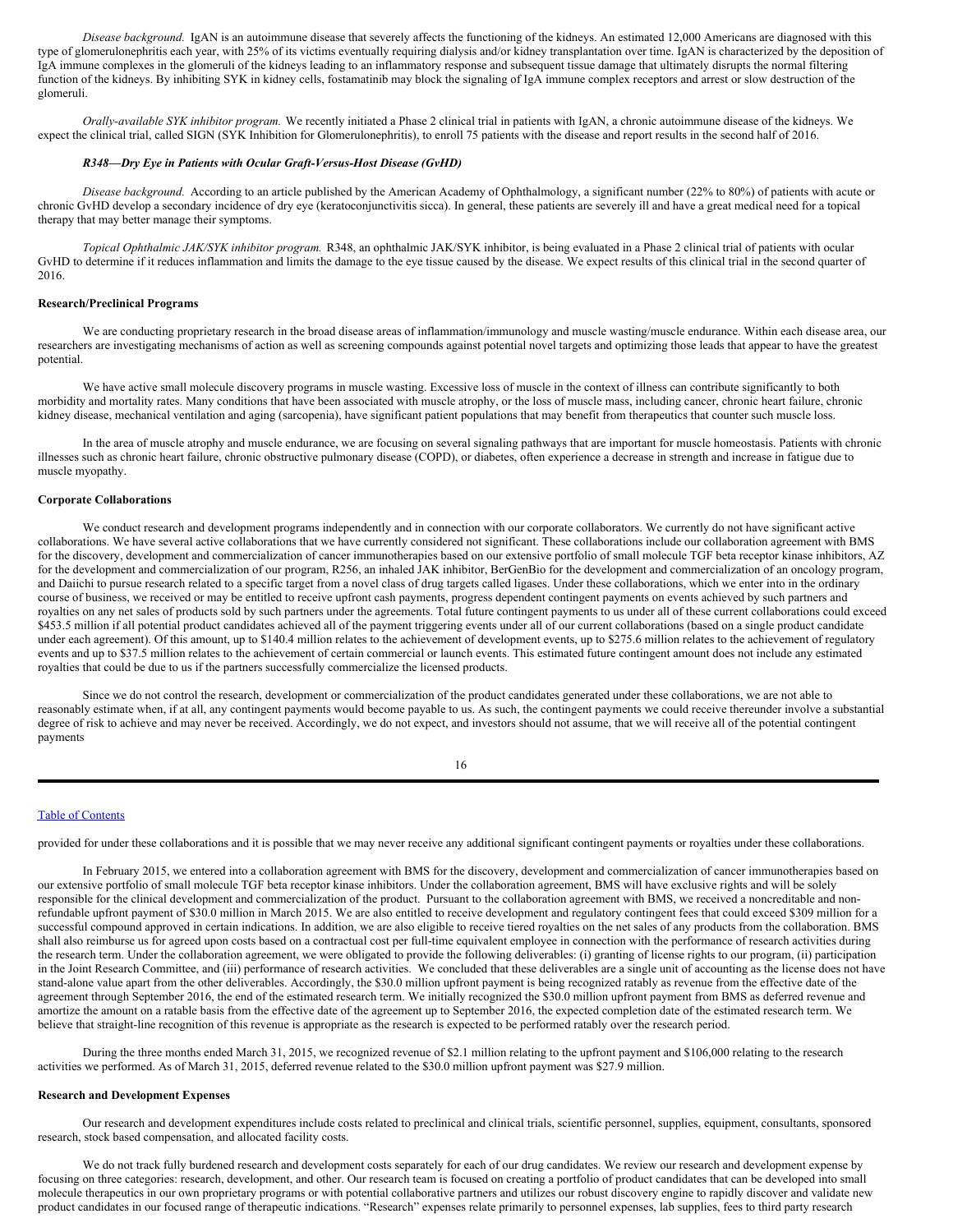consultants and compounds. Our development group leads the implementation of our clinical and regulatory strategies and prioritizes disease indications in which our compounds may be studied in clinical trials. "Development" expenses relate primarily to clinical trials, personnel expenses, lab supplies and fees to third party research consultants. "Other" expenses primarily consist of allocated facilities costs and allocated stock based compensation expense relating to personnel in research and development groups.

In addition to reviewing the three categories of research and development expense described in the preceding paragraph, we principally consider qualitative factors in making decisions regarding our research and development programs, which include enrollment in clinical trials and the results thereof, the clinical and commercial potential for our drug candidates and competitive dynamics. We also make our research and development decisions in the context of our overall business strategy, which includes the evaluation of potential collaborations for the development of our drug candidates.

The following table presents our total research and development expense by category.

|                    | From January 1, 2007* |      |        |   |                   |
|--------------------|-----------------------|------|--------|---|-------------------|
|                    | 2015                  | 2014 |        |   | to March 31, 2015 |
| <b>Categories:</b> |                       |      |        |   |                   |
| Research           | 5,539                 | S    | 4,793  | S | 180,134           |
| Development        | 6,210                 |      | 6,496  |   | 263,504           |
| Other              | 3,953                 |      | 5,580  |   | 198,385           |
|                    |                       |      |        |   |                   |
|                    | 15,702                |      | 16,869 | ¢ | 642,023           |

We started tracking research and development expense by category on January 1, 2007.

17

## Table of [Contents](#page-0-0)

"Other" expenses mainly represent allocated facilities costs of approximately \$2.8 million and \$4.3 million for the three months ended March 31, 2015 and 2014, respectively, and allocated stock-based compensation expenses of approximately \$1.2 million and \$1.3 million for the three months ended March 31, 2015 and 2014, respectively. Allocated facilities costs decreased in the first quarter of 2015, and will continue to decrease through 2015, primarily due to the sublease agreement executed in December 2014.

For the three months ended March 31, 2015, a major portion of our total research and development expense was associated with our ITP and IgAN programs, salaries of our research and development personnel, and allocated facilities costs. For the three months ended March 31, 2014, a major portion of our total research and development expense was associated with our allocated facilities costs, research and development expense for our ITP program and topical ophthalmic JAK/SYK inhibitor program, as well as salaries of our research and development personnel.

The scope and magnitude of future research and development expense are difficult to predict given the number of clinical trials that we will need to conduct for any of our potential products, as well as our limited capital resources. Preclinical testing and clinical development are long, expensive and uncertain processes. In general, biopharmaceutical development involves a series of steps, beginning with identification of a potential target and including, among others, proof of concept in animals and Phase 1, 2 and 3 clinical trials in humans. Each of these steps is typically more expensive than the previous step. Success in early stages of development often results in increasing expenditures for a given product candidate. Significant delays in clinical testing could materially impact our product development costs and timing of completion of the clinical trials. We do not know whether planned clinical trials will begin on time, will need to be halted or revamped or will be completed on schedule, or at all. Clinical trials can be delayed for a variety of reasons, including delays in obtaining regulatory approval to commence a trial, delays from scale up, delays in reaching agreement on acceptable clinical trial agreement terms with prospective clinical sites, delays in obtaining institutional review board approval to conduct a clinical trial at a prospective clinical site or delays in recruiting subjects to participate in a clinical trial.

We currently do not have reliable estimates of total costs for a particular drug candidate to reach the market. Our potential products are subject to a lengthy and uncertain regulatory process that may involve unanticipated additional clinical trials and may not result in receipt of the necessary regulatory approvals. Failure to receive the necessary regulatory approvals would prevent us from commercializing the product candidates affected. In addition, clinical trials of our potential products may fail to demonstrate safety and efficacy, which could prevent or significantly delay regulatory approval. We do not have a reasonable basis to determine when or if material net cash inflows from the commercialization and sale of our drug candidates will occur. Commercialization of our product candidates depends upon successful completion of extensive preclinical studies and clinical trials to demonstrate their safety and efficacy for humans. We do not know whether we, or any of our current or potential future collaborative partners, will undertake clinical trials of potential products beyond the trials already concluded and the trials currently in process. It will take us, or our current or potential future collaborative partners, several years to complete any such testing, and failure can occur at any stage of testing. Interim results of trials do not necessarily predict final results, and acceptable results in early trials may not be repeated in later trials. Moreover, we or our current or potential future collaborative partners may decide to discontinue development of any project at any time for regulatory, commercial, scientific or other reasons. To date, we have not commercialized any of our drug candidates, and we may never do so.

For a discussion of the risks and uncertainties associated with the timing and costs of completing the development of our drug candidates, see "Part I. Item 1A. Risk Factors," including in particular the following risks:

- · "We will need additional capital in the future to sufficiently fund our operations and research."
- · "We might not be able to commercialize our product candidates successfully if problems arise in the clinical testing and approval process."
- · "There is a high risk that drug discovery and development efforts might not successfully generate good product candidates."
- · "Delays in clinical testing could result in increased costs to us."
- · "If our corporate collaborations or license agreements are unsuccessful, or if we fail to form new corporate collaborations or license agreements, our research and development efforts could be delayed."
- · "If conflicts arise between our collaborators or advisors and us, any of them may act in their self-interest, which may be adverse to our stockholders' interests."
- · "If we are unable to obtain regulatory approval to market products in the United States and foreign jurisdictions, we will not be permitted to commercialize products we or our collaborative partners may develop."
- · "Because we expect to be dependent upon collaborative and license agreements, we might not meet our strategic objectives."
- · "We lack the capability to manufacture compounds for development and rely on third parties to manufacture our product candidates, and we may be unable to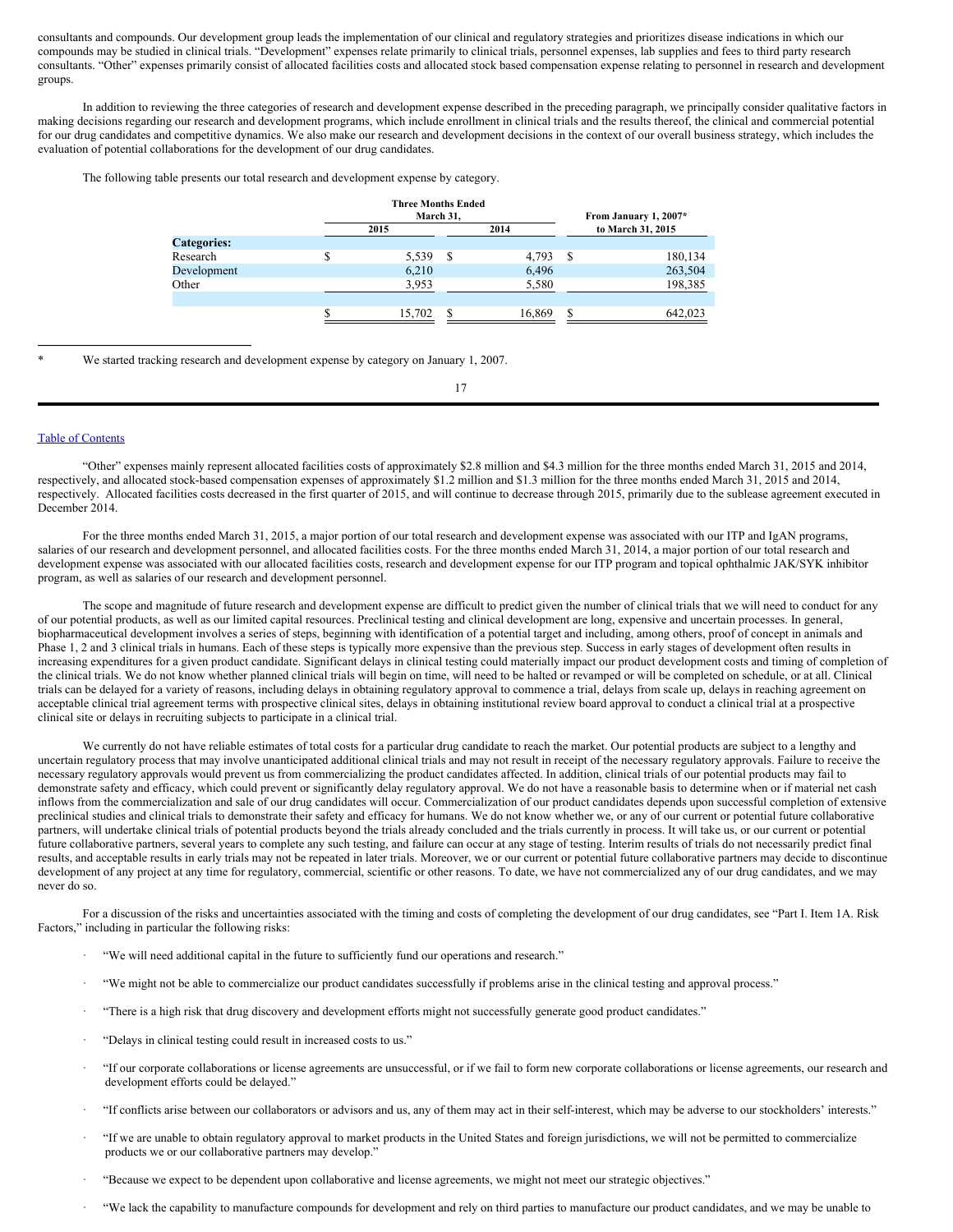18

#### Table of [Contents](#page-0-0)

For further discussion on research and development activities, see "Research and Development Expense" under "Results of Operations" below.

#### **Recent Accounting Pronouncements**

In August 2014, the FASB issued ASU No. 2014-15-Disclosure of Uncertainties about an Entity's Ability to Continue as a Going Concernunder ASC Subtopic 205-40, *Presentation of Financial Statements—Going Concern*. ASU No. 2017-15 provides guidance about management's responsibility to evaluate whether there is substantial doubt about an entity's ability to continue as a going concern and to provide related footnote disclosures. Management's evaluation should be based on relevant conditions and events that are known and reasonably knowable at the date that the financial statements are issued (or at the date that the financial statements are available to be issued when applicable). Substantial doubt about an entity's ability to continue as a going concern exists when relevant conditions and events, considered in the aggregate, indicate that it is probable that the entity will be unable to meet its obligations as they become due within one year after the date that the financial statements are issued (or available to be issued). ASU No. 2017-15 is effective for the annual period ending after December 15, 2016 and early adoption is permitted. We will continue to evaluate the guidance under ASU No. 2014-15 and present the required disclosures within our financial statements at the time of adoption.

In May 2014, the FASB issued ASU No. 2014-09—*Revenue from Contracts with Customers*, which supersedes the revenue recognition requirements under ASC Topic 605, *Revenue Recognition*, and most industry-specific guidance under the ASC. The core principle of the ASU No. 2014-09 is that an entity should recognize revenue when it transfers promised goods or services to customers in an amount that reflects the consideration to which the entity expects to be entitled in exchange for those goods or services. ASU 2014-09 defines a five step process to achieve this core principle and, in doing so, it is possible more judgment and estimates may be required within the revenue recognition process than required under existing U.S. GAAP including identifying performance obligations in the contract, estimating the amount of variable consideration to include in the transaction price and allocating the transaction price to each separate performance obligation. ASU No. 2014-09 also requires additional disclosures to enable users of financial statements to understand the nature, amount, timing and uncertainty of revenue and cash flows arising from customer contracts. ASU No. 2014-09 will be effective fiscal years beginning after December 15, 2016 and early adoption is not permitted. ASU No. 2014-09 allows for either full retrospective or modified retrospective adoption and we have not yet determined which approach we will apply. On April 1, 2015, the FASB voted to propose a delay in the effective date of ASU No. 2014-09. The proposed new effective date will be annual reporting periods beginning after December 15, 2017, and the interim periods within that year and will allow early adoption for all entities as of the original effective date for public business entities, which was annual reporting periods beginning after December 15, 2016. We are currently evaluating the potential impact of the adoption of ASU No. 2014-09 on our financial statements and cannot estimate the impact of adoption at this time.

#### **Critical Accounting Policies and the Use of Estimates**

Our discussion and analysis of our financial condition and results of operations is based upon our financial statements, which have been prepared in accordance with U.S. generally accepted accounting principles (U.S. GAAP). The preparation of these financial statements requires us to make estimates and assumptions that affect the amounts reported in the financial statements and accompanying notes. We evaluate our estimates, including those related to our sublease agreement (including the determination of discount rate used), stock based compensation, impairment issues, the estimated useful life of assets, and estimated accruals, particularly research and development accruals, on an on-going basis. We base our estimates on historical experience and on various other assumptions that we believe to be reasonable under the circumstances, the results of which form the basis for making judgments about the carrying values of assets and liabilities that are not readily apparent from other sources. Actual results may differ from these estimates under different assumptions or conditions. We believe the following critical accounting policies affect our more significant judgments and estimates used in the preparation of our financial statements:

#### *Revenue Recognition*

We present revenue from our collaboration arrangements under the FASB ASC 808,*Collaboration Arrangements*. Contract revenues from collaborations consist of upfront payments, contingent payments and fees for research services performed under our collaboration agreements. Our revenue arrangements with multiple elements are evaluated under FASB ASC 605 25, *Multiple Element Arrangements* (as amended by ASU No. 2009-13), and are divided into separate units of accounting if certain criteria are met. The consideration we receive under collaboration arrangements is allocated among the separate units of accounting based on the selling price hierarchy, and the applicable revenue recognition criteria is applied to each of the separate units. We make significant judgments and estimates in the allocation of the consideration among the deliverables under the agreement, as well as the determination of the periods the units will be delivered to our collaborators. Revenues related to the research services with our corporate collaborators are recognized as research services are performed over the related research period. Under these agreements, we are required to perform research activities as specified in the agreement. The payments received are not refundable and are based on a

19

#### Table of [Contents](#page-0-0)

contractual cost per full-time equivalent employee working on the project. Our research and development expenses under the collaborative research agreements approximate the revenue recognized under such agreements over the research period.

In February 2015, we entered into a collaboration agreement with BMS for the discovery, development and commercialization of cancer immunotherapies based on our extensive portfolio of small molecule TGF beta receptor kinase inhibitors. Pursuant to the collaboration agreement with BMS, we received a noncreditable and nonrefundable upfront payment of \$30.0 million in March 2015. We are also entitled to receive development and regulatory contingent fees that could exceed \$309 million for a successful compound approved in certain indications. In addition, we are also eligible to receive tiered royalties on the net sales of any products from the collaboration. BMS shall also reimburse us for agreed upon costs based on a contractual cost per full-time equivalent employee in connection with the performance of research activities during the research term. Under the collaboration agreement, we were obligated to provide the following deliverables: (i) granting of license rights to our program, (ii) participation in the Joint Research Committee, and (iii) performance of research activities. We concluded that these deliverables are a single unit of accounting as the license does not have stand-alone value apart from the other deliverables. Accordingly, the \$30.0 million upfront payment is being recognized ratably as revenue from the effective date of the agreement through September 2016, the end of the estimated research term. We initially recognized the \$30.0 million upfront payment from BMS as deferred revenue and amortize the amount on a ratable basis from the effective date of the agreement up to September 2016, the expected completion date of the estimated research term. We estimate that this is the period over which we are obligated to transfer our deliverables and perform research services and therefore the appropriate term with which to ratably recognize the upfront payment. We believe that straight-line recognition of this revenue is appropriate as the research is expected to be performed ratably over the research period. Any future changes in the expected completion date of the estimated research term or earlier cancellation of the research term will impact revenue recognition for the given period. During the three months ended March 31, 2015, we recognized revenue of \$2.1 million relating to the upfront payment and \$106,000 relating to the research activities we performed As of March 31, 2015, deferred revenue related to the \$30.0 million upfront payment was \$27.9 million.

#### *Stock-based Compensation*

The determination of the fair value of stock-based payment awards on the date of grant using the Black-Scholes option pricing model is affected by our stock price as well as assumptions regarding a number of complex and subjective variables. These variables include, but are not limited to, volatility, expected term, risk-free interest rate and dividends. We estimate volatility using our historical stock price performance over the expected life of the option up to the point where we have historical market data.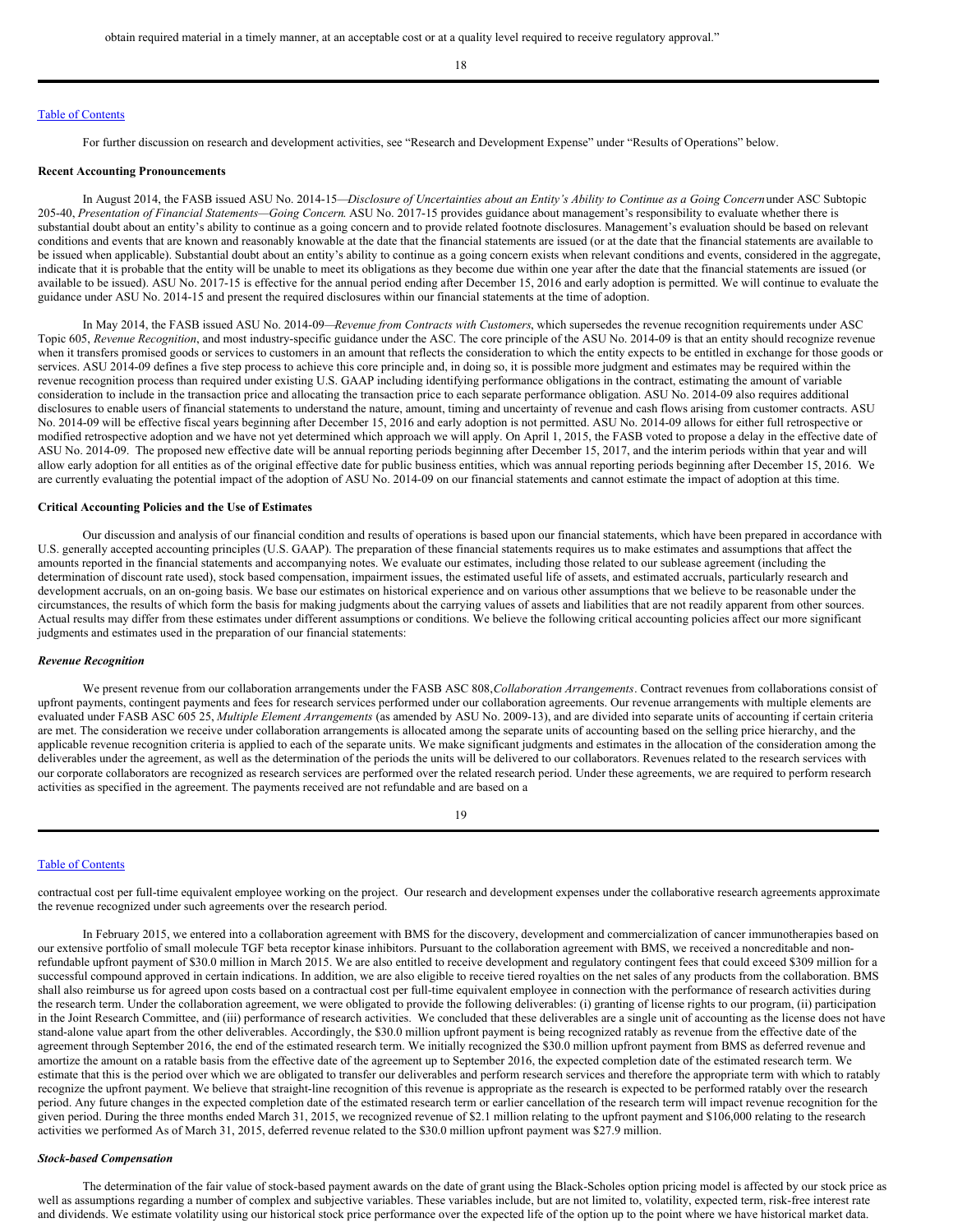For expected term, we take into consideration our historical data of options exercised, cancelled and expired. The risk-free rate is based on the U.S. Treasury constant maturity rate. We have not paid and do not expect to pay dividends in the foreseeable future. In order to calculate stock-based compensation expense, we also estimate the forfeiture rate using our historical experience with options that cancel before they vest.

In January 2015, we granted options to purchase 1,175,000 shares of common stock which will vest upon the achievement of a corporate performance-based milestone. In February 2014, we granted options to purchase 950,000 shares of common stock, of which only 700,000 shares remain outstanding,which will vest upon the achievement of certain corporate performance-based milestones. We determined the fair values of these performance-based stock options using Black-Scholes option pricing model at the date of grant of approximately \$1.6 million and \$2.5 million, respectively. For the portion of the performance-based stock options of which the performance condition is considered probable of achievement, we recognized stock-based compensation expense on the related estimated fair value of such options on straight-line basis from the date of grant up to the date when we expect the performance condition will be probably achieved. For the performance conditions that are not considered probable of achievement at the grant date or upon quarterly re-evaluation, prior to the event actually occurring, we will recognize the related stock-based compensation expense when the event occurs or when we can determine that the performance condition is probable of achievement. In those cases, we will recognize the change in estimate at the time we determine the condition is probable of achievement (by recognizing stock-based compensation expense as cumulative catch-up as if we had estimated at the grant date that the performance condition will be achieved) and recognize the remaining compensation cost up to the date when we expect the performance condition will be probably achieved, if any.

#### *Research and Development Accruals*

We have various contracts with third parties related to our research and development activities. Costs that are incurred for services rendered, but not billed to us, as of the end of the period are estimated and accrued. We make estimates of the amounts incurred in each period based on the information available to us and our knowledge of the nature of the contractual activities generating such costs. Expenses related to other research and development contracts, such as research contracts, toxicology study contracts and manufacturing contracts are estimated to be incurred generally on a straight line basis over the duration of the contracts. Raw materials and study materials purchased for us by third parties are expensed at the time of purchase. Many of our estimates are based significantly or in part on information provided for us by third parties. If such information were not reported properly, our research and development expense amounts could be misstated.

20

#### Table of [Contents](#page-0-0)

#### *Leases*

We currently lease our research and office space under a noncancelable lease agreement with our landlord through January 2018. In December 2014, we entered into a sublease agreement with an unrelated third party to occupy a portion of our research and office space pursuant to which we expect to receive over \$12.0 million of sublease income and reimbursement from the subtenant's share of facilities operating expenses over the remaining term of the sublease. In connection with this sublease, we recognized a loss on the sublease of \$9.3 million during the fourth quarter of 2014. We record rent expense on a straight-line basis for our lease, net of sublease income, wherein such arrangements contain scheduled rent increases over the term of the lease and sublease, respectively. For our sublease arrangement which we classified as an operating lease, our loss on the sublease is comprised of the present value of our future payments to our landlord less the present value of our future rent payments expected from our subtenant over the term of the sublease. The present value factor, which also affects the level of accreted interest expense that we will recognize as additional charges over the term of the lease, is based on our estimate of our credit-risk adjusted borrowing rate at the time the initial sublease liability is calculated. Our estimate of our credit-risk adjusted borrowing rate was based on our comparison of the rates used by other companies of our size, our financial condition at the time we entered into such sublease agreement, as well as other factors that would affect our credit worthiness.

## **Results of Operations**

## **Three Months Ended March 31, 2015 and 2014**

### **Revenues**

|                                              | <b>Three Months Ended</b><br>March 31. |                |                         |
|----------------------------------------------|----------------------------------------|----------------|-------------------------|
|                                              | 2015                                   | 2014           | <b>Aggregate Change</b> |
|                                              |                                        | (in thousands) |                         |
| <b>Contract revenues from collaborations</b> | 2.178                                  |                | 2.178                   |

Contract revenues from collaborations of \$2.2 million in the first quarter of 2015 was comprised of \$2.1 million from the amortization of the \$30.0 million upfront payment from BMS pursuant to the collaboration agreement executed in February 2015 for the discovery, development and commercialization of cancer immunotherapies and \$106,000 related to our performance of research activities in connection with the abovementioned collaboration agreement with BMS. There were no contract revenues from collaborations during the three months ended March 31, 2014. As of March 31, 2015, deferred revenue related to the \$30.0 million upfront payment was \$27.9 million. We had no deferred revenue as of March 31, 2014. Our potential future revenues may include payments from our current partners and from new partners with whom we enter into agreements in the future, if any, the timing and amount of which is unknown at this time.

## **Research and Development Expense**

|                                              | <b>Three Months Ended</b> | March 31. |                |                         |
|----------------------------------------------|---------------------------|-----------|----------------|-------------------------|
|                                              | 2015                      |           | 2014           | <b>Aggregate Change</b> |
|                                              |                           |           | (in thousands) |                         |
| Research and development expense             | 15,702                    |           | 16.869         | (1,167)                 |
| Stock-based compensation expense included in |                           |           |                |                         |
| research and development expense             | 160                       |           | 1.314          | 154)                    |

The decrease in research and development expense for the three months ended March 31, 2015, compared to the same period in 2014, was primarily due to the decrease in facilities costs as a result of the sublease agreement executed in December 2014, as well as decrease in research and development costs related to the completion in 2014 of a Phase 2 clinical trial of R348 in dry eye and discontinuance of R118, our indirect AMPK activator program. This was partially offset by an increase in research and development costs related to our fostamatinib in ITP and IgAN programs. We expect that our research and development expense will increase through 2015 due to the continued progress of our Phase 3 clinical trials in ITP and Phase 2 clinical trials in IgAN and ocular GvHD.

#### **General and Administrative Expense**

|                                    | <b>Three Months Ended</b><br>March 31. |                |                         |
|------------------------------------|----------------------------------------|----------------|-------------------------|
|                                    | 2015                                   | 2014           | <b>Aggregate Change</b> |
|                                    |                                        | (in thousands) |                         |
| General and administrative expense | 4.71                                   | 5.516          | (799)                   |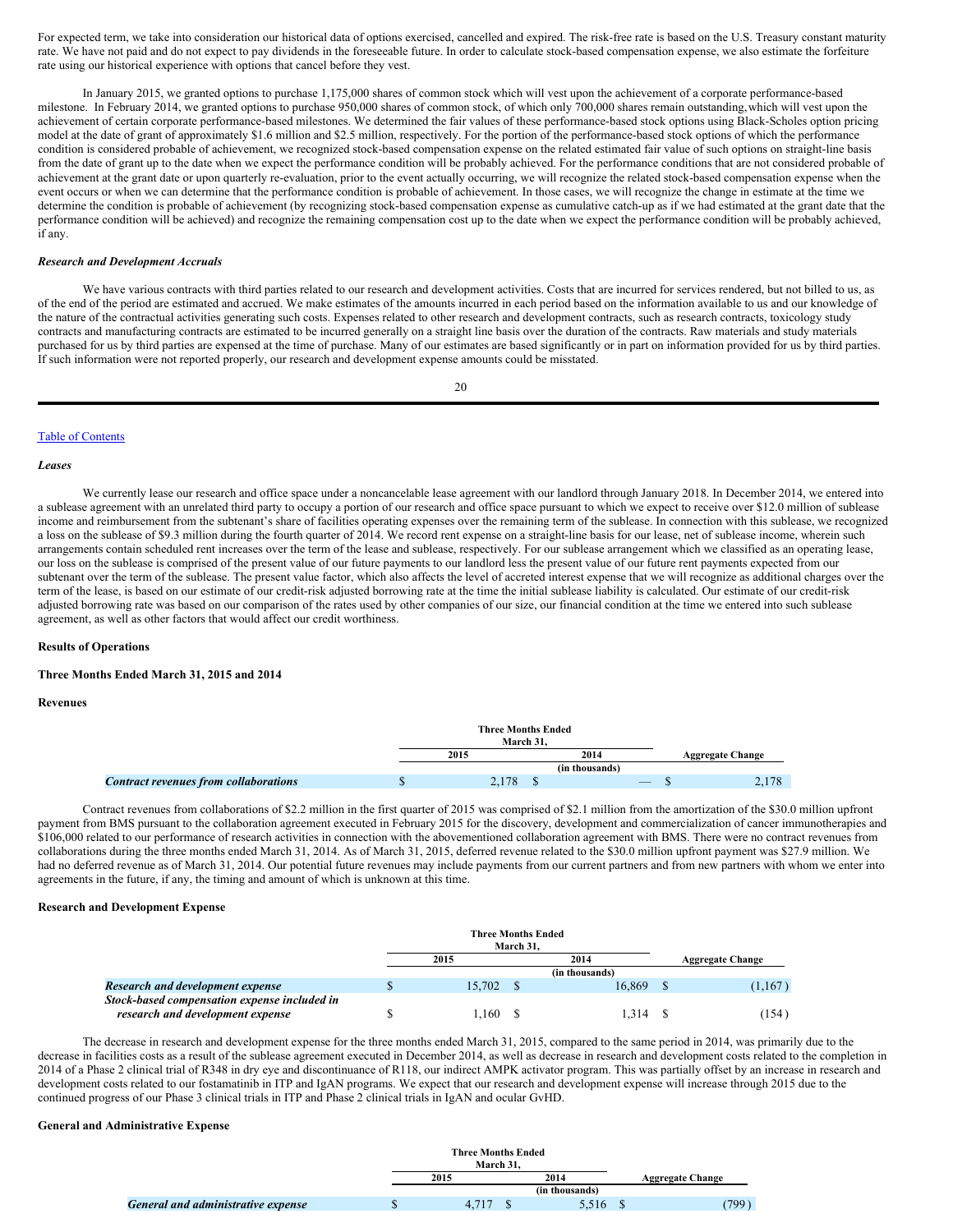| Stock-based compensation expense included in |     |      |       |
|----------------------------------------------|-----|------|-------|
| general and administrative expense           | 894 | .050 | (156) |
|                                              |     |      |       |

## 21

#### Table of [Contents](#page-0-0)

The decrease in general and administrative expense for the three months ended March 31, 2015, compared to the same period in 2014, was primarily due to the decrease in facilities costs as a result of the sublease agreement executed in December 2014, as well as decrease in personnel costs due to the retirement of our former CEO in December 2014.

## **Interest Income**



Interest income results from our interest-bearing cash and short-term investment balances. The decrease in interest income for the three months ended March 31, 2015, as compared to the same period in 2014 was primarily due to lower average cash balances of our short-term investments.

## **Liquidity and Capital Resources**

#### **Cash Requirements**

From inception, we have financed our operations primarily through sales of equity securities, contract payments under our collaboration agreements and equipment financing arrangements. We have consumed substantial amounts of capital to date as we continue our research and development activities, including preclinical studies and clinical trials.

As of March 31, 2015, we had approximately \$161.2 million in cash, cash equivalents and short-term investments, as compared to approximately \$143.2 million as of December 31, 2014, an increase of approximately \$18.0 million. The increase was primarily attributable to the \$30.0 million upfront payment received pursuant to our collaboration agreement with BMS, partially offset by payments associated with operating expenses for the three months ended March 31, 2015. In December 2014, we entered into a sublease agreement with an unrelated third party to occupy a portion of our research and office space pursuant to which we expect to receive over \$12.0 million of sublease income and reimbursement from the subtenant's share of facilities operating expenses over the remaining term of the sublease. We believe that our existing capital resources will be sufficient to support our current and projected funding requirements into the second quarter of 2017. We have based this estimate on assumptions that may prove to be wrong, and we could utilize our available capital resources sooner than we currently expect. Because of the numerous risks and uncertainties associated with the development of our product candidates and other research and development activities, including risks and uncertainties that could impact the rate of progress of our development activities, we are unable to estimate with certainty the amounts of increased capital outlays and operating expenditures associated with our current and anticipated clinical trials and other research and development activities.

Our operations will require significant additional funding for the foreseeable future. Unless and until we are able to generate a sufficient amount of product, royalty or milestone revenue, we expect to finance future cash needs through public and/or private offerings of equity securities, debt financings and/or collaboration and licensing arrangements, and to a much lesser extent through interest income earned on the investment of our excess cash balances and short term investments. With the exception of contingent and royalty payments that we may receive under our existing collaborations, we do not currently have any committed future funding. To the extent we raise additional capital by issuing equity securities, our stockholders could at that time experience substantial dilution. Any debt financing that we are able to obtain may involve operating covenants that restrict our business. To the extent that we raise additional funds through collaboration and licensing arrangements, we may be required to relinquish some of our rights to our technologies or product candidates, or grant licenses on terms that are not favorable to us.

Our future funding requirements will depend upon many factors, including, but not limited to:

- the progress and success of our clinical trials and preclinical activities (including studies and manufacture of materials) of our product candidates conducted by us;
- the success of our corporate collaborations or license agreements;
- the progress of research programs carried out by us;

22

#### Table of [Contents](#page-0-0)

- any changes in the breadth of our research and development programs;
- the ability to achieve the events identified in our collaborative agreements that trigger payments to us from our collaboration partners;
- the progress of the research and development efforts of our collaborative partners;
- our ability to manage our growth;
- competing technological and market developments;
- the costs and timing of obtaining, enforcing and defending our patent and other intellectual property rights; and
- the costs and timing of regulatory filings and approvals by us and our collaborators.

Insufficient funds may require us to delay, scale back or eliminate some or all of our research or development programs, to lose rights under existing licenses or to relinquish greater or all rights to product candidates at an earlier stage of development or on less favorable terms than we would otherwise choose or may adversely affect our ability to operate as a going concern.

For the three months ended March 31, 2015 and 2014, we maintained an investment portfolio primarily in money market funds, U.S. treasury bills, governmentsponsored enterprise securities, and corporate bonds and commercial paper. Cash in excess of immediate requirements is invested with regard to liquidity and capital preservation. Wherever possible, we seek to minimize the potential effects of concentration and degrees of risk. We will continue to monitor the impact of the changes in the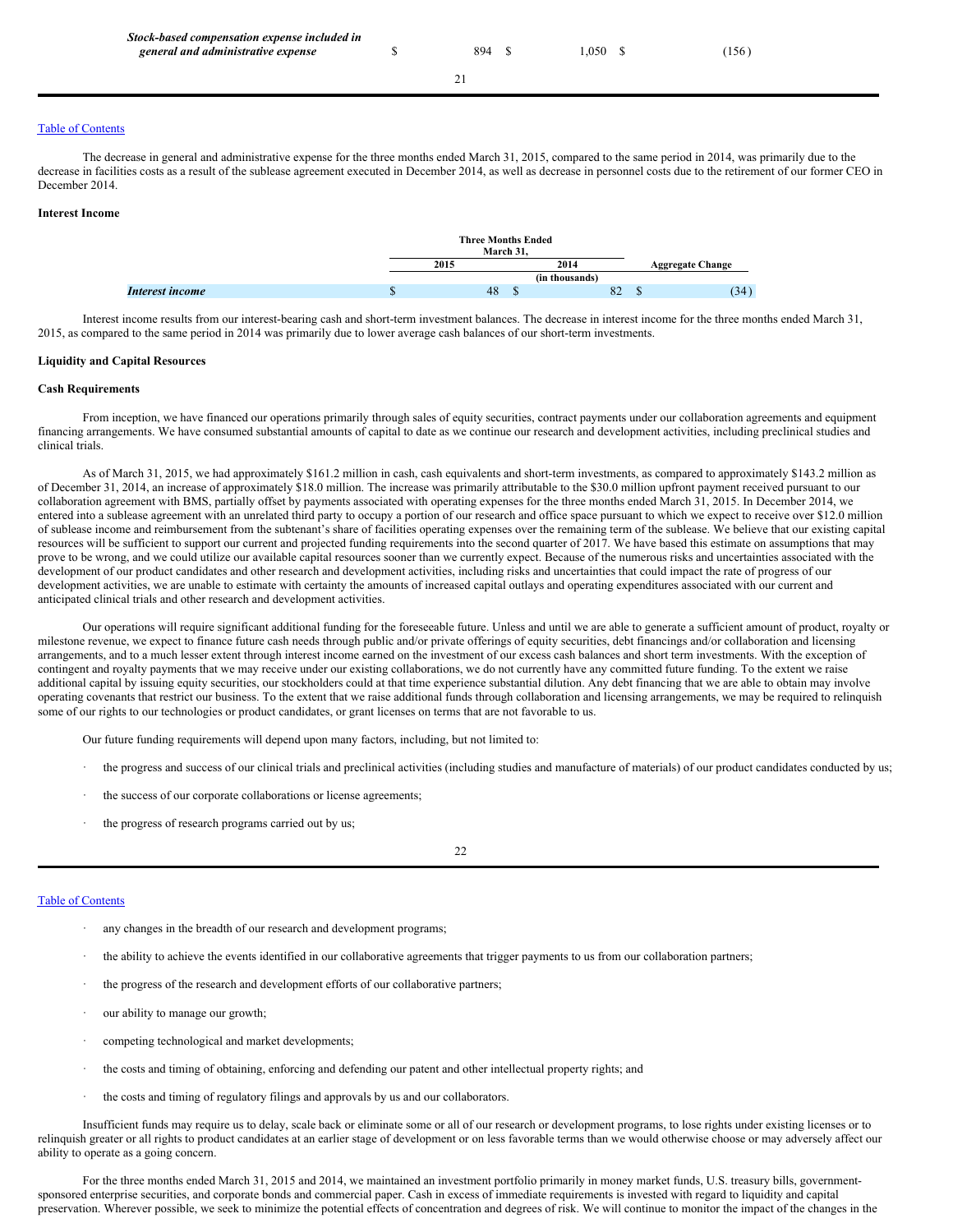conditions of the credit and financial markets to our investment portfolio and assess if future changes in our investment strategy are necessary.

#### **Cash Flows from Operating, Investing and Financing Activities**

|                                                      | Three Months Ended March 31, |                |    |           |  |  |
|------------------------------------------------------|------------------------------|----------------|----|-----------|--|--|
|                                                      |                              | 2015           |    | 2014      |  |  |
|                                                      |                              | (in thousands) |    |           |  |  |
| Net cash provided by (used in):                      |                              |                |    |           |  |  |
| Operating activities                                 |                              | 17,987         | -S | (16, 428) |  |  |
| Investing activities                                 |                              | 9.511          |    | 10,460    |  |  |
| Financing activities                                 |                              |                |    |           |  |  |
|                                                      |                              |                |    |           |  |  |
| Net increase (decrease) in cash and cash equivalents |                              | 27.515         |    | (5.944)   |  |  |

Net cash provided by operating activities was approximately \$18.0 million for the three months ended March 31, 2015, compared to net cash used in operating activities of approximately \$16.4 million for the three months ended March 31, 2014. Net cash provided by operating activities for the three months ended March 31, 2015 primarily due to the \$30.0 million upfront payment we received from BMS, partially offset by cash payments related to our research and development programs. Net cash used in operating activities for the three months ended March 31, 2014 primarily consisted of cash payments related to our research and development programs. The timing of cash requirements may vary from period to period depending on our research and development activities, including our planned preclinical and clinical trials, and future requirements to establish commercial capabilities for any products that we may develop.

Net cash provided by investing activities was approximately \$9.5 million for the three months ended March 31, 2015, compared to approximately \$10.5 million for the three months ended March 31, 2014. Net cash provided by investing activities in each period related to net maturities of short-term investments, partially offset by capital expenditures. Capital expenditures were approximately \$32,000 for the three months ended March 31, 2015, compared to approximately \$178,000 for the same period in 2014.

Net cash provided by financing activities was approximately \$17,000 for the three months ended March 31, 2015, compared to approximately \$24,000 for the three months ended March 31, 2014. Net cash provided by financing activities related to the cash proceeds received from the exercise of stock options.

#### Table of [Contents](#page-0-0)

#### **Off-Balance Sheet Arrangements**

As of March 31, 2015, we had no off-balance sheet arrangements (as defined in Item 303(a)(4)(ii) of Regulation S-K under the Exchange Act).

## **Contractual Obligations**

We conduct our research and development programs internally and through third parties that include, among others, arrangements with universities, consultants and contract research organizations. We have contractual arrangements with these parties, however our contracts with them are cancelable generally on reasonable notice within one year and our obligations under these contracts are primarily based on services performed. We do not have any purchase commitments under any collaboration arrangements.

<span id="page-14-0"></span>As of March 31, 2015, we had the following contractual commitments:

|                             |        | <b>Payment Due By Period</b> |           |  |                |  |                          |                          |
|-----------------------------|--------|------------------------------|-----------|--|----------------|--|--------------------------|--------------------------|
|                             |        |                              | Less than |  | $\sim$         |  | 3-3                      | More than                |
|                             | Total  |                              | 'Year     |  | Years          |  | Years                    | 5 Years                  |
|                             |        |                              |           |  | (in thousands) |  |                          |                          |
| <b>Facilities lease (1)</b> | 44,267 |                              | 15.078    |  | 29.189         |  | $\overline{\phantom{a}}$ | $\overline{\phantom{a}}$ |

(1) In December 2014, we entered into a sublease agreement with an unrelated third party to lease up a portion of our research and office space. The facilities lease obligations above do not include the sublease income of \$7.8 million expected to be recognized over the remaining term of the sublease.

## **Item 3. Quantitative and Qualitative Disclosures About Market Risk**

During the three months ended March 31, 2015, there were no material changes to our market risk disclosures as set forth in Part II, Item 7A, "Quantitative and Qualitative Disclosures About Market Risk," of our Annual Report on Form 10-K for the year ended December 31, 2014.

#### <span id="page-14-1"></span>**Item 4. Controls and Procedures**

*Evaluation of Disclosure Controls and Procedures.*Based on the evaluation of our disclosure controls and procedures (as defined in Rules 13a-15(e) and 15d-15(e) under the Exchange Act, our chief executive officer and chief financial officer have concluded that, as of the end of the period covered by this report, our disclosure controls and procedures were effective.

*Changes in Internal Controls.* There were no changes in our internal control over financial reporting that occurred during the quarter ended March 31, 2015 that have materially affected, or are reasonably likely to materially affect, our internal control over financial reporting.

*Limitations on* the *Effectiveness of Controls*. A control system, no matter how well conceived and operated, can provide only reasonable, not absolute, assurance that the objectives of the controls are met. Because of the inherent limitations in all control systems, no evaluation of controls can provide absolute assurance that all control issues, if any, within a company have been detected. Accordingly, our disclosure controls and procedures are designed to provide reasonable, not absolute, assurance that the objectives of our disclosure control system are met and, as set forth above, our chief executive officer and chief financial officer have concluded, based on their evaluation as of the end of the period covered by this report, that our disclosure controls and procedures were sufficiently effective to provide reasonable assurance that the objectives of our disclosure control system were met.

## **PART II. OTHER INFORMATION**

#### **Item 1. Legal Proceedings**

<span id="page-14-3"></span><span id="page-14-2"></span>None.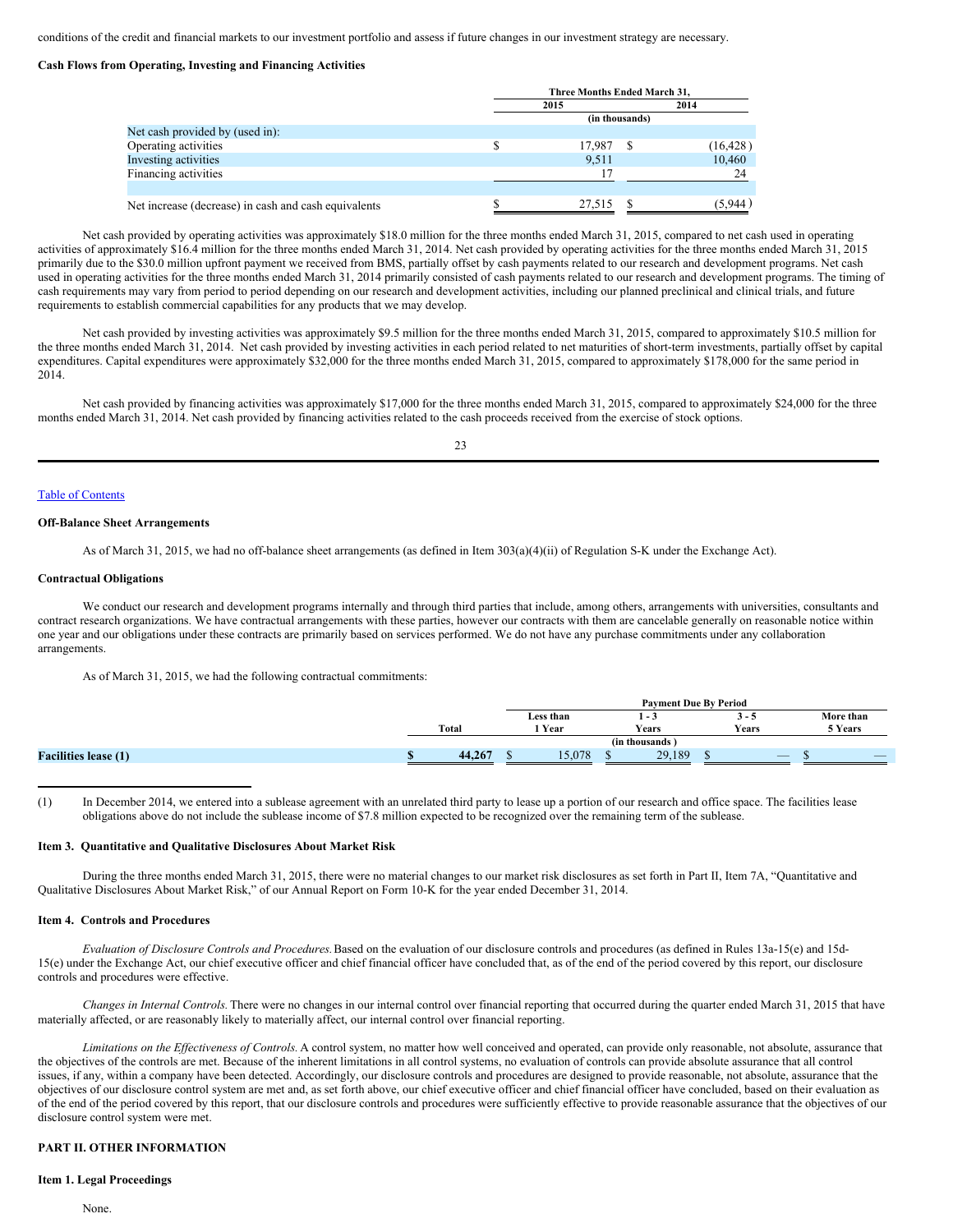## <span id="page-15-0"></span>**Item 1A. Risk Factors**

In evaluating our business, you should carefully consider the following risks, as well as the other information contained in this Quarterly Report on Form 10-Q. These risk factors could cause our actual results to differ materially from those contained in forward-looking statements we have made in this Quarterly Report on Form 10-Q and those we may make from time to time. If any of the following risks actually occurs, our business, financial condition and operating results could be harmed. The risks and

## Table of [Contents](#page-0-0)

uncertainties described below are not the only ones facing us. Additional risks and uncertainties not presently known to us, or that we currently see as immaterial, may also *harm our business.*

We have marked with an asterisk (\*) those risk factors below that reflect a substantive change from the risk factors included in our Annual Report on Form 10-K filed with *the Securities and Exchange Commission on March 3, 2015.*

## *We will need additional capital in the future to suf iciently fund our operations and research.\**

We have consumed substantial amounts of capital to date as we continue our research and development activities, including preclinical studies and clinical trials. We initiated a Phase 3 clinical program to study fostamatinib in ITP in July 2014 on our own, which may accelerate our need for additional capital. We may seek another collaborator or licensee in the future for further clinical development and commercialization of fostamatinib, as well as our other clinical programs, which we may not be able to obtain on commercially reasonable terms or at all. We believe that our existing capital resources will be sufficient to support our current and projected funding requirements into the second quarter of 2017. We have based this estimate on assumptions that may prove to be wrong, and we could utilize our available capital resources sooner than we currently expect. Because of the numerous risks and uncertainties associated with the development of our product candidates and other research and development activities, including risks and uncertainties that could impact the rate of progress of our development activities, we are unable to estimate with certainty the amounts of increased capital outlays and operating expenditures associated with our current and anticipated clinical trials and other research and development activities. We will continue to need additional capital and the amount of future capital needed will depend largely on the success of our internally developed programs as they proceed in later and more expensive clinical trials, including any additional clinical trials that we may decide to conduct with respect to fostamatinib. Unless and until we are able to generate a sufficient amount of product, royalty or milestone revenue, which may never occur, we expect to finance future cash needs through public and/or private offerings of equity securities, debt financings or collaboration and licensing arrangements, as well as through interest income earned on the investment of our cash balances and shortterm investments. With the exception of contingent and royalty payments that we may receive under our existing collaborations, we do not currently have any commitments for future funding. We do not know whether additional financing will be available when needed, or that, if available, we will obtain financing on reasonable terms.

To the extent we raise additional capital by issuing equity securities in the future, our stockholders could at that time experience substantial dilution. Any debt financing that we are able to obtain may involve operating covenants that restrict our business. To the extent that we raise additional funds through any new collaboration and licensing arrangements, we may be required to relinquish some rights to our technologies or product candidates, or grant licenses on terms that are not favorable to us.

#### *Our future funding requirements will depend on many uncertain factors.*

Our future funding requirements will depend upon many factors, many of which are beyond our control, including, but not limited to:

- the progress and success of our clinical trials and preclinical activities (including studies and manufacture of materials) of our product candidates conducted by us;
- the progress of research and development programs carried out by us;
- any changes in the breadth of our research and development programs;
- the ability to achieve the events identified in our collaborative agreements that may trigger payments to us from our collaboration partners;
- the progress of the research and development efforts of our collaborative partners;
- our ability to acquire or license other technologies or compounds that we seek to pursue;
- our ability to manage our growth;
- competing technological and market developments;
- the costs and timing of obtaining, enforcing and defending our patent and other intellectual property rights;
- the costs and timing of regulatory filings and approvals by us and our collaborators; and
- expenses associated with any unforeseen litigation, including any securities class action lawsuits.

## 25

#### Table of [Contents](#page-0-0)

Insufficient funds may require us to delay, scale back or eliminate some or all of our research and development programs, to lose rights under existing licenses or to relinquish greater or all rights to product candidates at an earlier stage of development or on less favorable terms than we would otherwise choose or may adversely affect our ability to operate as a going concern.

#### We might not be able to commercialize our product candidates successfully if problems arise in the clinical testing and approval process.\*

Commercialization of our product candidates depends upon successful completion of extensive preclinical studies and clinical trials to demonstrate their safety and efficacy for humans. Preclinical testing and clinical development are long, expensive and uncertain processes.

In connection with clinical trials of our product candidates, we face the risks that:

the product candidate may not prove to be effective;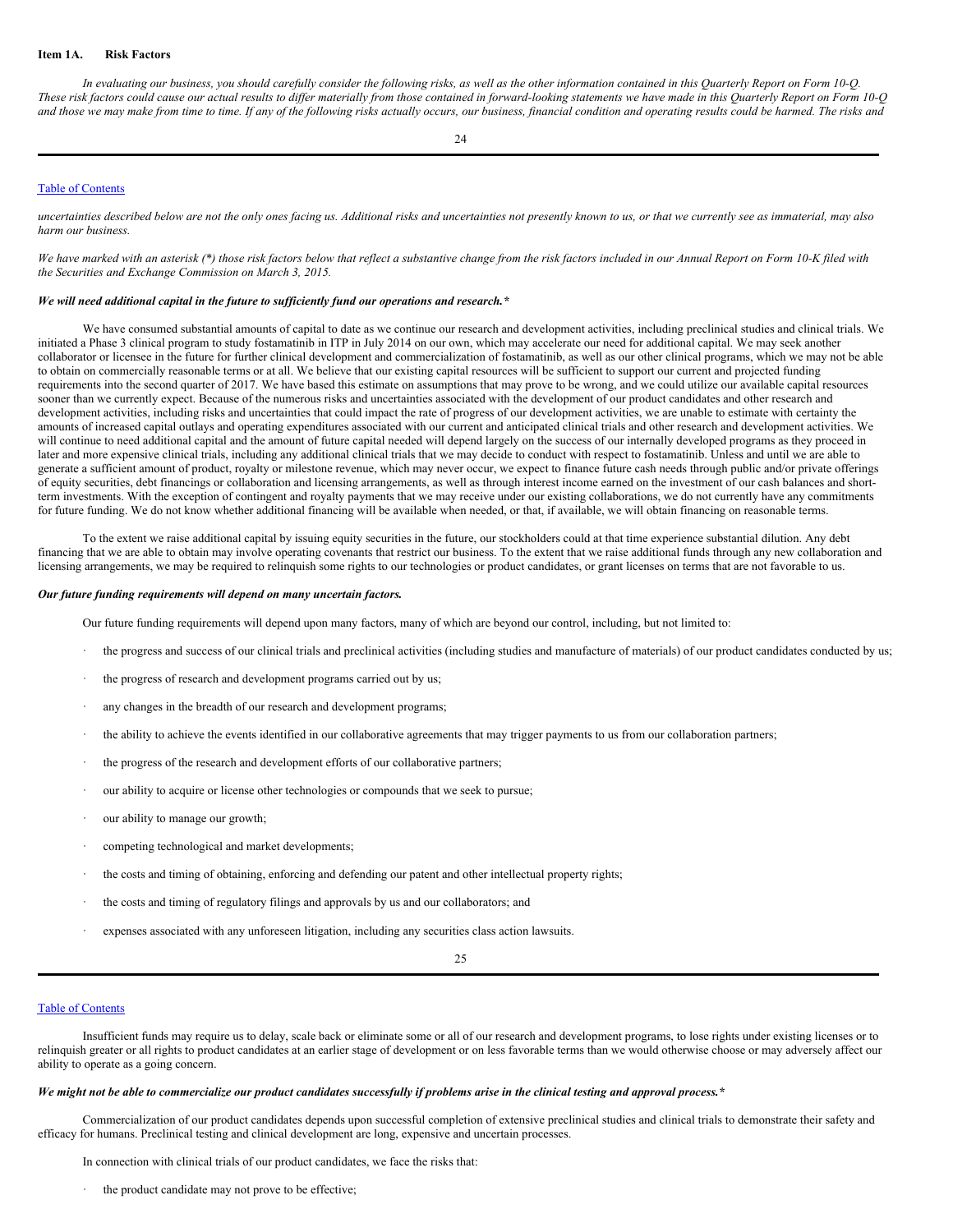- the product candidate may cause harmful side effects;
- the clinical results may not replicate the results of earlier, smaller trials;
- we, or the FDA or similar foreign regulatory authorities, may terminate or suspend the trials;
- our results may not be statistically significant;
- patient recruitment and enrollment may be slower than expected;
- patients may drop out of the trials; and
- · regulatory and clinical trial requirements, interpretations or guidance may change.

We do not know whether we, or any of our collaborative partners, will be permitted to undertake clinical trials of potential products beyond the trials already concluded and the trials currently in process. It will take us, or our collaborative partners several years to complete any such testing, and failure can occur at any stage of testing. Interim results of trials do not necessarily predict final results, and acceptable results in early trials may not be repeated in later trials. A number of companies in the pharmaceutical industry, including biotechnology companies, have suffered significant setbacks in advanced clinical trials, even after achieving promising results in earlier trials. For example, R348, our ophthalmic JAK/SYK inhibitor, did not meet the primary or secondary endpoints in a completed Phase 2 clinical trial in patients with dry eye disease. Moreover, we or our collaborative partners or regulators may decide to discontinue development of any or all of these projects at any time for commercial, scientific or other reasons. For example, in August 2014, we announced that we have discontinued our indirect AMPK activator program, R118, due to its side-effect profile in Phase 1 clinical trials.

We initiated a Phase 3 clinical program to study fostamatinib in ITP in July 2014 on our own. We cannot assure you that we will be able to successfully complete the clinical development of fostamatinib or receive regulatory approval to ultimately commercialize fostamatinib. If we are unable to complete the clinical development of fostamatinib, our business will be harmed.

## There is a high risk that drug discovery and development efforts might not successfully generate good product candidates.

At the present time, the majority of our operations are in various stages of drug identification and development. We currently have four product candidates in the clinical testing stage. In our industry, it is statistically unlikely that the limited number of compounds that we have identified as potential product candidates will actually lead to successful product development efforts, and we do not expect any drugs resulting from our research to be commercially available for several years, if at all.

Our compounds in clinical trials and our future leads for potential drug compounds are subject to the risks and failures inherent in the development of pharmaceutical products. These risks include, but are not limited to, the inherent difficulty in selecting the right drug and drug target and avoiding unwanted side effects, as well as unanticipated problems relating to product development, testing, enrollment, obtaining regulatory approvals, maintaining regulatory compliance, manufacturing, competition and costs and expenses that may exceed current estimates. In future clinical trials, we or our partners may discover additional side effects and/or higher frequency of side effects than those observed in completed clinical trials. The results of preliminary and mid-stage clinical trials do not necessarily predict clinical or commercial success, and larger later-stage clinical trials may fail to confirm the results observed in the previous clinical trials. Similarly, a clinical trial may show that a product candidate is safe and effective for certain patient populations in a particular indication, but other clinical trials may fail to confirm those results in a subset of that population or in a different patient population, which may limit the potential market for that product candidate. With respect to our own compounds in development, we have established anticipated timelines with respect to the initiation of clinical trials based on existing knowledge of the compounds. However, we cannot provide assurance that we will meet any of these timelines for clinical development.

26

## Table of [Contents](#page-0-0)

Additionally, the initial results of the completed Phase 2 clinical trial of fostamatinib in ITP do not necessarily predict final results and the results may not be repeated in later clinical trials.

Because of the uncertainty of whether the accumulated preclinical evidence (pharmacokinetic, pharmacodynamic, safety and/or other factors) or early clinical results will be observed in later clinical trials, we can make no assurances regarding the likely results from our future clinical trials or the impact of those results on our business.

## *Delays in clinical testing could result in increased costs to us.*

We may not be able to initiate or continue clinical studies or trials for our product candidates if we are unable to locate and enroll a sufficient number of eligible patients to participate in these clinical trials as required by the FDA or other regulatory authorities. Even if we are able to enroll a sufficient number of patients in our clinical trials, if the pace of enrollment is slower than we expect, the development costs for our product candidates may increase and the completion of our clinical trials may be delayed or our clinical trials could become too expensive to complete. Significant delays in clinical testing could materially impact our product development costs and timing. For example, in July 2014, we initiated our Phase 3 clinical program to study fostamatinib in ITP, in which a total of 150 ITP patients will be randomized into two identical multi-center, double-blind, placebo-controlled clinical trials. Our estimates regarding timing are based on a number of assumptions, including assumptions based on past experience with our other clinical programs. If we are unable to enroll the patients at the projected rate, the completion of the clinical program could be delayed and the costs of conducting the program could increase, either of which could harm our business.

Clinical trials can be delayed for a variety of reasons, including delays in obtaining regulatory approval to commence a study, delays from scaling up of a study, delays in reaching agreement on acceptable clinical trial agreement terms with prospective clinical sites, delays in obtaining institutional review board approval to conduct a study at a prospective clinical site or delays in recruiting subjects to participate in a study. In addition, we typically rely on third-party clinical investigators to conduct our clinical trials and other third-party organizations to oversee the operations of such trials and to perform data collection and analysis. The clinical investigators are not our employees, and we cannot control the amount or timing of resources that they devote to our programs. Failure of the third-party organizations to meet their obligations could adversely affect clinical development of our products. As a result, we may face additional delaying factors outside our control if these parties do not perform their obligations in a timely fashion. While we have not yet experienced delays that have materially impacted our clinical trials or product development costs, delays of this sort could occur for the reasons identified above or other reasons. If we have delays in testing or obtaining regulatory approvals, our product development costs will increase. For example, we may need to make additional payments to third-party investigators and organizations to retain their services or we may need to pay recruitment incentives. If the delays are significant, our financial results and the commercial prospects for our product candidates will be harmed, and our ability to become profitable will be delayed. Moreover, these third-party investigators and organizations may also have relationships with other commercial entities, some of which may compete with us. If these third-party investigators and organizations assist our competitors at our expense, it could harm our competitive position.

## Our success as a company is uncertain due to our history of operating losses and the uncertainty of any future profitability.\*

Although we generated operating income of approximately \$35.3 million for the year ended December 31, 2010, it was due to the one-time upfront payment from AZ received in April 2010, as well as payment for completing the transfer of the fostamatinib long-term open label extension clinical trial to AZ and for the initiation of Phase 3 clinical trials in the fostamatinib program by AZ. We incurred a loss from operations of approximately \$18.2 million for the three months ended March 31, 2015.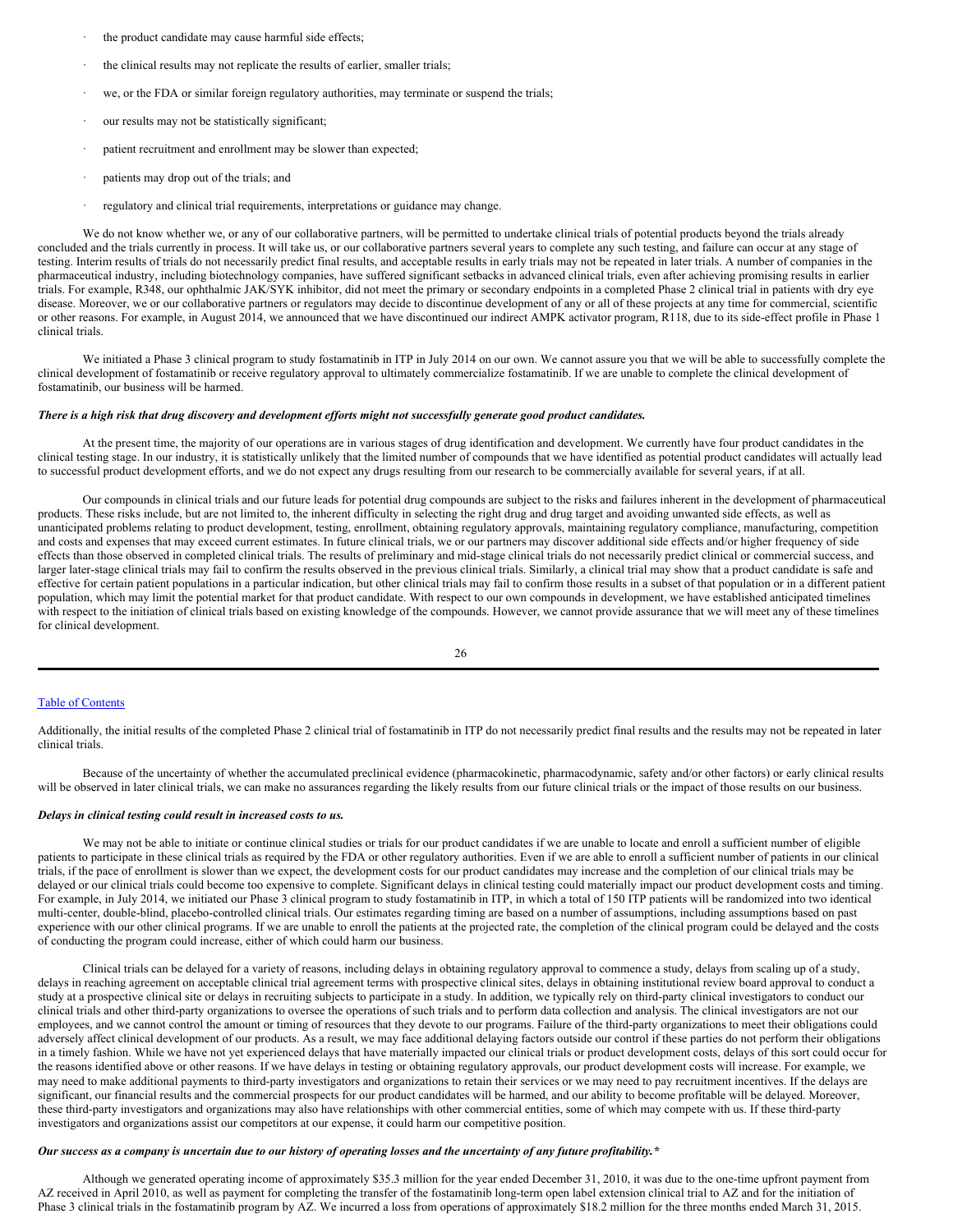Other than for 2010, we have historically operated at a loss each year since we were incorporated in June 1996, due in large part to the significant research and development expenditures required to identify and validate new product candidates and pursue our development efforts. We expect to continue to incur net operating losses and there can be no assurance that we will generate operating income in the foreseeable future. Currently, our only potential sources of revenues are upfront payments, research and development contingent payments and royalty payments pursuant to our collaboration arrangements. If our drug candidates fail or do not gain regulatory approval, or if our drugs do not achieve market acceptance, we may not be profitable. As of March 31, 2015, we had an accumulated deficit of approximately \$958.4 million. The extent of our future losses or profitability, if any, is highly uncertain.

## If our corporate collaborations or license agreements are unsuccessful, or if we fail to form new corporate collaborations or license agreements, our research and *development ef orts could be delayed.\**

Our strategy depends upon the formation and sustainability of multiple collaborative arrangements and license agreements with third parties now and in the future. We rely on these arrangements for not only financial resources, but also for expertise we need now and in the future relating to clinical trials, manufacturing, sales and marketing, and for licenses to technology rights. To date, we have entered into several such arrangements with corporate collaborators; however, we do not know if these collaborations or additional collaborations with third parties, if any, will dedicate sufficient resources or if any development or commercialization

27

#### Table of [Contents](#page-0-0)

efforts by third parties will be successful. In addition, our corporate collaborators may delay clinical trials, provide insufficient funding for a clinical trial program, stop a clinical trial or abandon a drug candidate or development program. Should a collaborative partner fail to develop or commercialize a compound or product to which it has rights from us for any reason, including corporate restructuring, such failure might delay our ongoing research and development efforts, because we might not receive any future payments, and we would not receive any royalties associated with such compound or product. We initiated a Phase 3 clinical program to study fostamatinib in ITP in July 2014 on our own. We may seek another collaborator or licensee in the future for clinical development and commercialization of fostamatinib, as well as our other clinical programs, which we may not be able to obtain on commercially reasonable terms or at all. If we are unable to form new collaborations or enter into new license agreements, our research and development efforts could be delayed. In addition, the continuation of some of our partnered drug discovery and development programs may be dependent on the periodic renewal of our corporate collaborations.

Each of our collaborations could be terminated by the other party at any time, and we may not be able to renew these collaborations on acceptable terms, if at all, or negotiate additional corporate collaborations on acceptable terms, if at all. If these collaborations terminate or are not renewed, any resultant loss of revenues from these collaborations or loss of the resources and expertise of our collaborative partners could adversely affect our business.

Conflicts also might arise with collaborative partners concerning proprietary rights to particular compounds. While our existing collaborative agreements typically provide that we retain milestone payments and royalty rights with respect to drugs developed from certain derivative compounds, any such payments or royalty rights may be at reduced rates, and disputes may arise over the application of derivative payment provisions to such drugs, and we may not be successful in such disputes. Additionally, the management teams of our collaborators may change for various reasons including due to being acquired. Different management teams or an acquiring company of our collaborators may have different priorities which may have adverse results on the collaboration with us.

We are also a party to various license agreements that give us rights to use specified technologies in our research and development processes. The agreements pursuant to which we have in-licensed technology permit our licensors to terminate the agreements under certain circumstances. If we are not able to continue to license these and future technologies on commercially reasonable terms, our product development and research may be delayed or otherwise adversely affected.

#### If conflicts arise between our collaborators or advisors and us, any of them may act in their self-interest, which may be adverse to our stockholders' interests.

If conflicts arise between us and our corporate collaborators or scientific advisors, the other party may act in its self-interest and not in the interest of our stockholders. Some of our corporate collaborators are conducting multiple product development efforts within each disease area that is the subject of the collaboration with us or may be acquired or merged with a company having a competing program. In some of our collaborations, we have agreed not to conduct, independently or with any third party, any research that is competitive with the research conducted under our collaborations. Our collaborators, however, may develop, either alone or with others, products in related fields that are competitive with the products or potential products that are the subject of these collaborations. Competing products, either developed by our collaborators or to which our collaborators have rights, may result in their withdrawal of support for our product candidates.

If any of our corporate collaborators were to breach or terminate its agreement with us or otherwise fail to conduct the collaborative activities successfully and in a timely manner, the preclinical or clinical development or commercialization of the affected product candidates or research programs could be delayed or terminated. We generally do not control the amount and timing of resources that our corporate collaborators devote to our programs or potential products. We do not know whether current or future collaborative partners, if any, might pursue alternative technologies or develop alternative products either on their own or in collaboration with others, including our competitors, as a means for developing treatments for the diseases targeted by collaborative arrangements with us.

## If we are unable to obtain regulatory approval to market products in the United States and foreign jurisdictions, we will not be permitted to commercialize products we or *our collaborative partners may develop.*

We cannot predict whether regulatory clearance will be obtained for any product that we, or our collaborative partners, hope to develop. Satisfaction of regulatory requirements typically takes many years, is dependent upon the type, complexity and novelty of the product and requires the expenditure of substantial resources. Of particular significance to us are the requirements relating to research and development and testing.

## 28

#### Table of [Contents](#page-0-0)

Before commencing clinical trials in humans in the United States, we, or our collaborative partners, will need to submit and receive approval from the FDA of an IND. Clinical trials are subject to oversight by institutional review boards and the FDA and:

- must be conducted in conformance with the FDA's good clinical practices and other applicable regulations;
- must meet requirements for institutional review board oversight:
- must meet requirements for informed consent;
- are subject to continuing FDA and regulatory oversight;
- may require large numbers of test subjects; and
- may be suspended by us, our collaborators or the FDA at any time if it is believed that the subjects participating in these trials are being exposed to unacceptable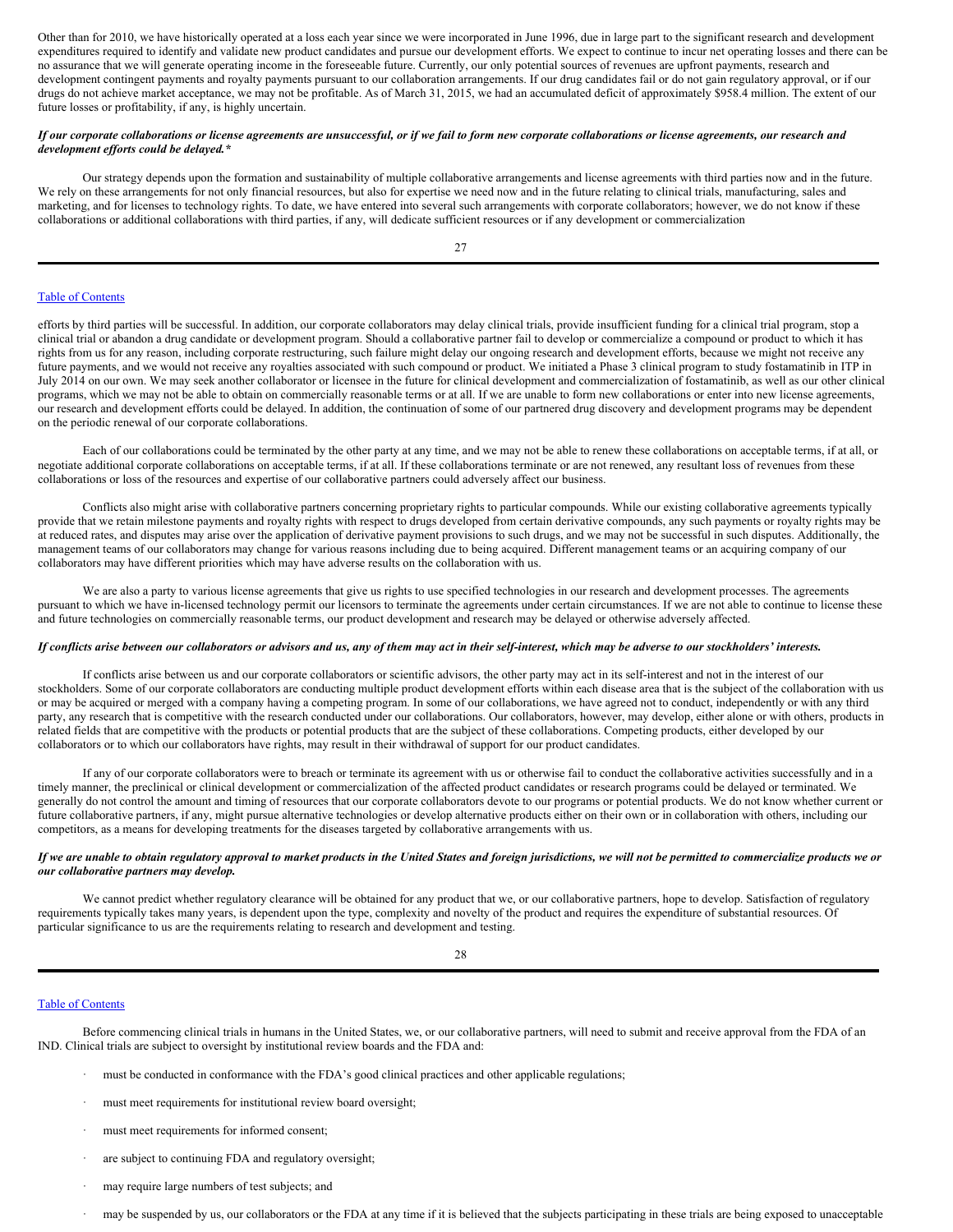#### health risks or if the FDA finds deficiencies in the IND or the conduct of these trials.

While we have stated that we intend to file additional INDs for future product candidates, this is only a statement of intent, and we may not be able to do so because we may not be able to identify potential product candidates. In addition, the FDA may not approve any IND in a timely manner, or at all.

Before receiving FDA approval to market a product, we must demonstrate with substantial clinical evidence that the product is safe and effective in the patient population and the indication that will be treated. Data obtained from preclinical and clinical activities are susceptible to varying interpretations that could delay, limit or prevent regulatory approvals. In addition, delays or rejections may be encountered based upon additional government regulation from future legislation or administrative action or changes in FDA policy during the period of product development, clinical trials and FDA regulatory review. Failure to comply with applicable FDA or other applicable regulatory requirements may result in criminal prosecution, civil penalties, recall or seizure of products, total or partial suspension of production or injunction, adverse publicity, as well as other regulatory action against our potential products or us. Additionally, we have limited experience in conducting and managing the clinical trials necessary to obtain regulatory approval.

If regulatory approval of a product is granted, this approval will be limited to those indications or disease states and conditions for which the product is demonstrated through clinical trials to be safe and efficacious. We cannot assure you that any compound developed by us, alone or with others, will prove to be safe and efficacious in clinical trials and will meet all of the applicable regulatory requirements needed to receive marketing approval.

Outside the United States, our ability, or that of our collaborative partners, to market a product is contingent upon receiving a marketing authorization from the appropriate regulatory authorities. This foreign regulatory approval process typically includes all of the risks and costs associated with FDA approval described above and may also include additional risks and costs, such as the risk that such foreign regulatory authorities, which often have different regulatory and clinical trial requirements, interpretations and guidance from the FDA, may require additional clinical trials or results for approval of a product candidate, any of which could result in delays, significant additional costs or failure to obtain such regulatory approval. For example, there can be no assurance that we or our collaborative partners will not have to provide additional information or analysis, or conduct additional clinical trials, before receiving approval to market product candidates.

## Our success is dependent on intellectual property rights held by us and third parties, and our interest in such rights is complex and uncertain.\*

Our success will depend to a large part on our own, our licensees' and our licensors' ability to obtain and defend patents for each party's respective technologies and the compounds and other products, if any, resulting from the application of such technologies. We have about 79 pending patent applications and about 303 issued and active patents in the United States, as well as corresponding pending foreign patent applications and issued foreign patents. In the future, our patent position might be highly uncertain and involve complex legal and factual questions. For example, we may be involved in post-grant proceedings before the United States Patent and Trademark Office. Post-grant proceedings are complex and expensive legal proceedings and there is no assurance we will be successful in any such proceedings. A post-grant proceeding could result in our losing our patent rights and/or our freedom to operate and/or require us to pay significant royalties. Additional uncertainty may result because no consistent policy regarding the breadth of legal claims allowed in biotechnology patents has emerged to date. Accordingly, we cannot predict the breadth of claims allowed in our or other companies' patents.

Because the degree of future protection for our proprietary rights is uncertain, we cannot assure you that:

we were the first to make the inventions covered by each of our pending patent applications;

29

## Table of [Contents](#page-0-0)

- we were the first to file patent applications for these inventions;
- · others will not independently develop similar or alternative technologies or duplicate any of our technologies;
- any of our pending patent applications will result in issued patents;
- · any patents issued to us or our collaborators will provide a basis for commercially-viable products or will provide us with any competitive advantages or will not be challenged by third parties;
- we will develop additional proprietary technologies that are patentable; or
- the patents of others will not have a negative effect on our ability to do business.

We rely on trade secrets to protect technology where we believe patent protection is not appropriate or obtainable; however, trade secrets are difficult to protect. While we require employees, collaborators and consultants to enter into confidentiality agreements, we may not be able to adequately protect our trade secrets or other proprietary information in the event of any unauthorized use or disclosure or the lawful development by others of such information.

We are a party to certain in-license agreements that are important to our business, and we generally do not control the prosecution of in-licensed technology. Accordingly, we are unable to exercise the same degree of control over this intellectual property as we exercise over our internally-developed technology. Moreover, some of our academic institution licensors, research collaborators and scientific advisors have rights to publish data and information in which we have rights. If we cannot maintain the confidentiality of our technology and other confidential information in connection with our collaborations, our ability to receive patent protection or protect our proprietary information may otherwise be impaired. In addition, some of the technology we have licensed relies on patented inventions developed using U.S. government resources.

The U.S. government retains certain rights, as defined by law, in such patents, and may choose to exercise such rights. Certain of our in-licenses may be terminated if we fail to meet specified obligations. If we fail to meet such obligations and any of our licensors exercise their termination rights, we could lose our rights under those agreements. If we lose any of our rights, it may adversely affect the way we conduct our business. In addition, because certain of our licenses are sublicenses, the actions of our licensors may affect our rights under those licenses.

## If a dispute arises regarding the infringement or misappropriation of the proprietary rights of others, such dispute could be costly and result in delays in our research and *development activities and partnering.*

Our success will depend, in part, on our ability to operate without infringing or misappropriating the proprietary rights of others. There are many issued patents and patent applications filed by third parties relating to products or processes that are similar or identical to our licensors or ours, and others may be filed in the future. There may also be copyrights or trademarks that third parties hold. There can be no assurance that our activities, or those of our licensors, will not violate intellectual property rights of others. We believe that there may be significant litigation in the industry regarding patent and other intellectual property rights, and we do not know if our collaborators or we would be successful in any such litigation. Any legal action against our collaborators or us claiming damages or seeking to enjoin commercial activities relating to the affected products, our methods or processes could:

require our collaborators or us to obtain a license to continue to use, manufacture or market the affected products, methods or processes, which may not be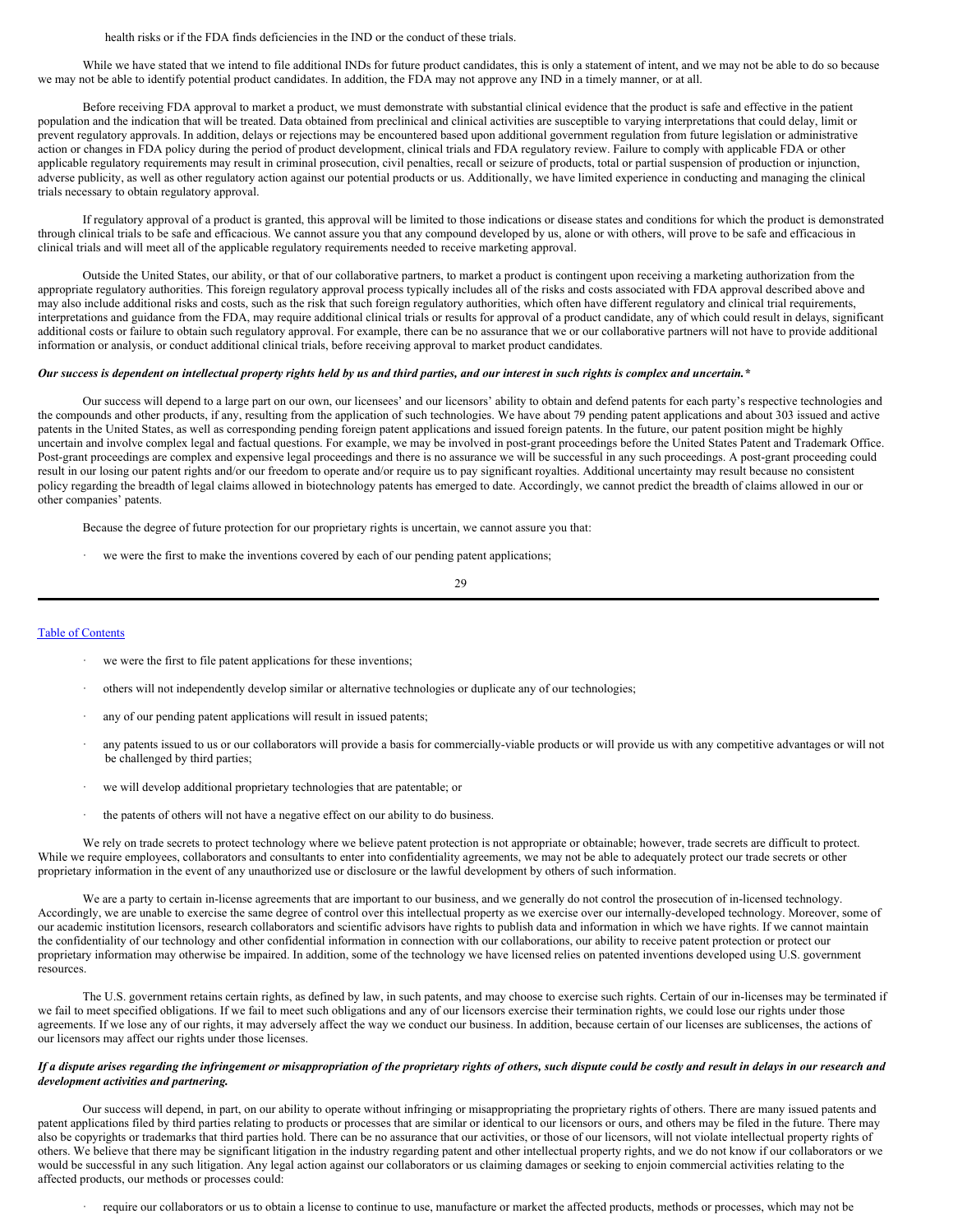available on commercially reasonable terms, if at all;

- prevent us from using the subject matter claimed in the patents held by others;
- subject us to potential liability for damages;
- · consume a substantial portion of our managerial and financial resources; and
- result in litigation or administrative proceedings that may be costly, whether we win or lose.

## Our research and development efforts will be seriously jeopardized if we are unable to attract and retain key employees and relationships.\*

As a small company, our success depends on the continued contributions of our principal management and scientific personnel and on our ability to develop and maintain important relationships with leading academic institutions, scientists and companies in the face of intense competition for such personnel. In particular, our research programs depend on our ability to attract

30

#### Table of [Contents](#page-0-0)

and retain highly skilled chemists, other scientists, and development, regulatory and clinical personnel. If we lose the services of any of our key personnel, our research and development efforts could be seriously and adversely affected. Our employees can terminate their employment with us at any time.

#### Our ability to use net operating losses to offset future taxable income may be subject to certain limitations.

In general, under Section 382 of the Internal Revenue Code of 1986 (Internal Revenue Code), a corporation that undergoes an "ownership change" is subject to limitations on its ability to utilize its pre-change net operating losses to offset future taxable income. Our existing net operating losses and credits may be subject to limitations arising from previous and future ownership changes under Section 382 of the Internal Revenue Code. To the extent we cannot completely utilize net operating loss carryforwards or tax credits in our financial statements to offset future taxable income, our tax expense may increase in future periods.

#### Because we expect to be dependent upon collaborative and license agreements, we might not meet our strategic objectives.\*

Our ability to generate revenue in the near term depends on the timing of recognition of certain upfront payments, achievement of certain payment triggering events with our existing collaboration agreements and our ability to enter into additional collaborative agreements with third parties. Our ability to enter into new collaborations and the revenue, if any, that may be recognized under these collaborations is highly uncertain. If we are unable to enter into one or more new collaborations, our business prospects could be harmed, which could have an immediate adverse effect on our ability to continue to develop our compounds and on the trading price of our stock. Our ability to enter into a collaboration may be dependent on many factors, such as the results of our clinical trials, competitive factors and the fit of one of our programs with another company's risk tolerance, including toward regulatory issues, patent portfolio, clinical pipeline, the stage of the available data, particularly if it is early, overall corporate goals and financial position.

To date, a portion of our revenues have been related to the research or transition phase of each of our collaborative agreements. Such revenues are for specified periods, and the impact of such revenues on our results of operations is at least partially offset by corresponding research costs. Following the completion of the research or transition phase of each collaborative agreement, additional revenues may come only from payments triggered by milestones and/or the achievement of other contingent events, and royalties, which may not be paid, if at all, until certain conditions are met. This risk is heightened due to the fact that unsuccessful research efforts may preclude us from receiving any contingent payments under these agreements. Our receipt of revenues from collaborative arrangements is also significantly affected by the timing of efforts expended by us and our collaborators and the timing of lead compound identification. We have received payments from our collaborations with BMS, AZ, BerGenBio, Janssen Pharmaceutica N.V., a division of Johnson & Johnson, Novartis Pharma A.G., Daiichi, Merck & Co., Inc., Merck Serono and Pfizer. Under many agreements, future payments may not be earned until the collaborator has advanced product candidates into clinical testing, which may never occur or may not occur until some time well into the future. If we are not able to generate revenue under our collaborations when and in accordance with our expectations or the expectations of industry analysts, this failure could harm our business and have an immediate adverse effect on the trading price of our common stock.

Our business requires us to generate meaningful revenue from royalties and licensing agreements. To date, we have not received any revenue from royalties for the commercial sale of drugs, and we do not know when we will receive any such revenue, if at all.

## Securities class action lawsuits or other litigation could result in substantial damages and may divert management's time and attention from our business.

We have been subject to class action lawsuits in the past, including a securities class action lawsuit commenced in the United States District Court for the Northern District of California in February 2009, that was ultimately dismissed in November 2012. However, we may be subject to similar or completely unrelated claims in the future, such as those that might occur if there was to be a change in our corporate strategy. These and other lawsuits are subject to inherent uncertainties, and the actual costs to be incurred relating to the lawsuit will depend upon many unknown factors. The outcome of litigation is necessarily uncertain, and we could be forced to expend significant resources in the defense of such suits, and we may not prevail. Monitoring and defending against legal actions is time-consuming for our management and detracts from our ability to fully focus our internal resources on our business activities. In addition, we may incur substantial legal fees and costs in connection with any such litigation. We have not established any reserves for any potential liability relating to any such potential lawsuits. It is possible that we could, in the future, incur judgments or enter into settlements of claims for monetary damages. A decision adverse to our interests on any such actions could result in the payment of substantial damages, or possibly fines, and could have a material adverse effect on our cash flow, results of operations and financial position.

31

#### Table of [Contents](#page-0-0)

We lack the capability to manufacture compounds for development and rely on third parties to manufacture our product candidates, and we may be unable to obtain required material in a timely manner, at an acceptable cost or at a quality level required to receive regulatory approval.

We currently do not have the manufacturing capabilities or experience necessary to produce our product candidates for clinical trials, including fostamatinib for ITP and IgAN, and R348 for dry eye in GvHD. For each clinical trial of our unpartnered product candidates, we rely on third-party manufacturers for the active pharmaceutical ingredients, as well as various manufacturers to manufacture starting components, excipients and formulated drug products. We rely on manufacturers to produce and deliver all of the materials required for our clinical trials, and many of our preclinical efforts, on a timely basis and to comply with applicable regulatory requirements, including the FDA's current Good Manufacturing Practices (cGMP). In addition, we rely on our suppliers to deliver sufficient quantities of materials produced under cGMP conditions to enable us to conduct planned preclinical studies and clinical trials.

Our current and anticipated future dependence upon these third-party manufacturers may adversely affect our ability to develop and commercialize product candidates on a timely and competitive basis. These manufacturers may not be able to produce material on a timely basis or manufacture material at the quality level or in the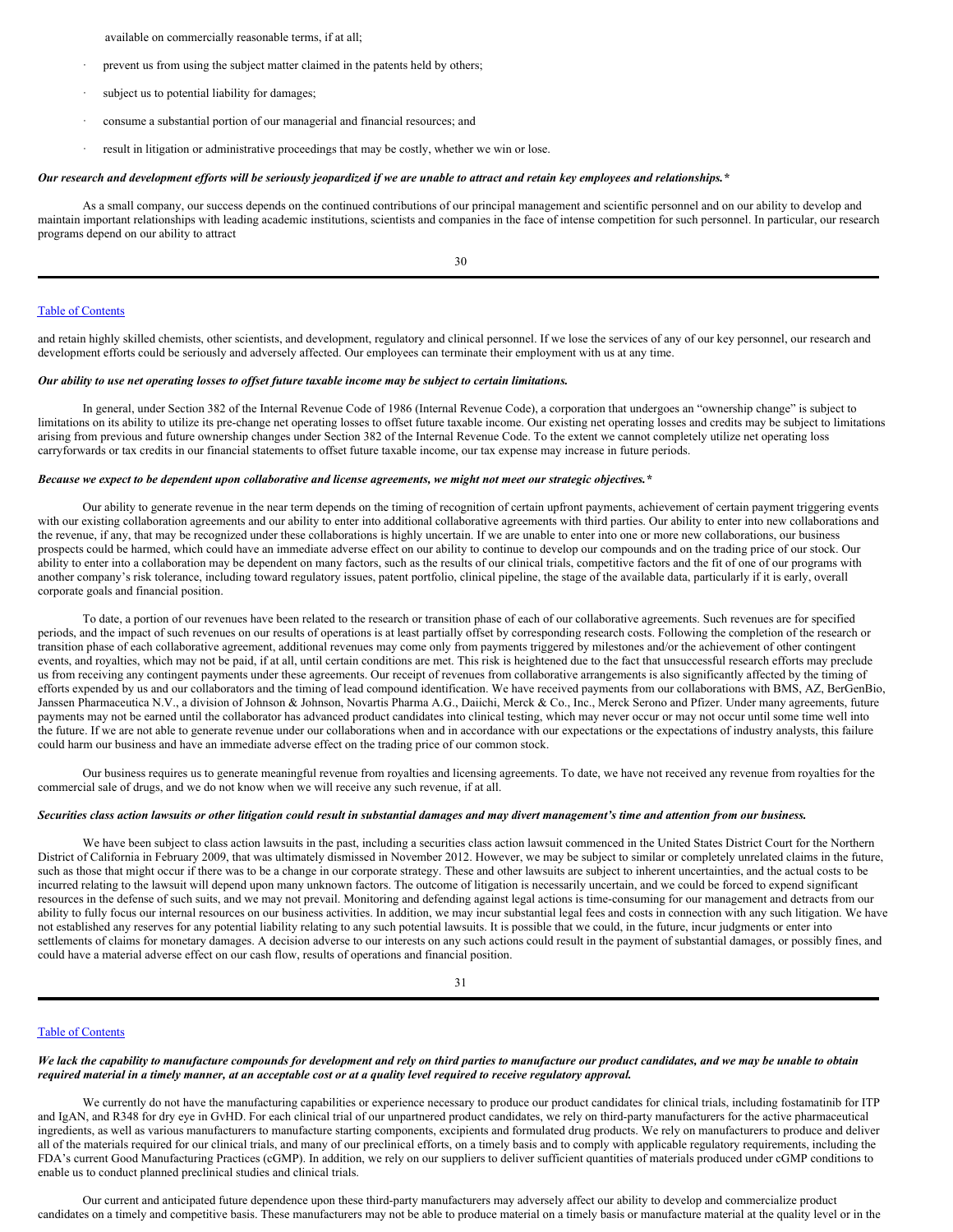quantity required to meet our development timelines and applicable regulatory requirements and may also experience a shortage in qualified personnel. We may not be able to maintain or renew our existing third-party manufacturing arrangements, or enter into new arrangements, on acceptable terms, or at all. Our third party manufacturers could terminate or decline to renew our manufacturing arrangements based on their own business priorities, at a time that is costly or inconvenient for us. If we are unable to contract for the production of materials in sufficient quantity and of sufficient quality on acceptable terms, our planned clinical trials may be significantly delayed. Manufacturing delays could postpone the filing of our IND applications and/or the initiation or completion of clinical trials that we have currently planned or may plan in the future.

Drug manufacturers are subject to ongoing periodic unannounced inspection by the FDA, the Drug Enforcement Administration, and other federal and state agencies to ensure strict compliance with cGMP and other government regulations and corresponding foreign standards. We do not have control over third-party manufacturers' compliance with these regulations and standards and they may not be able to comply. Switching manufacturers may be difficult because the number of potential manufacturers is limited. It may be difficult or impossible for us to find a replacement manufacturer quickly on acceptable terms, or at all. Additionally, if we are required to enter into new supply arrangements, we may not be able to obtain approval from the FDA of any alternate supplier in a timely manner, or at all, which could delay or prevent the clinical development and commercialization of any related product candidates. Failure of our third-party manufacturers or us to comply with applicable regulations could result in sanctions being imposed on us, including fines, civil penalties, delays in or failure to grant marketing approval of our product candidates, injunctions, delays, suspension or withdrawal of approvals, license revocation, seizures or recalls of products and compounds, operating restrictions and criminal prosecutions, any of which could significantly and adversely affect our business.

#### If our competitors develop technologies that are more effective than ours, our commercial opportunity will be reduced or eliminated.

The biotechnology and pharmaceutical industries are intensely competitive and subject to rapid and significant technological change. Many of the drugs that we are attempting to discover will be competing with existing therapies. In addition, a number of companies are pursuing the development of pharmaceuticals that target the same diseases and conditions that we are targeting. For example, there are existing therapies and drug candidates in development for the treatment of ITP that may be alternative therapies to fostamatinib, if it is ultimately approved for commercialization. We face, and will continue to face, intense competition from pharmaceutical and biotechnology companies, as well as from academic and research institutions and government agencies, both in the United States and abroad. Some of these competitors are pursuing the development of pharmaceuticals that target the same diseases and conditions as our research programs. Our major competitors include fully integrated pharmaceutical companies that have extensive drug discovery efforts and are developing novel small-molecule pharmaceuticals. We also face significant competition from organizations that are pursuing the same or similar technologies, including the discovery of targets that are useful in compound screening, as the technologies used by us in our drug discovery efforts.

Competition may also arise from:

- new or better methods of target identification or validation;
- other drug development technologies and methods of preventing or reducing the incidence of disease;
- new small molecules; or
- other classes of therapeutic agents.

32

#### Table of [Contents](#page-0-0)

Our competitors or their collaborative partners may utilize discovery technologies and techniques or partner with collaborators in order to develop products more rapidly or successfully than we or our collaborators are able to do. Many of our competitors, particularly large pharmaceutical companies, have substantially greater financial, technical and human resources and larger research and development staffs than we do. In addition, academic institutions, government agencies and other public and private organizations conducting research may seek patent protection with respect to potentially competitive products or technologies and may establish exclusive collaborative or licensing relationships with our competitors.

We believe that our ability to compete is dependent, in part, upon our ability to create, maintain and license scientifically-advanced technology and upon our and our collaborators' ability to develop and commercialize pharmaceutical products based on this technology, as well as our ability to attract and retain qualified personnel, obtain patent protection or otherwise develop proprietary technology or processes and secure sufficient capital resources for the expected substantial time period between technological conception and commercial sales of products based upon our technology. The failure by any of our collaborators or us in any of those areas may prevent the successful commercialization of our potential drug targets.

Many of our competitors, either alone or together with their collaborative partners, have significantly greater experience than we do in:

- identifying and validating targets;
- screening compounds against targets; and
- undertaking preclinical testing and clinical trials.

Accordingly, our competitors may succeed in obtaining patent protection, identifying or validating new targets or discovering new drug compounds before we do.

Our competitors might develop technologies and drugs that are more effective or less costly than any that are being developed by us or that would render our technology and product candidates obsolete and noncompetitive. In addition, our competitors may succeed in obtaining the approval of the FDA or other regulatory agencies for product candidates more rapidly. Companies that complete clinical trials, obtain required regulatory agency approvals and commence commercial sale of their drugs before us may achieve a significant competitive advantage, including certain patent and FDA marketing exclusivity rights that would delay or prevent our ability to market certain products. Any drugs resulting from our research and development efforts, or from our joint efforts with our existing or future collaborative partners, might not be able to compete successfully with competitors' existing or future products or obtain regulatory approval in the United States or elsewhere.

We face and will continue to face intense competition from other companies for collaborative arrangements with pharmaceutical and biotechnology companies, for establishing relationships with academic and research institutions and for licenses to additional technologies. These competitors, either alone or with their collaborative partners, may succeed in developing technologies or products that are more effective than ours.

## *Our stock price may be volatile, and our stockholders' investment in our stock could decline in value.\**

The market prices for our common stock and the securities of other biotechnology companies have been highly volatile and may continue to be highly volatile in the future. The following factors, in addition to other risk factors described in this section, may have a significant impact on the market price of our common stock:

- · the progress and success of our clinical trials and preclinical activities (including studies and manufacture of materials) of our product candidates conducted by us;
- the receipt or failure to receive the additional funding necessary to conduct our business;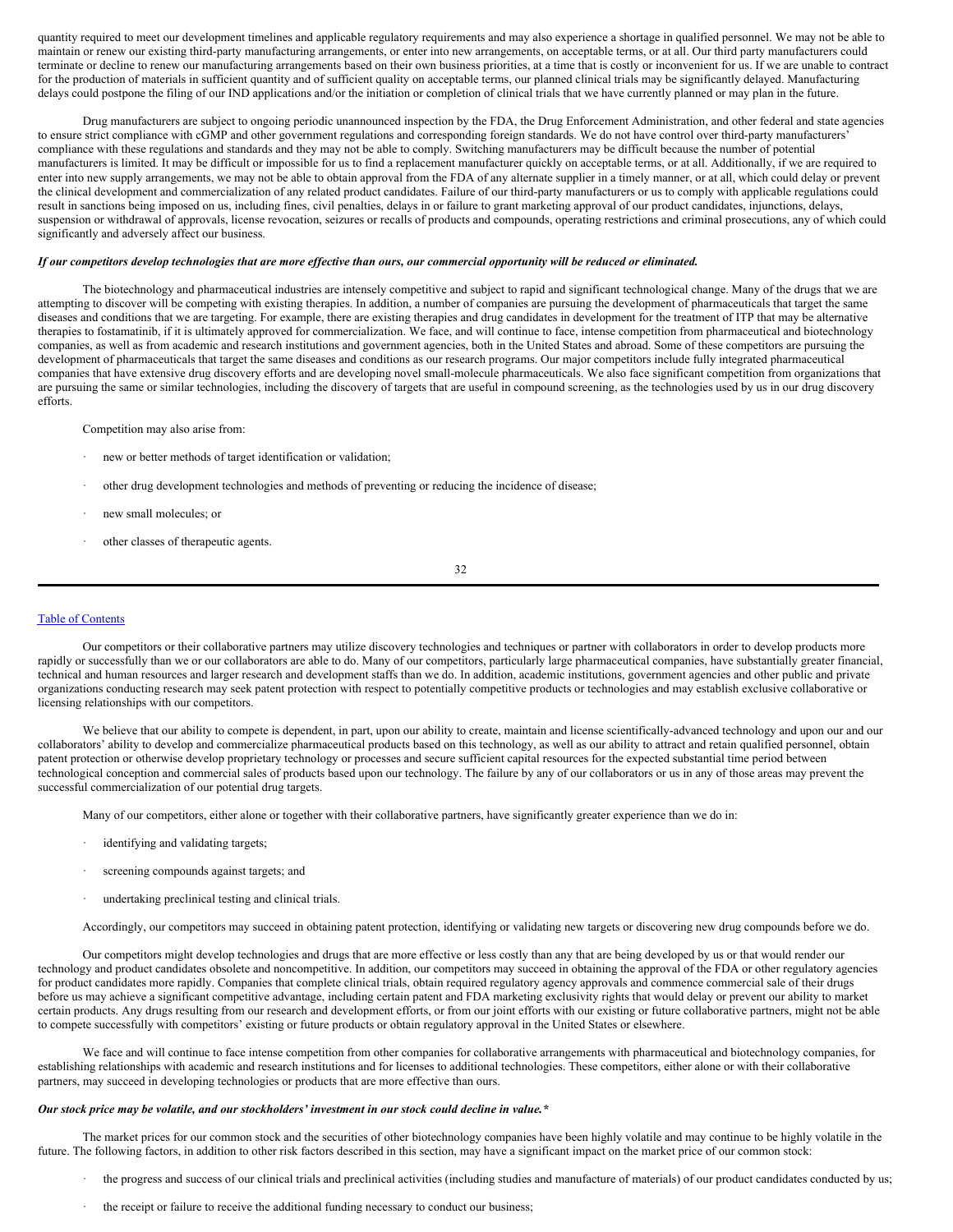- selling by large stockholders;
- presentations of detailed clinical trial data at medical and scientific conferences and investor perception thereof;
- announcements of technological innovations or new commercial products by our competitors or us;
- developments concerning proprietary rights, including patents;

#### Table of [Contents](#page-0-0)

- developments concerning our collaborations;
- publicity regarding actual or potential medical results relating to products under development by our competitors or us;
- regulatory developments in the United States and foreign countries;
- litigation or arbitration;
- economic and other external factors or other disaster or crisis; and
- period-to-period fluctuations in financial results.

## Our ability to generate revenues will be diminished if our collaborative partners fail to obtain acceptable prices or an adequate level of reimbursement for products from *third-party payers or government agencies.*

The drugs we hope to develop may be rejected by the marketplace due to many factors, including cost. Our ability to commercially exploit a drug may be limited due to the continuing efforts of government and third-party payers to contain or reduce the costs of health care through various means. For example, in some foreign markets, pricing and profitability of prescription pharmaceuticals are subject to government control. In the United States, we expect that there will continue to be a number of federal and state proposals to implement similar government control. In addition, increasing emphasis on managed care in the United States will likely continue to put pressure on the pricing of pharmaceutical products. Cost control initiatives could decrease the price that any of our collaborators would receive for any products in the future. Further, cost control initiatives could adversely affect our collaborators' ability to commercialize our products and our ability to realize royalties from this commercialization.

Our ability to commercialize pharmaceutical products with collaborators may depend, in part, on the extent to which reimbursement for the products will be available from:

- government and health administration authorities;
- private health insurers; and
- other third-party payers.

Significant uncertainty exists as to the reimbursement status of newly- approved healthcare products. Third-party payers, including Medicare, are challenging the prices charged for medical products and services. Government and other third-party payers increasingly are attempting to contain healthcare costs by limiting both coverage and the level of reimbursement for new drugs and by refusing, in some cases, to provide coverage for uses of approved products for disease indications for which the FDA has not granted labeling approval. Third- party insurance coverage may not be available to patients for any products we discover and develop, alone or with collaborators. If government and other third-party payers do not provide adequate coverage and reimbursement levels for our products, the market acceptance of these products may be reduced.

## If product liability lawsuits are successfully brought against us, we may incur substantial liabilities and may be required to limit commercialization of our products.

The testing and marketing of medical products entail an inherent risk of product liability. If we cannot successfully defend ourselves against product liability claims, we may incur substantial liabilities or be required to limit commercialization of our products. We carry product liability insurance that is limited in scope and amount and may not be adequate to fully protect us against product liability claims. Our inability to obtain sufficient product liability insurance at an acceptable cost to protect against potential product liability claims could prevent or inhibit the commercialization of pharmaceutical products we develop, alone or with corporate collaborators. We, or our corporate collaborators, might not be able to obtain insurance at a reasonable cost, if at all. While under various circumstances we are entitled to be indemnified against losses by our corporate collaborators, indemnification may not be available or adequate should any claim arise.

## We depend on various scientific consultants and advisors for the success and continuation of our research and development efforts.

We work extensively with various scientific consultants and advisors. The potential success of our drug discovery and development programs depends, in part, on continued collaborations with certain of these consultants and advisors. We, and various members of our management and research staff, rely on certain of these consultants and advisors for expertise in our research,

34

## Table of [Contents](#page-0-0)

regulatory and clinical efforts. Our scientific advisors are not our employees and may have commitments to, or consulting or advisory contracts with, other entities that may limit their availability to us. We do not know if we will be able to maintain such consulting agreements or that such scientific advisors will not enter into consulting arrangements, exclusive or otherwise, with competing pharmaceutical or biotechnology companies, any of which would have a detrimental impact on our research objectives and could have a material adverse effect on our business, financial condition and results of operations.

## If we use biological and hazardous materials in a manner that causes injury or violates laws, we may be liable for damages, penalties or fines.

Our research and development activities involve the controlled use of potentially harmful biological materials as well as hazardous materials, chemicals and various radioactive compounds. We cannot completely eliminate the risk of accidental contamination or injury from the use, storage, handling or disposal of these materials. In the event of contamination or injury, we could be held liable for damages that result or for penalties or fines that may be imposed, and such liability could exceed our resources. We are also subject to federal, state and local laws and regulations governing the use, storage, handling and disposal of these materials and specified waste products. The cost of compliance with, or any potential violation of, these laws and regulations could be significant.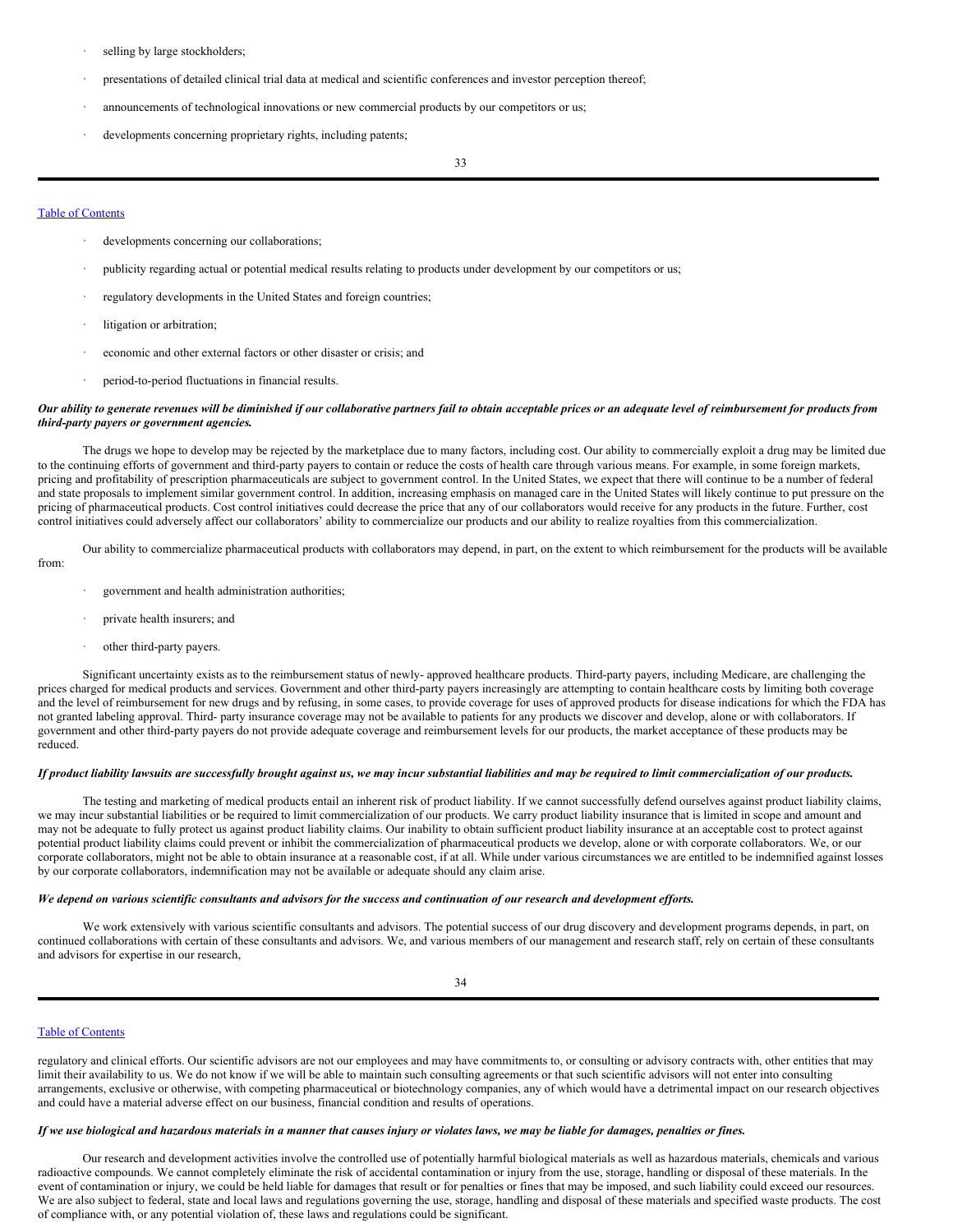#### Our internal computer systems, or those used by our contract research organizations or other contractors or consultants, may fail or suffer security breaches.

Despite the implementation of security measures, our internal computer systems and those of our contract research organizations and other contractors and consultants are vulnerable to damage from computer viruses, unauthorized access, natural disasters, terrorism, war and telecommunication and electrical failures. While we have not experienced any such system failure, accident or security breach to date, if such an event were to occur and cause interruptions in our operations, it could result in a disruption of our drug development programs. For example, the loss of clinical trial data from completed or ongoing clinical trials for a product candidate could result in delays in our regulatory approval efforts and significantly increase our costs to recover or reproduce the data. To the extent that any disruption or security breach were to result in a loss of or damage to our data or applications, or inappropriate disclosure of confidential or proprietary information, we could incur liability and the further development of any product candidates could be delayed.

#### Our facilities are located near known earthquake fault zones, and the occurrence of an earthquake or other catastrophic disaster could cause damage to our facilities and *equipment, which could require us to cease or curtail operations.*

Our facilities are located in the San Francisco Bay Area near known earthquake fault zones and are vulnerable to significant damage from earthquakes. We are also vulnerable to damage from other types of disasters, including fires, floods, power loss, communications failures and similar events. If any disaster were to occur, our ability to operate our business at our facilities would be seriously, or potentially completely, impaired, and our research could be lost or destroyed. In addition, the unique nature of our research activities and of much of our equipment could make it difficult for us to recover from a disaster. The insurance we maintain may not be adequate to cover our losses resulting from disasters or other business interruptions.

#### Future equity issuances or a sale of a substantial number of shares of our common stock may cause the price of our common stock to decline.

Because we will continue to need additional capital in the future to continue to expand our business and our research and development activities, among other things, we may conduct additional equity offerings. If we or our stockholders sell substantial amounts of our common stock (including shares issued upon the exercise of options and warrants) in the public market, the market price of our common stock could fall. A decline in the market price of our common stock could make it more difficult for us to sell equity or equity-related securities in the future at a time and price that we deem appropriate. Furthermore, if we obtain funds through a credit facility or through the issuance of debt or preferred securities, these securities would likely have rights senior to the rights of our common stockholders, which could impair the value of our common stock.

#### Anti-takeover provisions in our charter documents and under Delaware law may make an acquisition of us, which may be beneficial to our stockholders, more difficult.

Provisions of our amended and restated certificate of incorporation and bylaws, as well as provisions of Delaware law, could make it more difficult for a third party to acquire us, even if doing so would benefit our stockholders. These provisions:

· establish that members of the board of directors may be removed only for cause upon the affirmative vote of stockholders owning a majority of our capital stock;

35

#### Table of [Contents](#page-0-0)

- authorize the issuance of "blank check" preferred stock that could be issued by our board of directors to increase the number of outstanding shares and thwart a takeover attempt;
- limit who may call a special meeting of stockholders;
- prohibit stockholder action by written consent, thereby requiring all stockholder actions to be taken at a meeting of our stockholders;
- establish advance notice requirements for nominations for election to the board of directors or for proposing matters that can be acted upon at stockholder meetings;
- provide for a board of directors with staggered terms; and
- provide that the authorized number of directors may be changed only by a resolution of our board of directors.

In addition, Section 203 of the Delaware General Corporation Law, which imposes certain restrictions relating to transactions with major stockholders, may discourage, delay or prevent a third party from acquiring us.

## 36

## Table of [Contents](#page-0-0)

#### **Item 6. Exhibits**

**Exhibit**

<span id="page-22-0"></span>The exhibits listed on the accompanying index to exhibits are filed or incorporated by reference (as stated therein) as part of this Quarterly Report on Form 10-Q.

| Number   | <b>Description of Document</b>                                                      |  |  |  |  |
|----------|-------------------------------------------------------------------------------------|--|--|--|--|
| 3.1      | Amended and Restated Certificate of Incorporation. (1)                              |  |  |  |  |
| 3.2      | Amended and Restated Bylaws. (2)                                                    |  |  |  |  |
| 4.1      | Form of warrant to purchase shares of common stock. (3)                             |  |  |  |  |
| 4.2      | Specimen Common Stock Certificate. (4)                                              |  |  |  |  |
| 4.3      | Warrant issued to HCP BTC, LLC for the purchase of shares of common stock. (5)      |  |  |  |  |
| $10.30*$ | 2015 Cash Incentive Plan. (6)                                                       |  |  |  |  |
| 31.1     | Certification required by Rule $13a-14(a)$ or Rule $15d-14(a)$ of the Exchange Act. |  |  |  |  |

31.2 Certification required by Rule 13a-14(a) or Rule 15d-14(a) of the Exchange Act.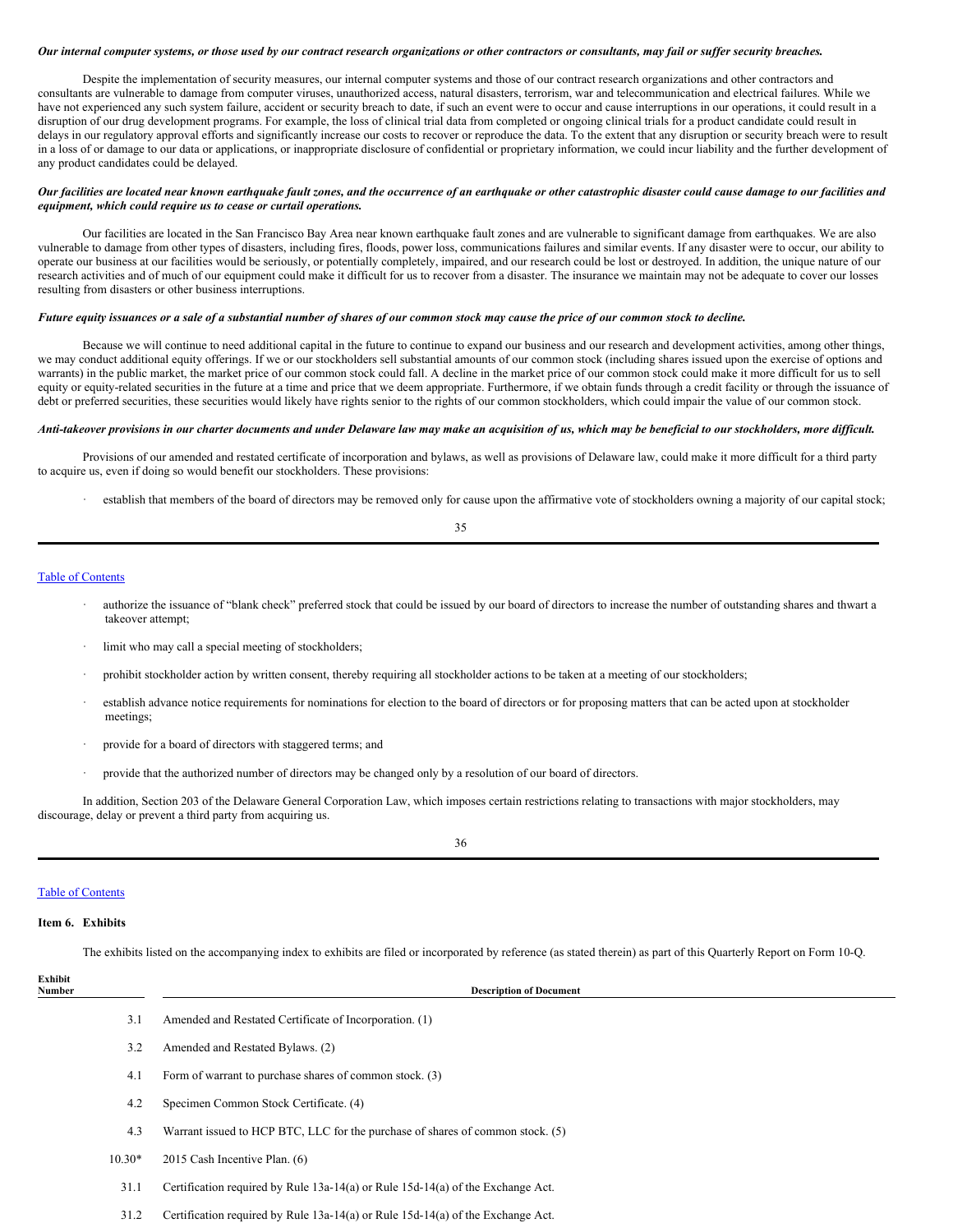- 32.1 Certification required by Rule 13a-14(b) or Rule 15d-14(b) of the Exchange Act and Section 1350 of Chapter 63 of Title 18 of the United States Code (18 U.S.C. 1350).
- 101.INS XBRL Instance Document
- 101.SCH XBRL Taxonomy Extension Schema Document
- 101.CAL XBRL Taxonomy Extension Calculation Linkbase Document
- 101.LAB XBRL Taxonomy Extension Labels Linkbase Document
- 101.PRE XBRL Taxonomy Extension Presentation Linkbase Document
- 101.DEF XBRL Taxonomy Extension Definition Linkbase Document

(1) Filed as an exhibit to Rigel's Current Report on Form 8-K (No. 000-29889) filed on May 29, 2012 and incorporated herein by reference.

(2) Filed as an exhibit to Rigel's Current Report on Form 8-K (No. 000-29889) filed on February 2, 2007 and incorporated herein by reference.

- (3) Filed as an exhibit to Rigel's Registration Statement on Form S-1 (No. 333-45864), as amended, and incorporated herein by reference.
- (4) Filed as an exhibit to Rigel's Current Report on Form 8-K (No. 000-29889) filed on June 24, 2003, and incorporated herein by reference.
- (5) Filed as an exhibit to Rigel's Quarterly Report on Form 10-Q (No. 000-29889) for the quarter ended March 31, 2009, and incorporated herein by reference.
- (6) Filed as an exhibit to Rigel's Current Report on Form 8-K (No. 000-29889) filed on January 30, 2015 and incorporated herein by reference.

Represents a management contract or compensatory plan or arrangement.

37

## Table of [Contents](#page-0-0)

## <span id="page-23-0"></span>**SIGNATURES**

Pursuant to the requirements of the Securities Exchange Act of 1934, as amended, the registrant has duly caused this report to be signed on its behalf by the undersigned, thereunto duly authorized.

RIGEL PHARMACEUTICALS, INC.

By: /s/ RAUL R. RODRIGUEZ Raul R. Rodriguez Chief Executive Officer (Principal Executive Officer)

Date: May 7, 2015

By: /s/ RYAN D. MAYNARD

Ryan D. Maynard Executive Vice President and Chief Financial Officer (Principal Financial and Accounting Officer)

Date: May 7, 2015

38

#### Table of [Contents](#page-0-0)

**Exhibit**

## **INDEX TO EXHIBITS**

| Exhibit<br>Number |          | <b>Description of Document</b>                                                      |  |  |
|-------------------|----------|-------------------------------------------------------------------------------------|--|--|
|                   | 3.1      | Amended and Restated Certificate of Incorporation. (1)                              |  |  |
|                   | 3.2      | Amended and Restated Bylaws. (2)                                                    |  |  |
|                   | 4.1      | Form of warrant to purchase shares of common stock. (3)                             |  |  |
|                   | 4.2      | Specimen Common Stock Certificate. (4)                                              |  |  |
|                   | 4.3      | Warrant issued to HCP BTC, LLC for the purchase of shares of common stock. (5)      |  |  |
|                   | $10.30*$ | 2015 Cash Incentive Plan. (6)                                                       |  |  |
|                   | 31.1     | Certification required by Rule $13a-14(a)$ or Rule $15d-14(a)$ of the Exchange Act. |  |  |
|                   |          |                                                                                     |  |  |

31.2 Certification required by Rule 13a-14(a) or Rule 15d-14(a) of the Exchange Act.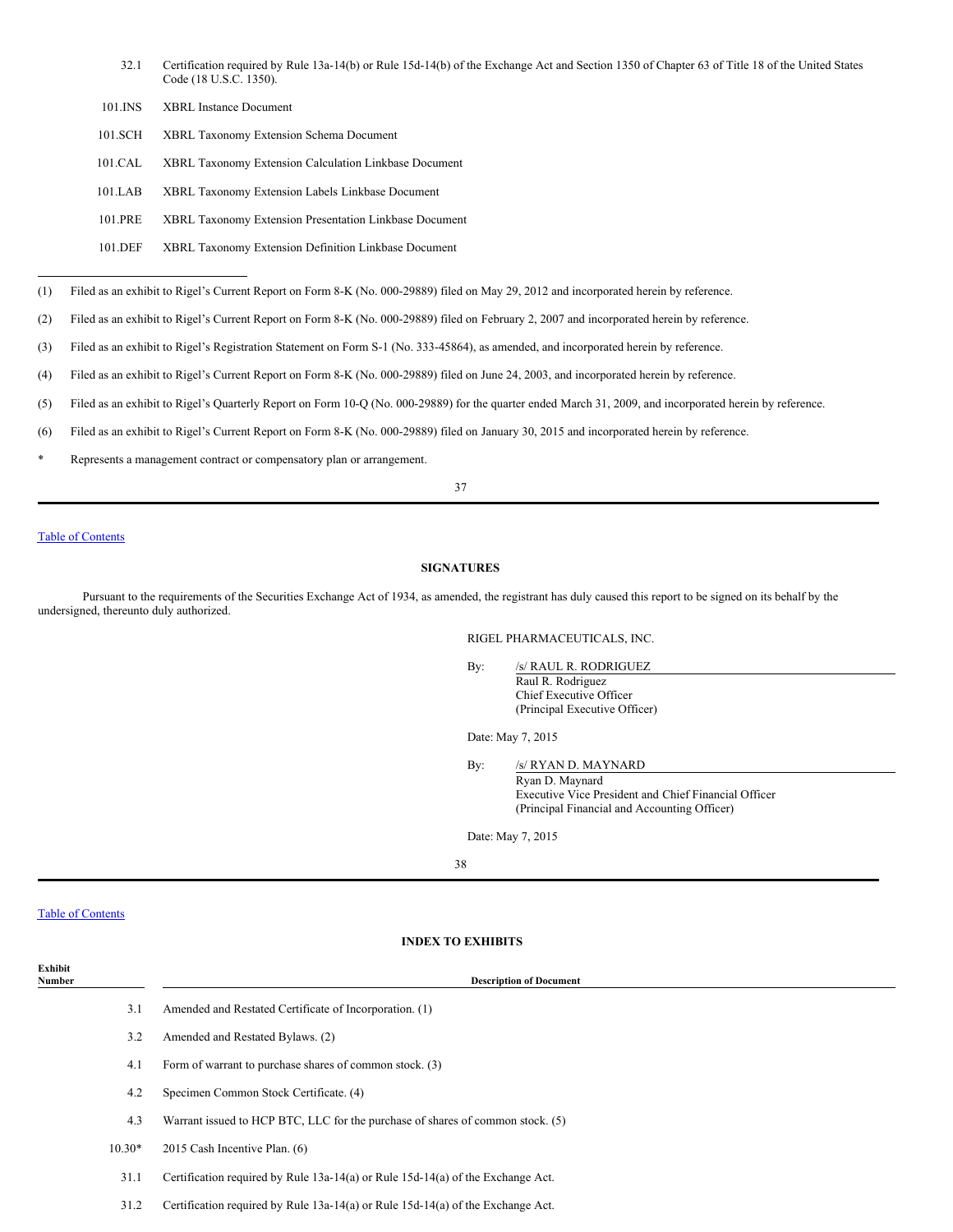- 32.1 Certification required by Rule 13a-14(b) or Rule 15d-14(b) of the Exchange Act and Section 1350 of Chapter 63 of Title 18 of the United States Code (18 U.S.C. 1350).
- 101.INS XBRL Instance Document
- 101.SCH XBRL Taxonomy Extension Schema Document
- 101.CAL XBRL Taxonomy Extension Calculation Linkbase Document
- 101.LAB XBRL Taxonomy Extension Labels Linkbase Document
- 101.PRE XBRL Taxonomy Extension Presentation Linkbase Document
- 101.DEF XBRL Taxonomy Extension Definition Linkbase Document

(1) Filed as an exhibit to Rigel's Current Report on Form 8-K (No. 000-29889) filed on May 29, 2012 and incorporated herein by reference.

- (3) Filed as an exhibit to Rigel's Registration Statement on Form S-1 (No. 333-45864), as amended, and incorporated herein by reference.
- (4) Filed as an exhibit to Rigel's Current Report on Form 8-K (No. 000-29889) filed on June 24, 2003, and incorporated herein by reference.
- (5) Filed as an exhibit to Rigel's Quarterly Report on Form 10-Q (No. 000-29889) for the quarter ended March 31, 2009, and incorporated herein by reference.
- (6) Filed as an exhibit to Rigel's Current Report on Form 8-K (No. 000-29889) filed on January 30, 2015 and incorporated herein by reference.
- Represents a management contract or compensatory plan or arrangement.
- 39

<sup>(2)</sup> Filed as an exhibit to Rigel's Current Report on Form 8-K (No. 000-29889) filed on February 2, 2007 and incorporated herein by reference.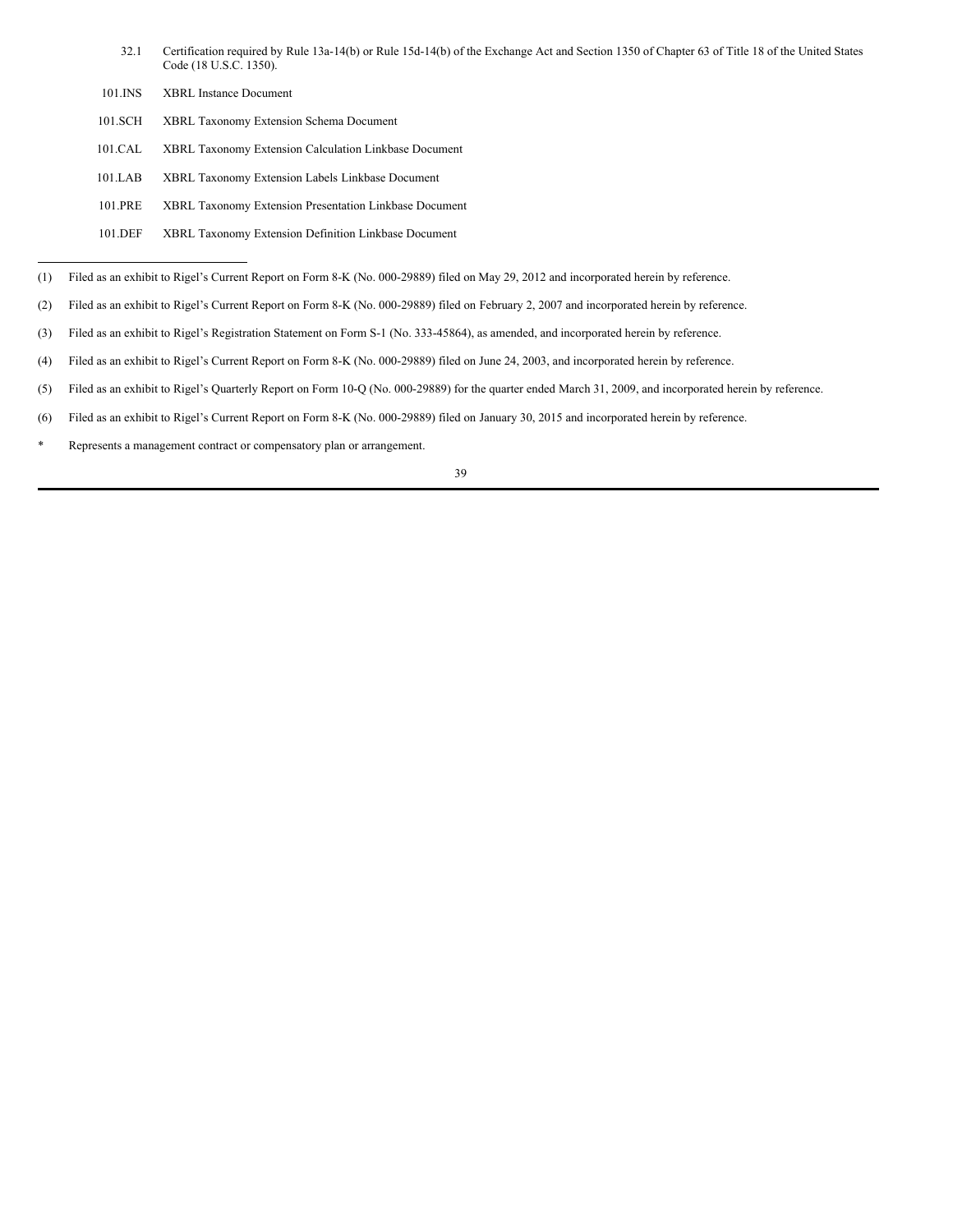I, Raul R. Rodriguez, certify that:

- 1. I have reviewed this quarterly report on Form 10-Q of Rigel Pharmaceuticals, Inc.;
- 2. Based on my knowledge, this report does not contain any untrue statement of a material fact or omit to state a material fact necessary to make the statements made, in light of the circumstances under which such statements were made, not misleading with respect to the period covered by this report;
- 3. Based on my knowledge, the financial statements, and other financial information included in this report, fairly present in all material respects the financial condition, results of operations and cash flows of the registrant as of, and for, the periods presented in this report;
- 4. The registrant's other certifying officer(s) and I are responsible for establishing and maintaining disclosure controls and procedures (as defined in Exchange Act Rules 13a-15(e) and 15d-15(e)) and internal control over financial reporting (as defined in Exchange Act Rules 13a-15(f) and 15d-15(f)) for the registrant and have:
	- a) Designed such disclosure controls and procedures, or caused such disclosure controls and procedures to be designed under our supervision, to ensure that material information relating to the registrant, including its consolidated subsidiaries, is made known to us by others within those entities, particularly during the period in which this report is being prepared;
	- b) Designed such internal control over financial reporting, or caused such internal control over financial reporting to be designed under our supervision, to provide reasonable assurance regarding the reliability of financial reporting and the preparation of financial statements for external purposes in accordance with generally accepted accounting principles;
	- c) Evaluated the effectiveness of the registrant's disclosure controls and procedures and presented in this report our conclusions about the effectiveness of the disclosure controls and procedures, as of the end of the period covered by this report based on such evaluation; and
	- d) Disclosed in this report any change in the registrant's internal control over financial reporting that occurred during the registrant's most recent fiscal quarter (the registrant's fourth fiscal quarter in the case of an annual report) that has materially affected, or is reasonably likely to materially affect, the registrant's internal control over financial reporting; and
- 5. The registrant's other certifying officer(s) and I have disclosed, based on our most recent evaluation of internal control over financial reporting, to the registrant's auditors and the audit committee of the registrant's board of directors (or persons performing the equivalent functions):
	- a) All significant deficiencies and material weaknesses in the design or operation of internal control over financial reporting which are reasonably likely to adversely affect the registrant's ability to record, process, summarize and report financial information; and
	- b) Any fraud, whether or not material, that involves management or other employees who have a significant role in the registrant's internal control over financial reporting.

Date: May 7, 2015

/s/ RAUL R. RODRIGUEZ Raul R. Rodriguez Chief Executive Officer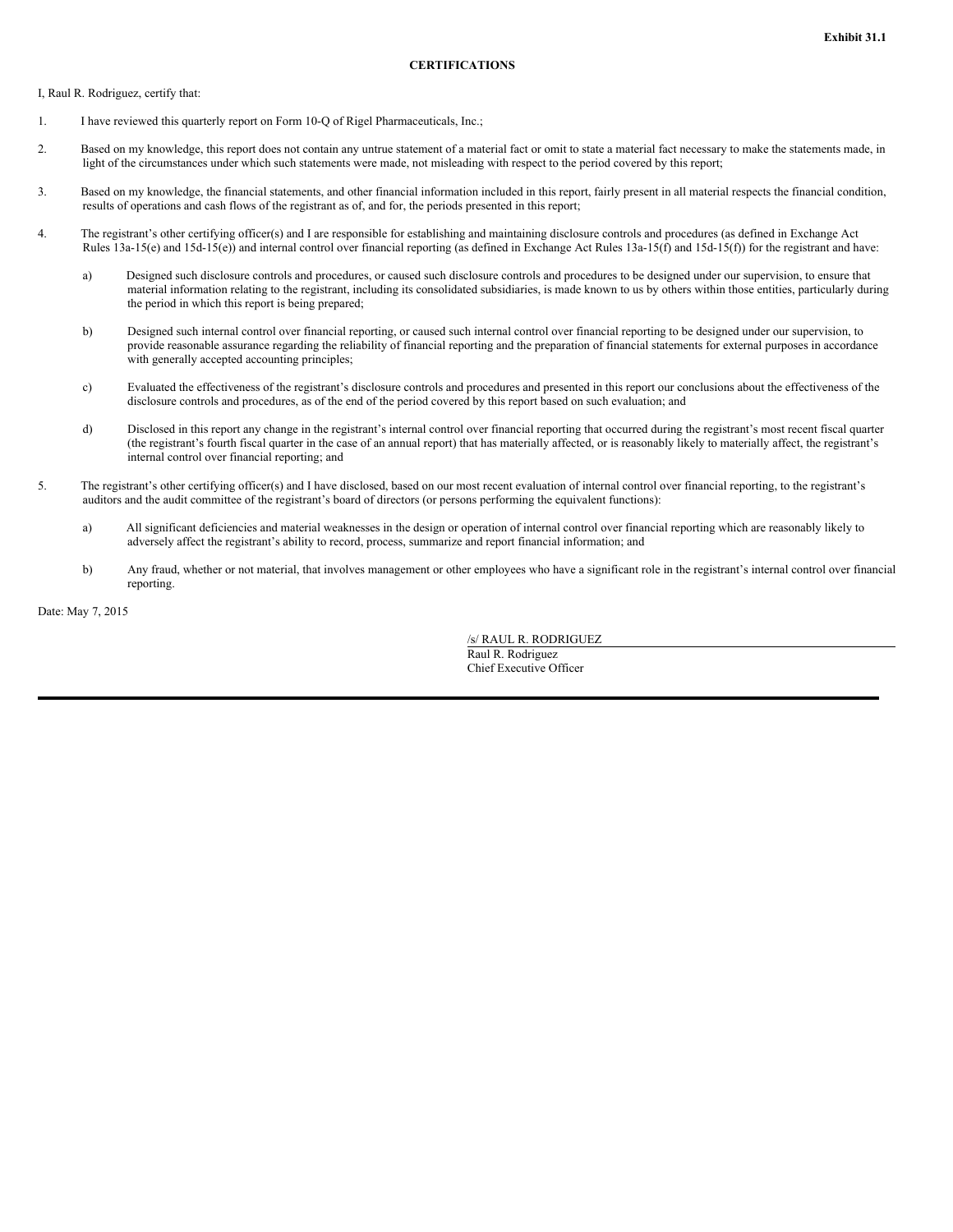I, Ryan D. Maynard, certify that:

- 1. I have reviewed this quarterly report on Form 10-Q of Rigel Pharmaceuticals, Inc.;
- 2. Based on my knowledge, this report does not contain any untrue statement of a material fact or omit to state a material fact necessary to make the statements made, in light of the circumstances under which such statements were made, not misleading with respect to the period covered by this report;
- 3. Based on my knowledge, the financial statements, and other financial information included in this report, fairly present in all material respects the financial condition, results of operations and cash flows of the registrant as of, and for, the periods presented in this report;
- 4. The registrant's other certifying officer(s) and I are responsible for establishing and maintaining disclosure controls and procedures (as defined in Exchange Act Rules 13a-15(e) and 15d-15(e)) and internal control over financial reporting (as defined in Exchange Act Rules 13a-15(f) and 15d-15(f)) for the registrant and have:
	- a) Designed such disclosure controls and procedures, or caused such disclosure controls and procedures to be designed under our supervision, to ensure that material information relating to the registrant, including its consolidated subsidiaries, is made known to us by others within those entities, particularly during the period in which this report is being prepared;
	- b) Designed such internal control over financial reporting, or caused such internal control over financial reporting to be designed under our supervision, to provide reasonable assurance regarding the reliability of financial reporting and the preparation of financial statements for external purposes in accordance with generally accepted accounting principles;
	- c) Evaluated the effectiveness of the registrant's disclosure controls and procedures and presented in this report our conclusions about the effectiveness of the disclosure controls and procedures, as of the end of the period covered by this report based on such evaluation; and
	- d) Disclosed in this report any change in the registrant's internal control over financial reporting that occurred during the registrant's most recent fiscal quarter (the registrant's fourth fiscal quarter in the case of an annual report) that has materially affected, or is reasonably likely to materially affect, the registrant's internal control over financial reporting; and
- 5. The registrant's other certifying officer(s) and I have disclosed, based on our most recent evaluation of internal control over financial reporting, to the registrant's auditors and the audit committee of the registrant's board of directors (or persons performing the equivalent functions):
	- a) All significant deficiencies and material weaknesses in the design or operation of internal control over financial reporting which are reasonably likely to adversely affect the registrant's ability to record, process, summarize and report financial information; and
	- b) Any fraud, whether or not material, that involves management or other employees who have a significant role in the registrant's internal control over financial reporting.

Date: May 7, 2015

/s/ RYAN D. MAYNARD Ryan D. Maynard Executive Vice President and Chief Financial Officer